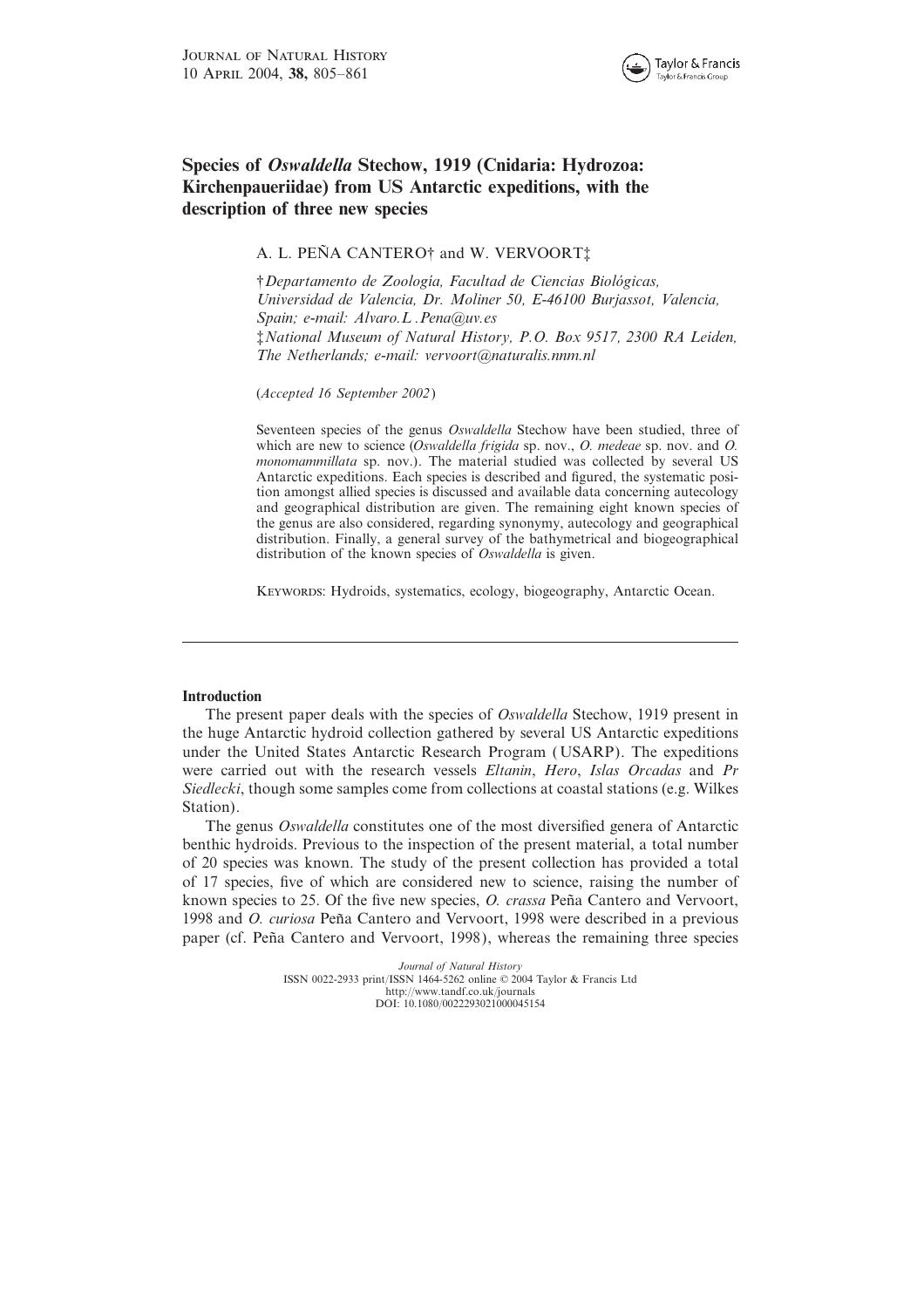(*O. frigida* sp. nov., *O. medeae* sp. nov. and *O. monomammillata* sp. nov.) are here described and figured. All the species found in the USARP collection are described and figured, with the exception of the two species characterized by Peña Cantero and Vervoort (1998).

# **Material and methods**

Most of the material is preserved in the collections of the National Museum of Natural History, Smithsonian Institution, Washington, DC, USA (USNM). A representative collection is in the National Museum of Natural History, Leiden, The Netherlands (RMNH); some additional material of certain species has been deposited in the Museo Nacional de Ciencias Naturales of Madrid, Spain (MNCN). The collection numbers of that material are also found in the text.

| <b>Station list</b> |                                                                                      |  |  |  |  |  |  |  |
|---------------------|--------------------------------------------------------------------------------------|--|--|--|--|--|--|--|
| $0000X$ ,           | Wilkes Station, 3 December 1961, 66°21'13″–66°21'16″S,                               |  |  |  |  |  |  |  |
|                     | $110^{\circ}28'04'' - 110^{\circ}28'14''E$ (north of Wilkes Station, off Budd Coast, |  |  |  |  |  |  |  |
|                     | Wilkes Land), 238 m.                                                                 |  |  |  |  |  |  |  |
|                     | Oswaldella billardi Briggs, 1938.                                                    |  |  |  |  |  |  |  |
| $000AG$ ,           | Station, 11 December 1961, 66°17′42″–66°17′52″S,<br>Wilkes                           |  |  |  |  |  |  |  |
|                     | 110°32'03"-110°32'42"E (north of Wilkes Station, off Budd Coast,                     |  |  |  |  |  |  |  |
|                     | Wilkes Land), 101 m.                                                                 |  |  |  |  |  |  |  |
|                     | Oswaldella stepanjantsae El Beshbeeshy, 1991.                                        |  |  |  |  |  |  |  |
| $000AH$ ,           | Station, 11 December 1961, 66°15′56″–66°15′57″S,<br>Wilkes                           |  |  |  |  |  |  |  |
|                     | $110^{\circ}31'09'' - 110^{\circ}31'47''E$ (north of Wilkes Station, off Budd Coast, |  |  |  |  |  |  |  |
|                     | Wilkes Land), 55–91 m.                                                               |  |  |  |  |  |  |  |
|                     | Oswaldella stepanjantsae El Beshbeeshy, 1991.                                        |  |  |  |  |  |  |  |
| 000AM,              | Station, 13 December 1961, 66°21′54″–66°22′01″S,<br>Wilkes                           |  |  |  |  |  |  |  |
|                     | 110°29'50"-110°30'02"E (north of Wilkes Station, off Budd Coast,                     |  |  |  |  |  |  |  |
|                     | Wilkes Land), 293-329 m.                                                             |  |  |  |  |  |  |  |
|                     | Oswaldella billardi Briggs, 1938.                                                    |  |  |  |  |  |  |  |
| 000AZ,              | Wilkes Station, 12 February 1961, 66°16'38"–66°16'20"S,                              |  |  |  |  |  |  |  |
|                     | 110°30'48"-110°31'24"E (north of Wilkes Station, off Budd Coast,                     |  |  |  |  |  |  |  |
|                     | Wilkes Land), 128-146 m.                                                             |  |  |  |  |  |  |  |
|                     | Oswaldella sp. 2.                                                                    |  |  |  |  |  |  |  |
| $000DW$ ,           | 3 December 1961, 66°22'19"–66°22'26"S,<br>Wilkes Station,                            |  |  |  |  |  |  |  |
|                     | 110°36'01"-110°36'10"E (north of Wilkes Station, off Budd Coast,                     |  |  |  |  |  |  |  |
|                     | Wilkes Land), $18-21$ m.                                                             |  |  |  |  |  |  |  |
|                     | Oswaldella sp. 2.                                                                    |  |  |  |  |  |  |  |
| 001/011,            | Glacier, 12 February 1968, 74°00′S, 54°56′W (east of Cape Wheeler,                   |  |  |  |  |  |  |  |
|                     | Antarctic Peninsula), 438 m.                                                         |  |  |  |  |  |  |  |
|                     | Oswaldella delicata Peña Cantero, Svoboda and Vervoort, 1997;                        |  |  |  |  |  |  |  |
|                     | Oswaldella erratum Peña Cantero and Vervoort, 1997.                                  |  |  |  |  |  |  |  |
| 002/002,            | Glacier, 25 February 1969, 75°31′S, 30°08′W (off McDonald Ice                        |  |  |  |  |  |  |  |
|                     | Rumples, Caird Coast, Weddell Sea), 412 m.                                           |  |  |  |  |  |  |  |
|                     | Oswaldella billardi Briggs, 1938.                                                    |  |  |  |  |  |  |  |
| 002/009,            | Glacier, 3 March 1969, 77°54.2′S, 45°13.3′W (off Berkner Islands,                    |  |  |  |  |  |  |  |
|                     | Ronne Ice Shelf, Weddell Sea), 252 m.                                                |  |  |  |  |  |  |  |
|                     | Oswaldella encarnae Peña Cantero, Svoboda and Vervoort, 1997.                        |  |  |  |  |  |  |  |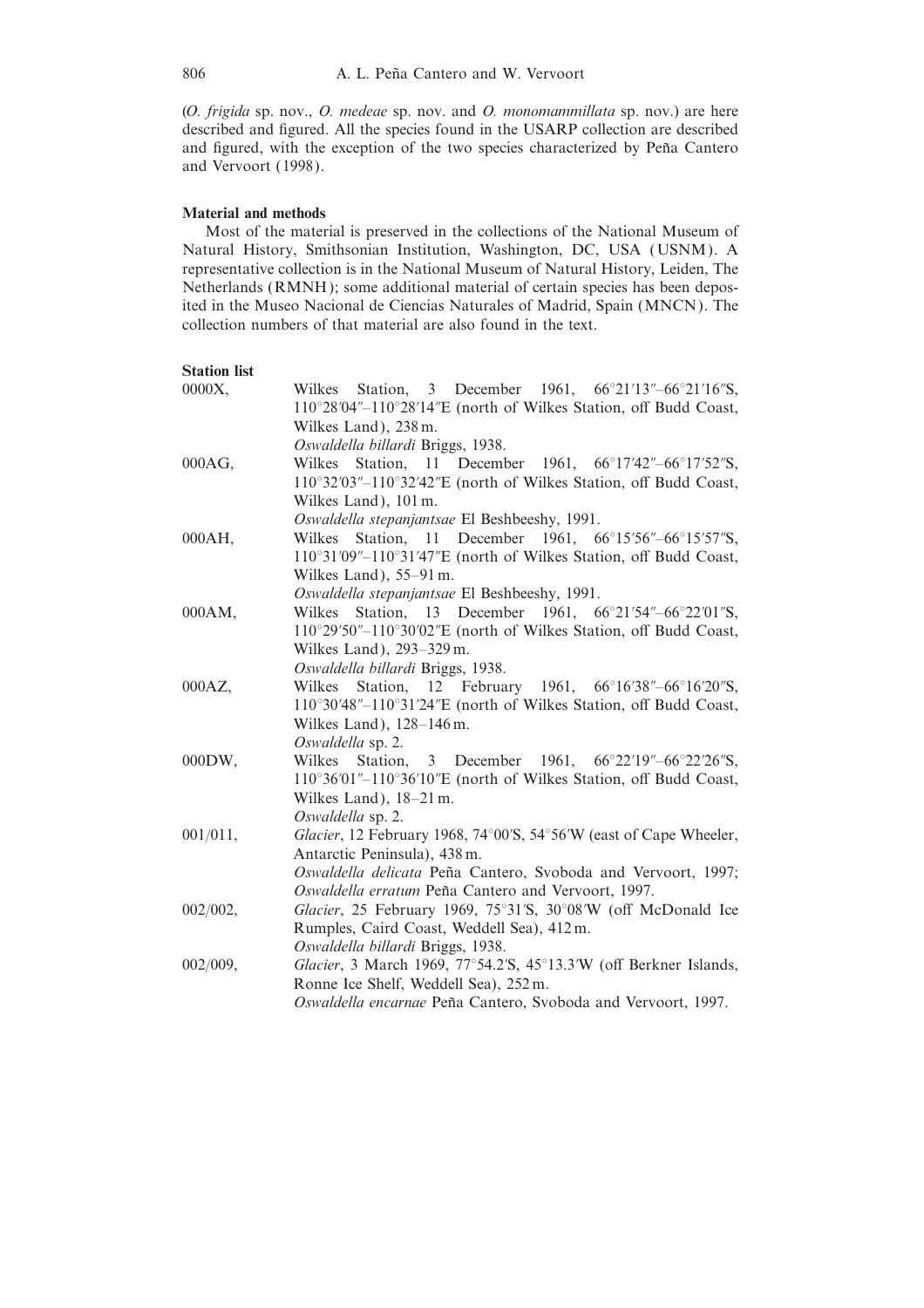00DAF, Wilkes Station, 9 December 1961, 66°20′15″–66°22′14″S, 110°26∞00◊–110°26∞28◊E (north of Wilkes Station, off Budd Coast, Wilkes Land), 91 m. *Oswaldella stepanjantsae* El Beshbeeshy, 1991. 00DAQ, Wilkes Station, 16 December 1961, 66°15′47″–66°15′58″S,  $110°29′56″–110°29′55″E$  (north of Wilkes Station, off Budd Coast, Wilkes Land), 36–91 m. *Oswaldella stepanjantsae* El Beshbeeshy, 1991. 11/958, *Eltanin*, 5 February 1964, 52°56∞S, 75°00∞W (Strait of Magellan, west of mouth of strait, South Pacific Ocean), 90 m. *Oswaldella herwigi* El Beshbeeshy, 1991. 12/1001, *Eltanin*, 15 March 1964, 62°39∞S, 54°46∞W (NE of Joinville Island, Antarctic Peninsula), 234 m. Oswaldella erratum Peña Cantero and Vervoort, 1997. 12/1002, *Eltanin*, 15 March 1964, 62°40′S, 54°45′–54°44′W (off Elephant Island, South Shetland Islands), 265 m. *Oswaldella erratum* Pen˜a Cantero and Vervoort, 1997; *Oswaldella monomammillata* sp. nov. 12/1003, *Eltanin*, 15 March 1964, 62°41′S, 54°43′W (NE of Joinville Island, Antarctic Peninsula), 210–220 m. *Oswaldella erratum* Pen˜a Cantero and Vervoort, 1997; *Oswaldella medeae* sp. nov.; *Oswaldella stepanjantsae* El Beshbeeshy, 1991. 27/1896, *Eltanin*, 18 January 1967, 76°10∞S, 168°17∞E (Franklin Island, Victoria Land, Ross Sea), 70–81 m. *Oswaldella stepanjantsae* El Beshbeeshy, 1991. 27/1924, *Eltanin*, 27 January 1967, 75°10′–75°11′S, 176°13′–176°07′W (Pennell Bank, Victoria Land, Ross Sea), 728–732 m. *Oswaldella bifurca* (Hartlaub, 1904). 27/1951, *Eltanin*, 5 February 1967, 67°00′–67°02′S, 163°33′E (Buckle Island, Balleny Islands, Victoria Land), 1442–1444 m. *Oswaldella bifurca* (Hartlaub, 1904). 32/1995, *Eltanin*, 10 January 1968, 72°03′–72°04′S, 172°38′–172°06′E (Moubray Bay, east of Cape Hallett, Victoria Land, Ross Sea), 342–360 m. *Oswaldella bifurca* (Hartlaub, 1904). 32/1996, *Eltanin*, 10 January 1968, 72°05′S, 172°08′–172°09′E (Moubray Bay, east of Cape Hallett, Victoria Land, Ross Sea), 344–351 m. *Oswaldella bifurca* (Hartlaub, 1904); *Oswaldella blanconae* El Beshbeeshy, 1991. 32/2018, *Eltanin*, 14 January 1968, 74°01′–73°59′S, 178°53′–179°04′E (Pennell Bank, Victoria Land, Ross Sea), 256–258 m. *Oswaldella medeae* sp. nov. 32/2021, *Eltanin*, 15 January 1968, 73°49′–73°50′S, 178°13′–178°14′W (Pennell Bank, Victoria Land, Ross Sea), 495–503 m. *Oswaldella bifurca* (Hartlaub, 1904); *Oswaldella medeae* sp. nov. 32/2068, *Eltanin*, 27 January 1968, 78°24′S, 169°00′–168°59′W (NW of Roosevelt Island, Marie Byrd Land, Ross Sea), 562–564 m. ?*Oswaldella delicata* Peña Cantero, Svoboda and Vervoort, 1997.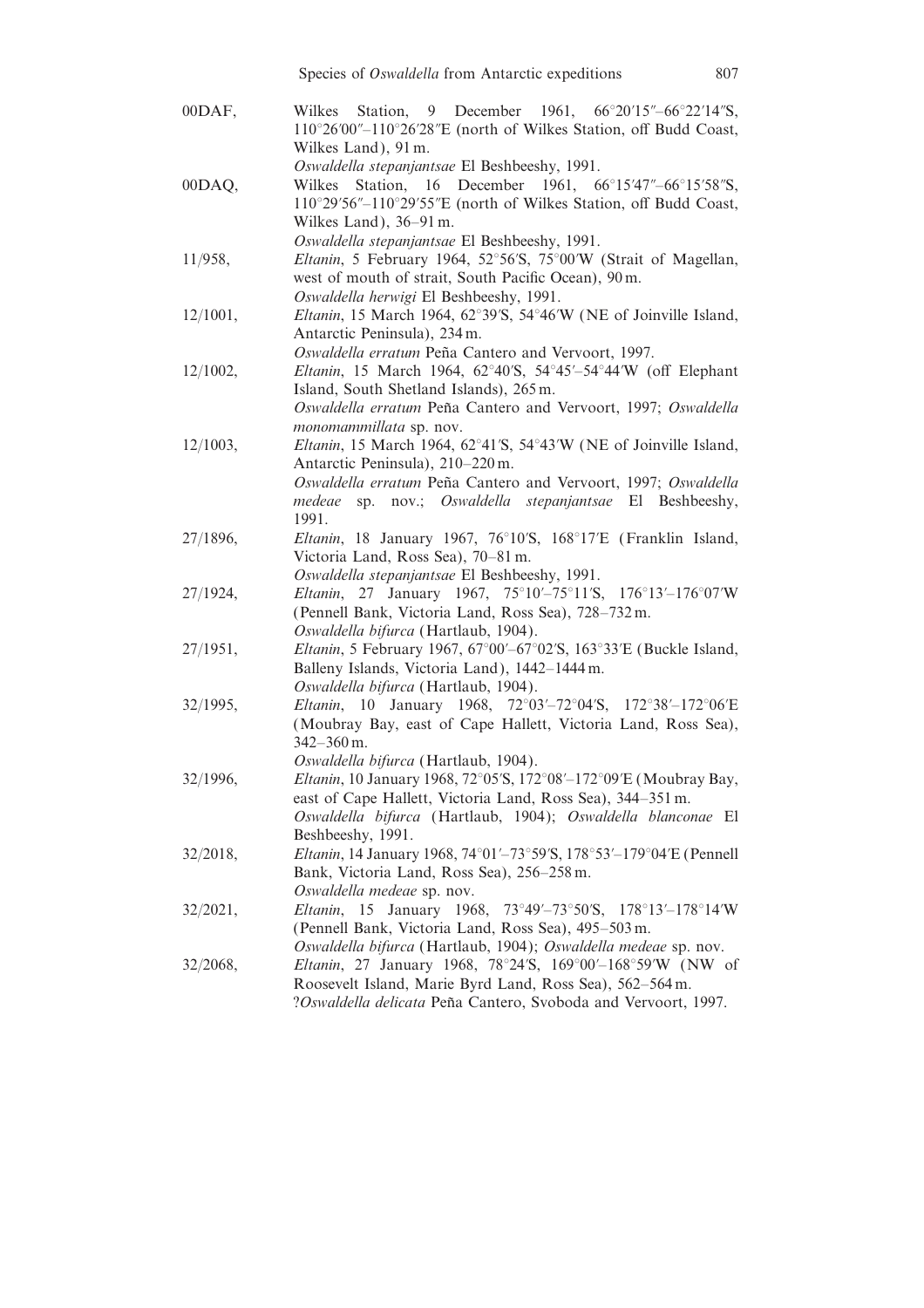| 808       | A. L. Peña Cantero and W. Vervoort                                                                                                                                                                                                                                                                    |
|-----------|-------------------------------------------------------------------------------------------------------------------------------------------------------------------------------------------------------------------------------------------------------------------------------------------------------|
| 32/2080,  | Eltanin, 31 January 1968, 75°50′–75°52′S, 173°08′W (Ross Sea,<br>centre of sea), $468-474$ m.                                                                                                                                                                                                         |
| 32/2082,  | Oswaldella stepanjantsae El Beshbeeshy, 1991.<br>Eltanin, 31 January 1968, 75°50′–75°51′S, 173°08′W (Ross Sea,<br>centre of sea), $595-600$ m.                                                                                                                                                        |
| 32/2095,  | Oswaldella stepanjantsae El Beshbeeshy, 1991.<br>Eltanin, 3 February 1968, 76°04′-76°05′S, 164°46′-164°51′W (Ross                                                                                                                                                                                     |
|           | Sea, center of sea), $513-550$ m.<br>Oswaldella bifurca (Hartlaub, 1904).                                                                                                                                                                                                                             |
| 32/2121,  | Eltanin, 12 February 1968, 72°27′–72°26′S, 177°04′–177°12′E (Cape<br>Adare, Victoria Land, Ross Sea), 1883-1890 m.                                                                                                                                                                                    |
| 32/2125,  | Oswaldella stepanjantsae El Beshbeeshy, 1991.<br>Eltanin, 13 February 1968, 71°22′S, 170°43′–170°39′E (Cape Adare,<br>Victoria Land, Ross Sea), 160-164 m.                                                                                                                                            |
| 32/2128,  | Oswaldella stepanjantsae El Beshbeeshy, 1991.<br>Eltanin, 13 February 1968, 71°12'S, 171°24'E (Pennell Bank,<br>Victoria Land, Ross Sea), 1610 m.                                                                                                                                                     |
| 575/061,  | Oswaldella medeae sp. nov.<br>Islas Orcadas, 30 May 1975, 56°42.3'S, 27°00.4'W (Visokoi Island,<br>South Sandwich Islands, Scotia Sea), 93-121 m.                                                                                                                                                     |
| 6/339,    | Oswaldella erratum Peña Cantero and Vervoort, 1997.<br>Eltanin, 3 December 1962, 53°/05′-53°08′S, 59°31′-59°24′W (west<br>of Beauchene Island, Falkland Islands, South Atlantic Ocean),<br>512-586 m.                                                                                                 |
| 6/340,    | Oswaldella herwigi El Beshbeeshy, 1991.<br>Eltanin, 3 December 1962, 53°08′–53°07′S, 59°23′–59°21′W (west of<br>Beauchene Island, Falkland Islands, South Atlantic Ocean),<br>$567 - 578$ m.                                                                                                          |
| 6/342,    | Oswaldella herwigi El Beshbeeshy, 1991.<br><i>Eltanin</i> , 3 December 1962, $53^{\circ}41' - 53^{\circ}52'S$ ,<br>59°09′-59°08′W<br>(Falkland Islands, South Atlantic Ocean), 44 m.                                                                                                                  |
| $6/415$ , | Oswaldella herwigi El Beshbeeshy, 1991.<br><i>Eltanin</i> , 2 January 1963, $62^{\circ}42' - 62^{\circ}41'$ S, $56^{\circ}10' - 56^{\circ}12'$ W (north of<br>d'Urville Island, Bransfield Strait, Antarctic Peninsula), 406-465 m.<br>Oswaldella vervoorti Peña Cantero and García Carrascosa, 1998. |
| 6/416,    | <i>Eltanin</i> , 2 January 1963, $62^{\circ}40'$ –62°39′S, $56^{\circ}13'W$ (north of d'Urville<br>Island, Bransfield Strait, Antarctic Peninsula), 494-507 m.<br>Oswaldella sp. 1.                                                                                                                   |
| 6/418,    | Eltanin, 2 January 1963, 62°39'-62°40'S, 56°10'-56°08'W (north of<br>d'Urville Island, Bransfield Strait, Antarctic Peninsula), 311–426 m.                                                                                                                                                            |
| 6/426,    | Oswaldella stepanjantsae El Beshbeeshy, 1991.<br><i>Eltanin</i> , 5 January 1963, $62^{\circ}27' - 62^{\circ}34'S$ , $57^{\circ}58' - 57^{\circ}49'W$ (Penguin<br>Island, Bransfield Strait, Antarctic Peninsula), 809-1116 m.                                                                        |
| 6/428,    | Oswaldella sp. 1.<br><i>Eltanin</i> , 5 January 1963, 62°41′–62°39′S, 57°51′–57°46′W (Penguin<br>Island, Bransfield Strait, Antarctic Peninsula), 662-1120 m.<br>Oswaldella crassa Peña Cantero and Vervoort, 1998; Oswaldella<br>curiosa Peña Cantero and Vervoort, 1998; Oswaldella sp. 1.          |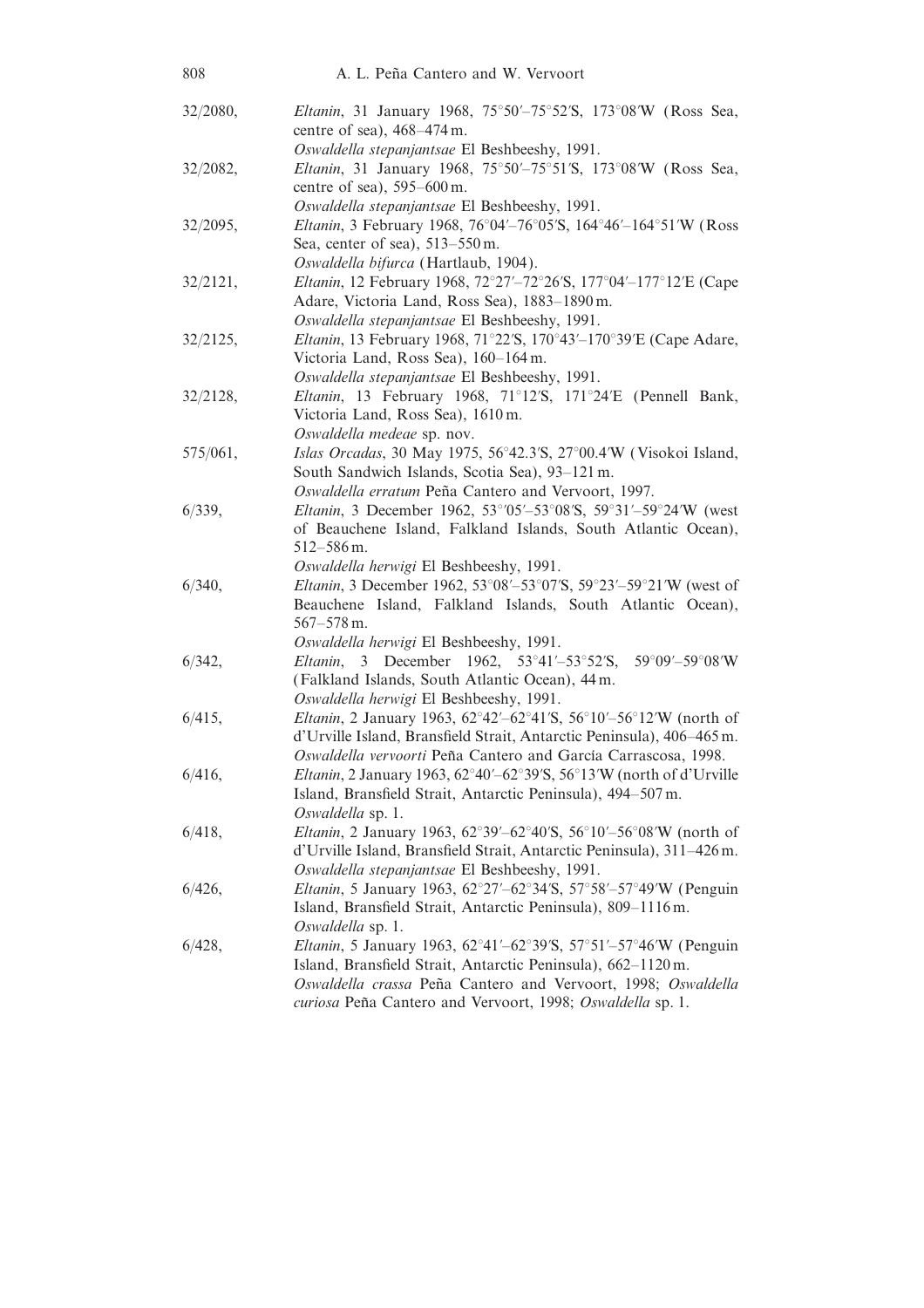| Oswaldella shetlandica Stepan'yants, 1979; Oswaldella vervoorti<br>Peña Cantero and García Carrascosa, 1998; Oswaldella sp. 1.<br>691/002-B,<br>Hero, 1 February 1969, 64°50'S, 63°47'W (Palmer Archipelago,<br>Antarctic Peninsula), 73-128 m.<br>Oswaldella vervoorti Peña Cantero and García Carrascosa, 1998.<br>691/003,<br>Hero, 1 February 1969, 64°15'56"S, 63°58'20"W (Palmer<br>Archipelago, Antarctic Peninsula), 73-101 m.<br>Oswaldella erratum Peña Cantero and Vervoort, 1997.<br>691/020,<br>Hero, 8 February 1969, 65°35′–65°37′S, 67°19′–67°24′W (west of<br>Renaud Island, Biscoe Islands, Antarctic Peninsula), 161 m.<br>Oswaldella erratum Peña Cantero and Vervoort, 1997.<br>691/023,<br><i>Hero</i> , 9 February 1969, $64^{\circ}12.1' - 64^{\circ}11.3'$ S, $62^{\circ}39.6' - 62^{\circ}40'$ W<br>(Brabant Island, Palmer Archipelago, Antarctic Peninsula),<br>93-95 m.<br>Oswaldella incognita Peña Cantero, Svoboda and Vervoort, 1997;<br>Oswaldella shetlandica Stepan'yants, 1979; Oswaldella vervoorti<br>Peña Cantero and García Carrascosa, 1998; Oswaldella sp. 1.<br>Hero, 9 February 1969, 64°12.1'-64°11.3'S, 62°39.6'-62°40'W<br>691/23,<br>(Dallmann Bay, Brabant Island, Palmer Archipelago, Antarctic<br>Peninsula), 93–95 m.<br>Oswaldella shetlandica Stepan'yants, 1979.<br><i>Hero</i> , 10 February 1966, $64^{\circ}09' - 64^{\circ}10'$ S, $62^{\circ}60' - 62^{\circ}41'$ W<br>691/24,<br>(Dallmann Bay, Brabant Island, Palmer Archipelago, Antarctic<br>Peninsula), 93–99 m.<br>Oswaldella shetlandica Stepan'yants, 1979; Oswaldella vervoorti<br>Peña Cantero and García Carrascosa, 1998; Oswaldella sp. 1.<br>Hero, 10 February 1969, 63°26′–63°25′S, 62°15′–62°14′W (south of<br>691/26,<br>Low Island, Antarctic Peninsula), 119–124 m.<br>Oswaldella stepanjantsae El Beshbeeshy, 1991; Oswaldella frigida<br>sp. nov.<br>Hero, 10 February 1969, 63°24′S, 62°14′-62°12′W (south of Low<br>691/27,<br>Island, Antarctic Peninsula), 91-95 m.<br>Oswaldella incognita Peña Cantero, Svoboda and Vervoort, 1997;<br>Oswaldella shetlandica Stepan'yants, 1979.<br>Eltanin, 16 February 1963, 58°44′-58°54′S, 44°36′-44°31′W (north<br>7/484,<br>of South Orkney Islands, Scotia Sea), 952 m.<br>Oswaldella incognita Peña Cantero, Svoboda and Vervoort, 1997;<br>Oswaldella shetlandica Stepan'yants, 1979; Oswaldella vervoorti<br>Peña Cantero and García Carrascosa, 1998.<br>Hero, 28 March 1970, $62^{\circ}58.4\text{/S}$ , $60^{\circ}50.1\text{/W}$ (Deception Island,<br>702/464,<br>South Shetland Islands), 110–137 m.<br>Oswaldella grandis Peña Cantero, Svoboda and Vervoort, 1997.<br>Hero, 28 March 1970, $62^{\circ}56.9^{\prime}$ S, $60^{\circ}50.1^{\prime}$ W (Deception Island,<br>702/465,<br>South Shetland Islands), 154 m.<br>Oswaldella grandis Peña Cantero, Svoboda and Vervoort, 1997.<br>Hero, 18 March 1970, 64°46.8′S, 63°29.3′W (Port Lockroy, Wiencke<br>702/511,<br>Island, Palmer Archipelago, Antarctic Peninsula), 283-311 m. | 6/445, | <i>Eltanin</i> , 12 January 1963, 62°02′–62°00′S, 59°05′–59°08′W (NE of<br>Livingston Island, South Shetland Islands), 101 m. |
|-----------------------------------------------------------------------------------------------------------------------------------------------------------------------------------------------------------------------------------------------------------------------------------------------------------------------------------------------------------------------------------------------------------------------------------------------------------------------------------------------------------------------------------------------------------------------------------------------------------------------------------------------------------------------------------------------------------------------------------------------------------------------------------------------------------------------------------------------------------------------------------------------------------------------------------------------------------------------------------------------------------------------------------------------------------------------------------------------------------------------------------------------------------------------------------------------------------------------------------------------------------------------------------------------------------------------------------------------------------------------------------------------------------------------------------------------------------------------------------------------------------------------------------------------------------------------------------------------------------------------------------------------------------------------------------------------------------------------------------------------------------------------------------------------------------------------------------------------------------------------------------------------------------------------------------------------------------------------------------------------------------------------------------------------------------------------------------------------------------------------------------------------------------------------------------------------------------------------------------------------------------------------------------------------------------------------------------------------------------------------------------------------------------------------------------------------------------------------------------------------------------------------------------------------------------------------------------------------------------------------------------------------------------------------------------------------------------------------------------------------------------------------------------------------------------------------------------------------------------------------------------------------------------------------------------------------------------------------------------------------------------------------------------|--------|-------------------------------------------------------------------------------------------------------------------------------|
|                                                                                                                                                                                                                                                                                                                                                                                                                                                                                                                                                                                                                                                                                                                                                                                                                                                                                                                                                                                                                                                                                                                                                                                                                                                                                                                                                                                                                                                                                                                                                                                                                                                                                                                                                                                                                                                                                                                                                                                                                                                                                                                                                                                                                                                                                                                                                                                                                                                                                                                                                                                                                                                                                                                                                                                                                                                                                                                                                                                                                                   |        |                                                                                                                               |
|                                                                                                                                                                                                                                                                                                                                                                                                                                                                                                                                                                                                                                                                                                                                                                                                                                                                                                                                                                                                                                                                                                                                                                                                                                                                                                                                                                                                                                                                                                                                                                                                                                                                                                                                                                                                                                                                                                                                                                                                                                                                                                                                                                                                                                                                                                                                                                                                                                                                                                                                                                                                                                                                                                                                                                                                                                                                                                                                                                                                                                   |        |                                                                                                                               |
|                                                                                                                                                                                                                                                                                                                                                                                                                                                                                                                                                                                                                                                                                                                                                                                                                                                                                                                                                                                                                                                                                                                                                                                                                                                                                                                                                                                                                                                                                                                                                                                                                                                                                                                                                                                                                                                                                                                                                                                                                                                                                                                                                                                                                                                                                                                                                                                                                                                                                                                                                                                                                                                                                                                                                                                                                                                                                                                                                                                                                                   |        |                                                                                                                               |
|                                                                                                                                                                                                                                                                                                                                                                                                                                                                                                                                                                                                                                                                                                                                                                                                                                                                                                                                                                                                                                                                                                                                                                                                                                                                                                                                                                                                                                                                                                                                                                                                                                                                                                                                                                                                                                                                                                                                                                                                                                                                                                                                                                                                                                                                                                                                                                                                                                                                                                                                                                                                                                                                                                                                                                                                                                                                                                                                                                                                                                   |        |                                                                                                                               |
|                                                                                                                                                                                                                                                                                                                                                                                                                                                                                                                                                                                                                                                                                                                                                                                                                                                                                                                                                                                                                                                                                                                                                                                                                                                                                                                                                                                                                                                                                                                                                                                                                                                                                                                                                                                                                                                                                                                                                                                                                                                                                                                                                                                                                                                                                                                                                                                                                                                                                                                                                                                                                                                                                                                                                                                                                                                                                                                                                                                                                                   |        |                                                                                                                               |
|                                                                                                                                                                                                                                                                                                                                                                                                                                                                                                                                                                                                                                                                                                                                                                                                                                                                                                                                                                                                                                                                                                                                                                                                                                                                                                                                                                                                                                                                                                                                                                                                                                                                                                                                                                                                                                                                                                                                                                                                                                                                                                                                                                                                                                                                                                                                                                                                                                                                                                                                                                                                                                                                                                                                                                                                                                                                                                                                                                                                                                   |        |                                                                                                                               |
|                                                                                                                                                                                                                                                                                                                                                                                                                                                                                                                                                                                                                                                                                                                                                                                                                                                                                                                                                                                                                                                                                                                                                                                                                                                                                                                                                                                                                                                                                                                                                                                                                                                                                                                                                                                                                                                                                                                                                                                                                                                                                                                                                                                                                                                                                                                                                                                                                                                                                                                                                                                                                                                                                                                                                                                                                                                                                                                                                                                                                                   |        |                                                                                                                               |
|                                                                                                                                                                                                                                                                                                                                                                                                                                                                                                                                                                                                                                                                                                                                                                                                                                                                                                                                                                                                                                                                                                                                                                                                                                                                                                                                                                                                                                                                                                                                                                                                                                                                                                                                                                                                                                                                                                                                                                                                                                                                                                                                                                                                                                                                                                                                                                                                                                                                                                                                                                                                                                                                                                                                                                                                                                                                                                                                                                                                                                   |        |                                                                                                                               |
|                                                                                                                                                                                                                                                                                                                                                                                                                                                                                                                                                                                                                                                                                                                                                                                                                                                                                                                                                                                                                                                                                                                                                                                                                                                                                                                                                                                                                                                                                                                                                                                                                                                                                                                                                                                                                                                                                                                                                                                                                                                                                                                                                                                                                                                                                                                                                                                                                                                                                                                                                                                                                                                                                                                                                                                                                                                                                                                                                                                                                                   |        |                                                                                                                               |
|                                                                                                                                                                                                                                                                                                                                                                                                                                                                                                                                                                                                                                                                                                                                                                                                                                                                                                                                                                                                                                                                                                                                                                                                                                                                                                                                                                                                                                                                                                                                                                                                                                                                                                                                                                                                                                                                                                                                                                                                                                                                                                                                                                                                                                                                                                                                                                                                                                                                                                                                                                                                                                                                                                                                                                                                                                                                                                                                                                                                                                   |        |                                                                                                                               |
|                                                                                                                                                                                                                                                                                                                                                                                                                                                                                                                                                                                                                                                                                                                                                                                                                                                                                                                                                                                                                                                                                                                                                                                                                                                                                                                                                                                                                                                                                                                                                                                                                                                                                                                                                                                                                                                                                                                                                                                                                                                                                                                                                                                                                                                                                                                                                                                                                                                                                                                                                                                                                                                                                                                                                                                                                                                                                                                                                                                                                                   |        |                                                                                                                               |
|                                                                                                                                                                                                                                                                                                                                                                                                                                                                                                                                                                                                                                                                                                                                                                                                                                                                                                                                                                                                                                                                                                                                                                                                                                                                                                                                                                                                                                                                                                                                                                                                                                                                                                                                                                                                                                                                                                                                                                                                                                                                                                                                                                                                                                                                                                                                                                                                                                                                                                                                                                                                                                                                                                                                                                                                                                                                                                                                                                                                                                   |        |                                                                                                                               |
|                                                                                                                                                                                                                                                                                                                                                                                                                                                                                                                                                                                                                                                                                                                                                                                                                                                                                                                                                                                                                                                                                                                                                                                                                                                                                                                                                                                                                                                                                                                                                                                                                                                                                                                                                                                                                                                                                                                                                                                                                                                                                                                                                                                                                                                                                                                                                                                                                                                                                                                                                                                                                                                                                                                                                                                                                                                                                                                                                                                                                                   |        |                                                                                                                               |
|                                                                                                                                                                                                                                                                                                                                                                                                                                                                                                                                                                                                                                                                                                                                                                                                                                                                                                                                                                                                                                                                                                                                                                                                                                                                                                                                                                                                                                                                                                                                                                                                                                                                                                                                                                                                                                                                                                                                                                                                                                                                                                                                                                                                                                                                                                                                                                                                                                                                                                                                                                                                                                                                                                                                                                                                                                                                                                                                                                                                                                   |        |                                                                                                                               |
|                                                                                                                                                                                                                                                                                                                                                                                                                                                                                                                                                                                                                                                                                                                                                                                                                                                                                                                                                                                                                                                                                                                                                                                                                                                                                                                                                                                                                                                                                                                                                                                                                                                                                                                                                                                                                                                                                                                                                                                                                                                                                                                                                                                                                                                                                                                                                                                                                                                                                                                                                                                                                                                                                                                                                                                                                                                                                                                                                                                                                                   |        |                                                                                                                               |
|                                                                                                                                                                                                                                                                                                                                                                                                                                                                                                                                                                                                                                                                                                                                                                                                                                                                                                                                                                                                                                                                                                                                                                                                                                                                                                                                                                                                                                                                                                                                                                                                                                                                                                                                                                                                                                                                                                                                                                                                                                                                                                                                                                                                                                                                                                                                                                                                                                                                                                                                                                                                                                                                                                                                                                                                                                                                                                                                                                                                                                   |        |                                                                                                                               |
|                                                                                                                                                                                                                                                                                                                                                                                                                                                                                                                                                                                                                                                                                                                                                                                                                                                                                                                                                                                                                                                                                                                                                                                                                                                                                                                                                                                                                                                                                                                                                                                                                                                                                                                                                                                                                                                                                                                                                                                                                                                                                                                                                                                                                                                                                                                                                                                                                                                                                                                                                                                                                                                                                                                                                                                                                                                                                                                                                                                                                                   |        |                                                                                                                               |
|                                                                                                                                                                                                                                                                                                                                                                                                                                                                                                                                                                                                                                                                                                                                                                                                                                                                                                                                                                                                                                                                                                                                                                                                                                                                                                                                                                                                                                                                                                                                                                                                                                                                                                                                                                                                                                                                                                                                                                                                                                                                                                                                                                                                                                                                                                                                                                                                                                                                                                                                                                                                                                                                                                                                                                                                                                                                                                                                                                                                                                   |        |                                                                                                                               |
|                                                                                                                                                                                                                                                                                                                                                                                                                                                                                                                                                                                                                                                                                                                                                                                                                                                                                                                                                                                                                                                                                                                                                                                                                                                                                                                                                                                                                                                                                                                                                                                                                                                                                                                                                                                                                                                                                                                                                                                                                                                                                                                                                                                                                                                                                                                                                                                                                                                                                                                                                                                                                                                                                                                                                                                                                                                                                                                                                                                                                                   |        |                                                                                                                               |
|                                                                                                                                                                                                                                                                                                                                                                                                                                                                                                                                                                                                                                                                                                                                                                                                                                                                                                                                                                                                                                                                                                                                                                                                                                                                                                                                                                                                                                                                                                                                                                                                                                                                                                                                                                                                                                                                                                                                                                                                                                                                                                                                                                                                                                                                                                                                                                                                                                                                                                                                                                                                                                                                                                                                                                                                                                                                                                                                                                                                                                   |        |                                                                                                                               |
|                                                                                                                                                                                                                                                                                                                                                                                                                                                                                                                                                                                                                                                                                                                                                                                                                                                                                                                                                                                                                                                                                                                                                                                                                                                                                                                                                                                                                                                                                                                                                                                                                                                                                                                                                                                                                                                                                                                                                                                                                                                                                                                                                                                                                                                                                                                                                                                                                                                                                                                                                                                                                                                                                                                                                                                                                                                                                                                                                                                                                                   |        |                                                                                                                               |
|                                                                                                                                                                                                                                                                                                                                                                                                                                                                                                                                                                                                                                                                                                                                                                                                                                                                                                                                                                                                                                                                                                                                                                                                                                                                                                                                                                                                                                                                                                                                                                                                                                                                                                                                                                                                                                                                                                                                                                                                                                                                                                                                                                                                                                                                                                                                                                                                                                                                                                                                                                                                                                                                                                                                                                                                                                                                                                                                                                                                                                   |        |                                                                                                                               |
|                                                                                                                                                                                                                                                                                                                                                                                                                                                                                                                                                                                                                                                                                                                                                                                                                                                                                                                                                                                                                                                                                                                                                                                                                                                                                                                                                                                                                                                                                                                                                                                                                                                                                                                                                                                                                                                                                                                                                                                                                                                                                                                                                                                                                                                                                                                                                                                                                                                                                                                                                                                                                                                                                                                                                                                                                                                                                                                                                                                                                                   |        |                                                                                                                               |
|                                                                                                                                                                                                                                                                                                                                                                                                                                                                                                                                                                                                                                                                                                                                                                                                                                                                                                                                                                                                                                                                                                                                                                                                                                                                                                                                                                                                                                                                                                                                                                                                                                                                                                                                                                                                                                                                                                                                                                                                                                                                                                                                                                                                                                                                                                                                                                                                                                                                                                                                                                                                                                                                                                                                                                                                                                                                                                                                                                                                                                   |        |                                                                                                                               |
|                                                                                                                                                                                                                                                                                                                                                                                                                                                                                                                                                                                                                                                                                                                                                                                                                                                                                                                                                                                                                                                                                                                                                                                                                                                                                                                                                                                                                                                                                                                                                                                                                                                                                                                                                                                                                                                                                                                                                                                                                                                                                                                                                                                                                                                                                                                                                                                                                                                                                                                                                                                                                                                                                                                                                                                                                                                                                                                                                                                                                                   |        |                                                                                                                               |
|                                                                                                                                                                                                                                                                                                                                                                                                                                                                                                                                                                                                                                                                                                                                                                                                                                                                                                                                                                                                                                                                                                                                                                                                                                                                                                                                                                                                                                                                                                                                                                                                                                                                                                                                                                                                                                                                                                                                                                                                                                                                                                                                                                                                                                                                                                                                                                                                                                                                                                                                                                                                                                                                                                                                                                                                                                                                                                                                                                                                                                   |        |                                                                                                                               |
|                                                                                                                                                                                                                                                                                                                                                                                                                                                                                                                                                                                                                                                                                                                                                                                                                                                                                                                                                                                                                                                                                                                                                                                                                                                                                                                                                                                                                                                                                                                                                                                                                                                                                                                                                                                                                                                                                                                                                                                                                                                                                                                                                                                                                                                                                                                                                                                                                                                                                                                                                                                                                                                                                                                                                                                                                                                                                                                                                                                                                                   |        |                                                                                                                               |
|                                                                                                                                                                                                                                                                                                                                                                                                                                                                                                                                                                                                                                                                                                                                                                                                                                                                                                                                                                                                                                                                                                                                                                                                                                                                                                                                                                                                                                                                                                                                                                                                                                                                                                                                                                                                                                                                                                                                                                                                                                                                                                                                                                                                                                                                                                                                                                                                                                                                                                                                                                                                                                                                                                                                                                                                                                                                                                                                                                                                                                   |        |                                                                                                                               |
|                                                                                                                                                                                                                                                                                                                                                                                                                                                                                                                                                                                                                                                                                                                                                                                                                                                                                                                                                                                                                                                                                                                                                                                                                                                                                                                                                                                                                                                                                                                                                                                                                                                                                                                                                                                                                                                                                                                                                                                                                                                                                                                                                                                                                                                                                                                                                                                                                                                                                                                                                                                                                                                                                                                                                                                                                                                                                                                                                                                                                                   |        |                                                                                                                               |
|                                                                                                                                                                                                                                                                                                                                                                                                                                                                                                                                                                                                                                                                                                                                                                                                                                                                                                                                                                                                                                                                                                                                                                                                                                                                                                                                                                                                                                                                                                                                                                                                                                                                                                                                                                                                                                                                                                                                                                                                                                                                                                                                                                                                                                                                                                                                                                                                                                                                                                                                                                                                                                                                                                                                                                                                                                                                                                                                                                                                                                   |        |                                                                                                                               |
|                                                                                                                                                                                                                                                                                                                                                                                                                                                                                                                                                                                                                                                                                                                                                                                                                                                                                                                                                                                                                                                                                                                                                                                                                                                                                                                                                                                                                                                                                                                                                                                                                                                                                                                                                                                                                                                                                                                                                                                                                                                                                                                                                                                                                                                                                                                                                                                                                                                                                                                                                                                                                                                                                                                                                                                                                                                                                                                                                                                                                                   |        |                                                                                                                               |
|                                                                                                                                                                                                                                                                                                                                                                                                                                                                                                                                                                                                                                                                                                                                                                                                                                                                                                                                                                                                                                                                                                                                                                                                                                                                                                                                                                                                                                                                                                                                                                                                                                                                                                                                                                                                                                                                                                                                                                                                                                                                                                                                                                                                                                                                                                                                                                                                                                                                                                                                                                                                                                                                                                                                                                                                                                                                                                                                                                                                                                   |        |                                                                                                                               |
|                                                                                                                                                                                                                                                                                                                                                                                                                                                                                                                                                                                                                                                                                                                                                                                                                                                                                                                                                                                                                                                                                                                                                                                                                                                                                                                                                                                                                                                                                                                                                                                                                                                                                                                                                                                                                                                                                                                                                                                                                                                                                                                                                                                                                                                                                                                                                                                                                                                                                                                                                                                                                                                                                                                                                                                                                                                                                                                                                                                                                                   |        |                                                                                                                               |
|                                                                                                                                                                                                                                                                                                                                                                                                                                                                                                                                                                                                                                                                                                                                                                                                                                                                                                                                                                                                                                                                                                                                                                                                                                                                                                                                                                                                                                                                                                                                                                                                                                                                                                                                                                                                                                                                                                                                                                                                                                                                                                                                                                                                                                                                                                                                                                                                                                                                                                                                                                                                                                                                                                                                                                                                                                                                                                                                                                                                                                   |        |                                                                                                                               |
|                                                                                                                                                                                                                                                                                                                                                                                                                                                                                                                                                                                                                                                                                                                                                                                                                                                                                                                                                                                                                                                                                                                                                                                                                                                                                                                                                                                                                                                                                                                                                                                                                                                                                                                                                                                                                                                                                                                                                                                                                                                                                                                                                                                                                                                                                                                                                                                                                                                                                                                                                                                                                                                                                                                                                                                                                                                                                                                                                                                                                                   |        |                                                                                                                               |
|                                                                                                                                                                                                                                                                                                                                                                                                                                                                                                                                                                                                                                                                                                                                                                                                                                                                                                                                                                                                                                                                                                                                                                                                                                                                                                                                                                                                                                                                                                                                                                                                                                                                                                                                                                                                                                                                                                                                                                                                                                                                                                                                                                                                                                                                                                                                                                                                                                                                                                                                                                                                                                                                                                                                                                                                                                                                                                                                                                                                                                   |        |                                                                                                                               |
|                                                                                                                                                                                                                                                                                                                                                                                                                                                                                                                                                                                                                                                                                                                                                                                                                                                                                                                                                                                                                                                                                                                                                                                                                                                                                                                                                                                                                                                                                                                                                                                                                                                                                                                                                                                                                                                                                                                                                                                                                                                                                                                                                                                                                                                                                                                                                                                                                                                                                                                                                                                                                                                                                                                                                                                                                                                                                                                                                                                                                                   |        |                                                                                                                               |
|                                                                                                                                                                                                                                                                                                                                                                                                                                                                                                                                                                                                                                                                                                                                                                                                                                                                                                                                                                                                                                                                                                                                                                                                                                                                                                                                                                                                                                                                                                                                                                                                                                                                                                                                                                                                                                                                                                                                                                                                                                                                                                                                                                                                                                                                                                                                                                                                                                                                                                                                                                                                                                                                                                                                                                                                                                                                                                                                                                                                                                   |        |                                                                                                                               |
|                                                                                                                                                                                                                                                                                                                                                                                                                                                                                                                                                                                                                                                                                                                                                                                                                                                                                                                                                                                                                                                                                                                                                                                                                                                                                                                                                                                                                                                                                                                                                                                                                                                                                                                                                                                                                                                                                                                                                                                                                                                                                                                                                                                                                                                                                                                                                                                                                                                                                                                                                                                                                                                                                                                                                                                                                                                                                                                                                                                                                                   |        |                                                                                                                               |
|                                                                                                                                                                                                                                                                                                                                                                                                                                                                                                                                                                                                                                                                                                                                                                                                                                                                                                                                                                                                                                                                                                                                                                                                                                                                                                                                                                                                                                                                                                                                                                                                                                                                                                                                                                                                                                                                                                                                                                                                                                                                                                                                                                                                                                                                                                                                                                                                                                                                                                                                                                                                                                                                                                                                                                                                                                                                                                                                                                                                                                   |        |                                                                                                                               |
|                                                                                                                                                                                                                                                                                                                                                                                                                                                                                                                                                                                                                                                                                                                                                                                                                                                                                                                                                                                                                                                                                                                                                                                                                                                                                                                                                                                                                                                                                                                                                                                                                                                                                                                                                                                                                                                                                                                                                                                                                                                                                                                                                                                                                                                                                                                                                                                                                                                                                                                                                                                                                                                                                                                                                                                                                                                                                                                                                                                                                                   |        |                                                                                                                               |
|                                                                                                                                                                                                                                                                                                                                                                                                                                                                                                                                                                                                                                                                                                                                                                                                                                                                                                                                                                                                                                                                                                                                                                                                                                                                                                                                                                                                                                                                                                                                                                                                                                                                                                                                                                                                                                                                                                                                                                                                                                                                                                                                                                                                                                                                                                                                                                                                                                                                                                                                                                                                                                                                                                                                                                                                                                                                                                                                                                                                                                   |        |                                                                                                                               |
|                                                                                                                                                                                                                                                                                                                                                                                                                                                                                                                                                                                                                                                                                                                                                                                                                                                                                                                                                                                                                                                                                                                                                                                                                                                                                                                                                                                                                                                                                                                                                                                                                                                                                                                                                                                                                                                                                                                                                                                                                                                                                                                                                                                                                                                                                                                                                                                                                                                                                                                                                                                                                                                                                                                                                                                                                                                                                                                                                                                                                                   |        |                                                                                                                               |
|                                                                                                                                                                                                                                                                                                                                                                                                                                                                                                                                                                                                                                                                                                                                                                                                                                                                                                                                                                                                                                                                                                                                                                                                                                                                                                                                                                                                                                                                                                                                                                                                                                                                                                                                                                                                                                                                                                                                                                                                                                                                                                                                                                                                                                                                                                                                                                                                                                                                                                                                                                                                                                                                                                                                                                                                                                                                                                                                                                                                                                   |        |                                                                                                                               |
|                                                                                                                                                                                                                                                                                                                                                                                                                                                                                                                                                                                                                                                                                                                                                                                                                                                                                                                                                                                                                                                                                                                                                                                                                                                                                                                                                                                                                                                                                                                                                                                                                                                                                                                                                                                                                                                                                                                                                                                                                                                                                                                                                                                                                                                                                                                                                                                                                                                                                                                                                                                                                                                                                                                                                                                                                                                                                                                                                                                                                                   |        |                                                                                                                               |
|                                                                                                                                                                                                                                                                                                                                                                                                                                                                                                                                                                                                                                                                                                                                                                                                                                                                                                                                                                                                                                                                                                                                                                                                                                                                                                                                                                                                                                                                                                                                                                                                                                                                                                                                                                                                                                                                                                                                                                                                                                                                                                                                                                                                                                                                                                                                                                                                                                                                                                                                                                                                                                                                                                                                                                                                                                                                                                                                                                                                                                   |        |                                                                                                                               |
|                                                                                                                                                                                                                                                                                                                                                                                                                                                                                                                                                                                                                                                                                                                                                                                                                                                                                                                                                                                                                                                                                                                                                                                                                                                                                                                                                                                                                                                                                                                                                                                                                                                                                                                                                                                                                                                                                                                                                                                                                                                                                                                                                                                                                                                                                                                                                                                                                                                                                                                                                                                                                                                                                                                                                                                                                                                                                                                                                                                                                                   |        |                                                                                                                               |
|                                                                                                                                                                                                                                                                                                                                                                                                                                                                                                                                                                                                                                                                                                                                                                                                                                                                                                                                                                                                                                                                                                                                                                                                                                                                                                                                                                                                                                                                                                                                                                                                                                                                                                                                                                                                                                                                                                                                                                                                                                                                                                                                                                                                                                                                                                                                                                                                                                                                                                                                                                                                                                                                                                                                                                                                                                                                                                                                                                                                                                   |        |                                                                                                                               |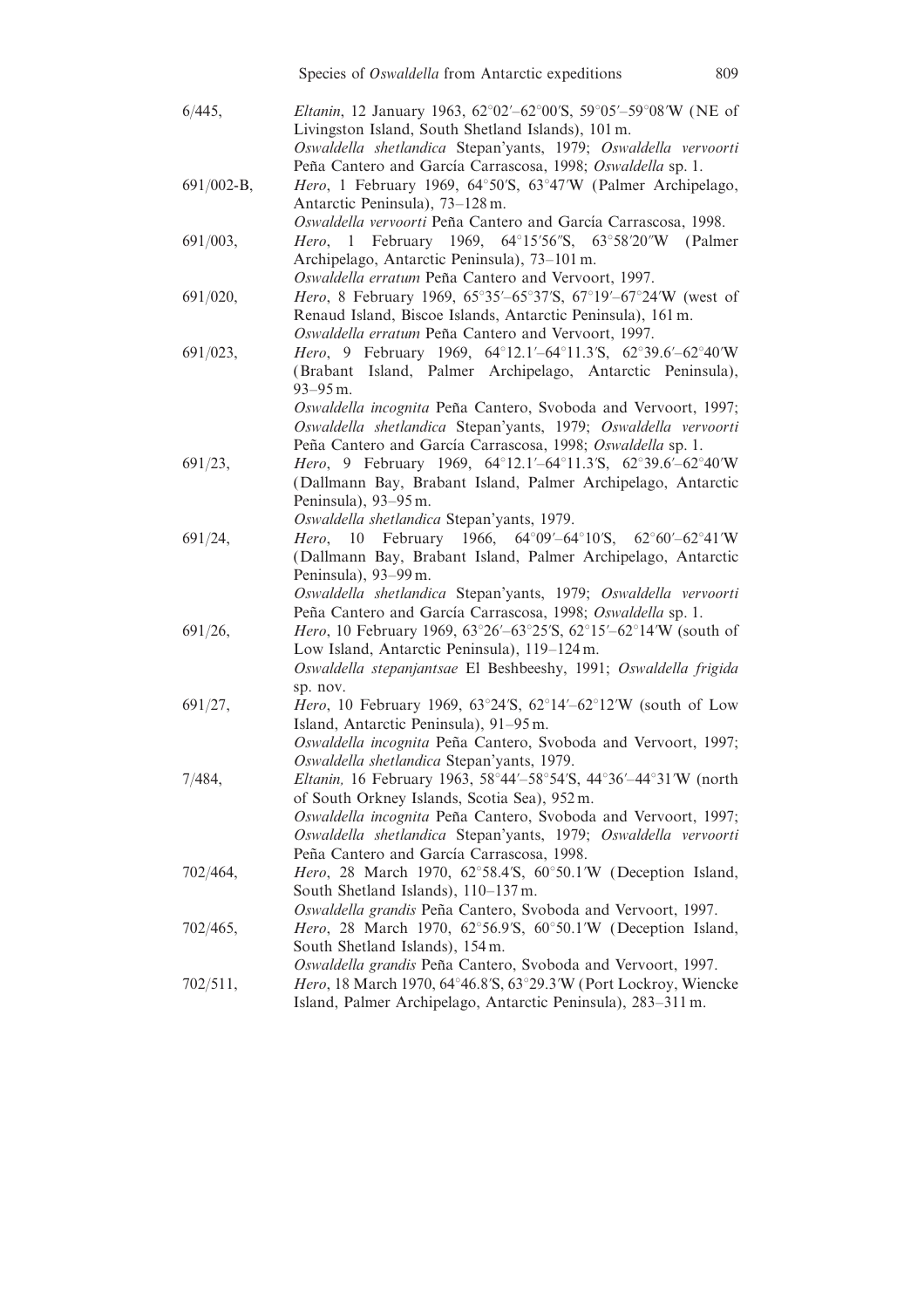| 810          | A. L. Peña Cantero and W. Vervoort                                                                                       |
|--------------|--------------------------------------------------------------------------------------------------------------------------|
|              | Oswaldella erratum Peña Cantero and Vervoort, 1997.                                                                      |
| 721/1062,    | Hero, 19 December 1971, 62°19.0'S, 59°11.4'W (Nelson Island,                                                             |
|              | South Shetland Islands), 44 m.                                                                                           |
|              | Oswaldella vervoorti Peña Cantero and García Carrascosa, 1998.                                                           |
|              |                                                                                                                          |
| 721/1063,    | Hero, 19 December 1971, 62°19.0'S, 59°11.4'W (Nelson Island,                                                             |
|              | South Shetland Islands), 44 m.                                                                                           |
|              | Oswaldella frigida sp. nov.; Oswaldella shetlandica Stepan'yants,                                                        |
|              | 1979; Oswaldella vervoorti Peña Cantero and García Carrascosa,                                                           |
|              | 1998.                                                                                                                    |
| 721/1070,    | Hero, 28 January 1972, 64°47.7'S, 64°07.4'W (Anvers Island, Palmer                                                       |
|              | Archipelago, Antarctic Peninsula), 100 m.                                                                                |
|              | Oswaldella erratum Peña Cantero and Vervoort, 1997.                                                                      |
| 721/704,     | Hero, 21 December 1971, 62°17.5'-62°17.9'S, 58°34.6'W (King                                                              |
|              | George Island, South Shetland Islands), 55–78 m.                                                                         |
|              | Oswaldella shetlandica Stepan'yants, 1979; Oswaldella vervoorti                                                          |
|              | Peña Cantero and García Carrascosa, 1998.                                                                                |
| 721/765,     | Hero, 3 January 1972, 64°47.3'S, 64°07.4'-64°06.3'W (Arthur                                                              |
|              | Harbor, Anvers Island, Antarctic Peninsula), 55 m.                                                                       |
|              | Oswaldella erratum Peña Cantero and Vervoort, 1997.                                                                      |
| 721/776,     | Hero, 8 January 1972, 62°56.1'–62°56.7'S, 60°49.0'–60°49.6'W                                                             |
|              | (Deception Island, South Shetland Islands), 109 m.                                                                       |
|              | Oswaldella grandis Peña Cantero, Svoboda and Vervoort, 1997;                                                             |
|              | Oswaldella incognita Peña Cantero, Svoboda and Vervoort, 1997.                                                           |
| 721/801,     | Hero, 14 January 1972, $62^{\circ}43^{\prime}S$ , $61^{\circ}02.5^{\prime}W$ (Livingston Island,                         |
|              | South Shetland Islands), 73 m.                                                                                           |
|              | Oswaldella incognita Peña Cantero, Svoboda and Vervoort, 1997;                                                           |
|              | Oswaldella shetlandica Stepan'yants, 1979.                                                                               |
| 721/816,     | Hero, 16 January 1972, 62°20.5'-62°20.7'S, 58°45.4'-58°47.2'W                                                            |
|              | (Nelson Island, South Shetland Islands), 50 m.                                                                           |
|              | Oswaldella shetlandica Stepan'yants, 1979; Oswaldella vervoorti                                                          |
|              | Peña Cantero and García Carrascosa, 1998.                                                                                |
| 731/1756,    | 17<br>$64^{\circ}47^{\prime}25^{\prime\prime} - 64^{\circ}47^{\prime}02^{\prime\prime}S$ ,<br>February<br>1973,<br>Hero, |
|              | 64°07.30′–64°06.13′W (Arthur Harbor, Anvers Island, Palmer                                                               |
|              | Archipelago, Antarctic Peninsula), 91 m.                                                                                 |
|              | Oswaldella erratum Peña Cantero and Vervoort, 1997.                                                                      |
| 731/1944,    | Hero, 11 March 1973, 64°46'28"-64°45'51"S, 63°26.5'-63°24.6'W                                                            |
|              | (Anvers Island, Palmer Archipelago, Antarctic Peninsula),                                                                |
|              | $100 - 150$ m.                                                                                                           |
|              | Oswaldella shetlandica Stepan'yants, 1979.                                                                               |
| 767,         | 10 February 1974, 66°53′S, 163°19′E (off south end of Buckle Island,                                                     |
|              | Balleny Islands, Ross Sea), 55-146 m.                                                                                    |
|              | Oswaldella stepanjantsae El Beshbeeshy, 1991.                                                                            |
| $824/013-1,$ | Hero, 19 March 1982, 65°14.00'S, 64°12.00'W (Penola Strait,                                                              |
|              | Argentine Islands, Antarctic Peninsula), 310-360 m.                                                                      |
|              | Oswaldella shetlandica Stepan'yants, 1979.                                                                               |
| $824/030-1,$ | Hero, 25 March 1982, 64°14.10′-64°14.20′S, 62°32.30′-62°34.90′W                                                          |
|              | (Minot Point, Brabant Island, Palmer Archipelago, Antarctic                                                              |
|              | Peninsula), $90-135$ m.                                                                                                  |
|              | Oswaldella shetlandica Stepan'yants, 1979.                                                                               |
|              |                                                                                                                          |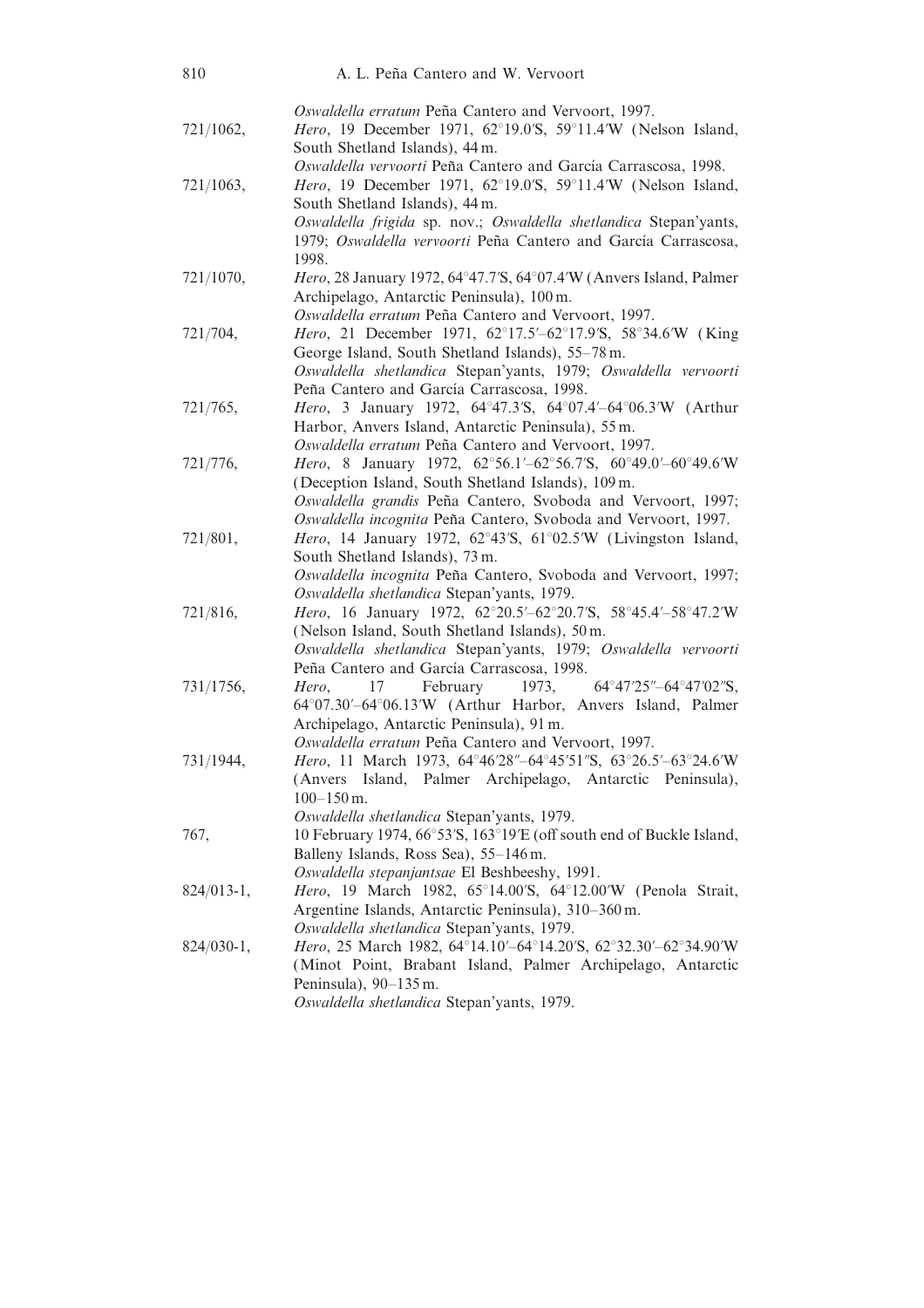| $824/040-1$ ,          | <i>Hero</i> , 29 March 1982, 64°48.42'S, 64°07.00'W (Anvers Island,                               |
|------------------------|---------------------------------------------------------------------------------------------------|
|                        | Palmer Archipelago, Antarctic Peninsula), 75–110 m.<br>Oswaldella shetlandica Stepan'yants, 1979. |
| $824/041-1$ ,          | Hero, 29 March 1982, 64°48.42'S, 64°07.00'W (Anvers Island,                                       |
|                        | Palmer Archipelago, Antarctic Peninsula), 88–112 m.                                               |
|                        | Oswaldella erratum Peña Cantero and Vervoort, 1997.                                               |
| $833/018-1$ ,          | <i>Hero</i> , 1 April 1983, 62°41.50′S, 56°01.75′W (off Elephant Island,                          |
|                        | South Shetland Islands), 210–240 m.                                                               |
|                        | Oswaldella erratum Peña Cantero and Vervoort, 1997; Oswaldella                                    |
|                        | <i>stepanjantsae</i> El Beshbeeshy, 1991.                                                         |
| 833/022-4,             | <i>Hero</i> , 4 April 1983, 63°18.05′S, 61°53.05′W (Low Island, Antarctic                         |
|                        | Peninsula), 228–264 m.                                                                            |
|                        | Oswaldella shetlandica Stepan'yants, 1979.                                                        |
| $SOSC-L26$             | 23 February 1972, 64°47′S, 64°06′W (Palmer Archipelago, Antarctic                                 |
|                        | Peninsula).                                                                                       |
|                        | <i>Oswaldella erratum</i> Peña Cantero and Vervoort, 1997.                                        |
| SOSC-L42,              | 1972, 64°47′S, 64°06′W (Palmer Archipelago, Antarctic Peninsula).                                 |
|                        | Oswaldella vervoorti Peña Cantero and García Carrascosa, 1998.                                    |
| SOSC-L <sub>46</sub> , | 11 January 1973, 63°17′S, 62°09′W (Palmer Archipelago, Antarctic                                  |
|                        | Peninsula).                                                                                       |
|                        | Oswaldella shetlandica Stepan'yants, 1979.                                                        |
|                        |                                                                                                   |

### **Results and discussion**

#### *Oswaldella* Stechow, 1919

*Oswaldella* Stechow, 1919: 853; type, by original designation: *Schizotricha bifurca*, Hartlaub, 1904.

*Diagnosis* (taken from Peña Cantero *et al.*, 1997). Feather-like, colonial hydroids with branched or unbranched stem, divided into internodes or undivided, mono- or polysiphonic and with two longitudinal rows of apophyses, alternately arranged in one plane and supporting hydrocladia. Apophyses with varied number of nematophores on upper surface near axil with hydrocaulus, emerging through a raised, perforated part of the periderm ('mamelon') and/or through simple holes in the perisarc. Stem without nematophores or nematothecae. Hydrocladia typically branched. Degree of branching varied, fourth-order hydrocladia having been recorded. Hydrocladia homomerously divided into internodes (with the exception of *Oswaldella herwigi* El Beshbeeshy, 1991) bearing one hydrotheca and two nematophores each: one mesial superior nematophore and another mesial inferior. First nematophore placed behind free adcauline hydrothecal wall; second situated below hydrotheca at a more or less distinct elevation of internode. Mesial inferior nematophore with or without rudimentary, scale-shaped nematotheca. Hydrothecae cupshaped to tubular. Colonies dioecious, with sexual dimorphism. Gonothecae inserting on hydrocladia below hydrotheca next to mesial inferior nematophore. Cnidome composed of microbasic mastigophores, typically in two size classes.

#### *List of species described in or now referred to Oswaldella*

Oswaldella antarctica (Jäderholm, 1904) (= Schizotricha antarctica Jäderholm, 1904) *Oswaldella bifurca* (Hartlaub, 1904) (=*Schizotricha bifurca* Hartlaub, 1904)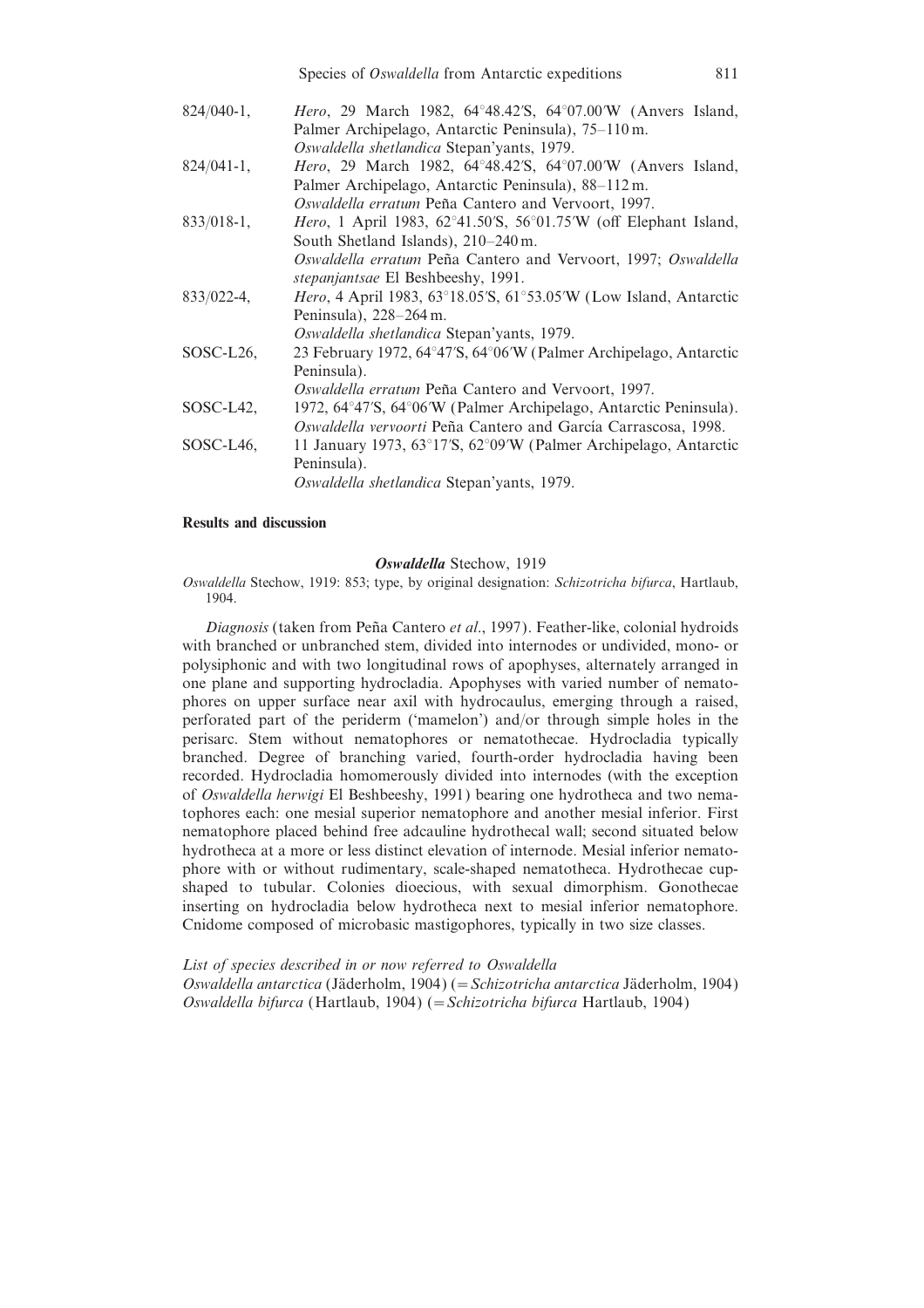*Oswaldella billardi* Briggs, 1938 *Oswaldella blanconae* El Beshbeeshy, 1991 Oswaldella crassa Peña Cantero and Vervoort, 1998 *Oswaldella curiosa* Peña Cantero and Vervoort, 1998 Oswaldella delicata Peña Cantero, Svoboda and Vervoort, 1997 Oswaldella elongata Peña Cantero, García Carrascosa and Vervoort, 1995 Oswaldella encarnae Peña Cantero, Svoboda and Vervoort, 1997 Oswaldella erratum Peña Cantero and Vervoort, 1997 *Oswaldella frigida* sp. nov. Oswaldella garciacarrascosai Peña Cantero, Svoboda and Vervoort, 1997 Oswaldella gracilis Peña Cantero, Svoboda and Vervoort, 1997 Oswaldella grandis Peña Cantero, Svoboda and Vervoort, 1997 *Oswaldella herwigi* El Beshbeeshy, 1991 Oswaldella incognita Peña Cantero, Svoboda and Vervoort, 1997 *Oswaldella medeae* sp. nov. *Oswaldella monomammillata* sp. nov. Oswaldella obscura Peña Cantero, Svoboda and Vervoort, 1997 *Oswaldella rigida* Peña Cantero, Svoboda and Vervoort, 1997 *Oswaldella shetlandica* Stepan'yants, 1979 *Oswaldella stepanjantsae* El Beshbeeshy, 1991 Oswaldella terranovae Peña Cantero and Vervoort, 1996 Oswaldella tottoni Peña Cantero and Vervoort, 1996 Oswaldella vervoorti Peña Cantero and García Carrascosa, 1998

#### **Description of the species**

#### **Oswaldella antarctica** (Jäderholm, 1904)

*Schizotricha antarctica* p.p. Jäderholm, 1904: 12; 1905: 35, pl. 14 figures 6–8.

Not *Schizotricha antarctica*: Vanhöffen, 1910: 336, figure 48 (= Oswaldella rigida Peña Cantero, Svoboda and Vervoort, 1997).

Oswaldella antarctica: Stechow, 1919: 853; 1920: 40(32); Peña Cantero and Vervoort, 1995: 330–333, figure 1; 1998: 36; Peña Cantero *et al.*, 1997: 344; Peña Cantero and García Carrascosa, 1998: 178; 1999: 214; Peña Cantero and Marques, 1999: 85.

?*Polyplumaria antarctica*: Jäderholm, 1926: 6.

Not *Polyplumaria antarctica*: Billard, 1914: 28–31, figure 17 (= Oswaldella erratum Peña Cantero and Vervoort, 1997).

Not *Oswaldella antarctica*: Totton, 1930: 209–210, figure 51 (= *Oswaldella terranovae* Peña Cantero and Vervoort, 1996); Blanco, 1984:  $4\overline{1}$ , pl. 38 figures 86–88 (= Oswaldella *blanconae* El Beshbeeshy, 1991); Broch, 1948: 13–16, figure 4a; Stepan'yants, 1979: 112, pl. 21 figure 5a, b (=*Oswaldella stepanjantsae* El Beshbeeshy, 1991); Naumov and Stepan'yants, 1972: 52, figure 14a, b (=partly *Oswaldella stepanjantsae* El Beshbeeshy, 1991, partly another species of *Oswaldella*); Peña Cantero, 1991: 168, pls 31, 56, pl. 68 figure a; Peña Cantero and García Carrascosa, 1994: 125-126, figure 8a-c; 1995: 96-101, figures 43A–E, 44A–F, 64E (= *Oswaldella incognita* Peña Cantero, Svoboda and Vervoort, 1997).

*Remarks*. *Oswaldella antarctica* is well characterized by the monosiphonic and unbranched stems, divided into internodes, the presence of two axillary nematophores and one 'mamelon' on the cauline apophyses, the much branched hydrocladia, the presence of a much reduced nematotheca on the hydrocladial internodes and the shape of the hydrotheca which is situated on the middle of the hydrocladial internode (table 1).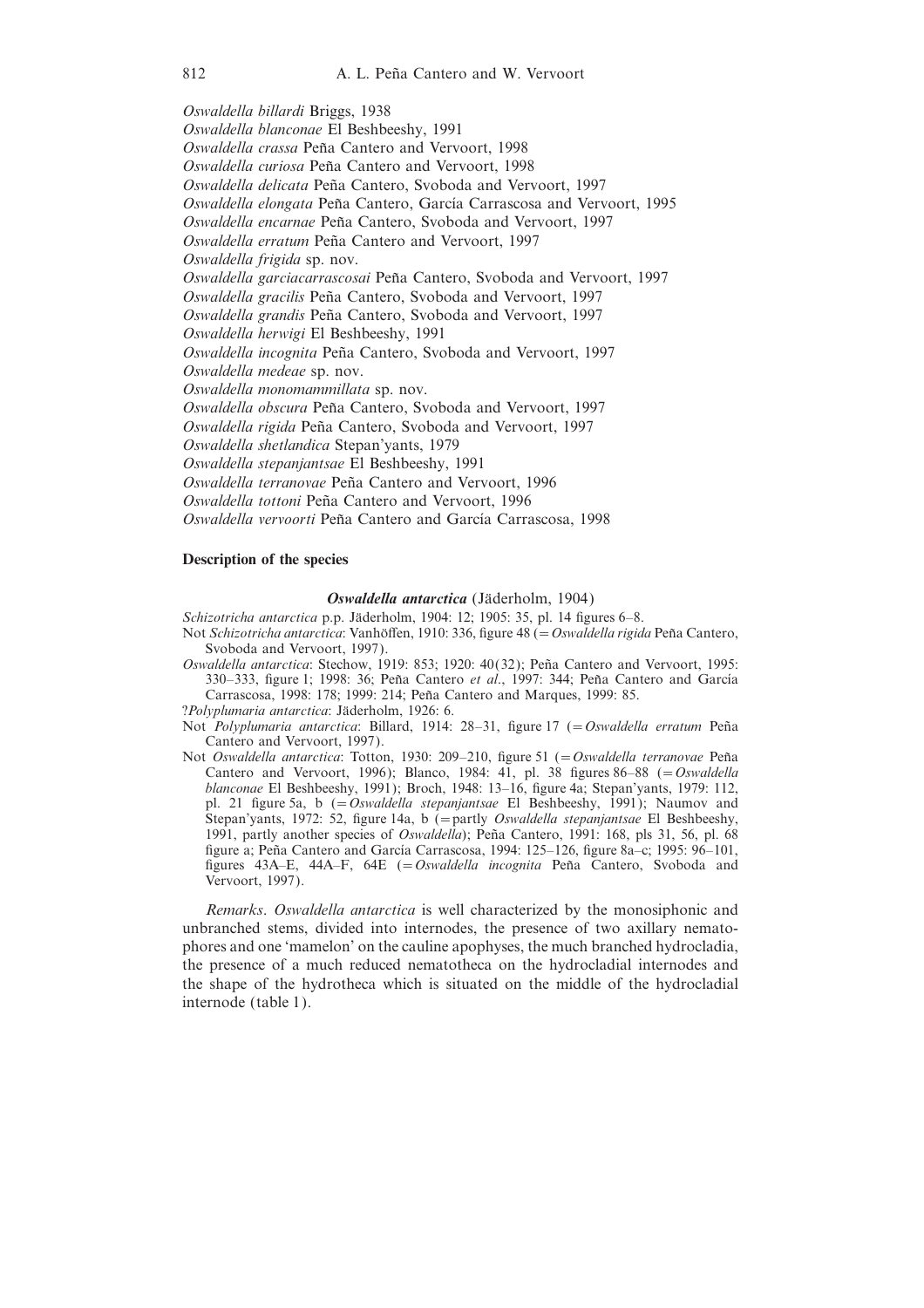|                                                  | Polysiphony    | <b>Branched Divided</b><br>stem | stem | Angle<br>between<br>cauline<br>apophyses | Mesial<br>inferior | Number of<br>axillary<br>and stem nematotheca nematophores mamelons | Number<br>of     | Maximal<br>order of<br>hydrocladia Hydrotheca aperture |      | Hydrothecal            | Node<br>between<br>apophyses<br>and<br>hydrocladia internode | Position of<br>hydrotheca<br>on |
|--------------------------------------------------|----------------|---------------------------------|------|------------------------------------------|--------------------|---------------------------------------------------------------------|------------------|--------------------------------------------------------|------|------------------------|--------------------------------------------------------------|---------------------------------|
| O. antarctica<br>(Jäderholm, 1904)               | N <sub>o</sub> | No                              | Yes  | $45^{\circ}$                             | Yes                | $\mathfrak{2}$                                                      | $\mathbf{1}$     | 4th                                                    | High | Even                   | Yes                                                          | On the<br>middle                |
| O. bifurca<br>(Hartlaub, 1904)                   | No             | $No^{\dagger}$                  | Yes  | $70^{\circ}$                             | No                 | $1 - 2$                                                             | $\mathbf{0}$     | 4th                                                    | Low  | Frontally<br>depressed | No <sup>†</sup>                                              | Basal half                      |
| O. billardi Briggs,<br>1938                      | No             | No                              | Yes  | $45^{\circ}$                             | Yes                | 2                                                                   | $\boldsymbol{0}$ | 2nd                                                    | High | Adcaudally<br>directed | Yes                                                          | Distal half                     |
| O. blanconae<br>El Beshbeeshy, 1991              | No             | No                              | Yes  | $45^{\circ}$                             | No                 |                                                                     | 1                | 2nd                                                    | Low  | Even                   | Yes                                                          | Basal half                      |
| O. crassa<br>Peña Cantero and<br>Vervoort, 1998  | $\gamma$       | $\ddot{?}$                      | No   | $45^{\circ}$                             | No                 | $\mathfrak{2}$                                                      | $\mathbf{1}$     | 3rd                                                    | High | Adcaudally<br>directed | No                                                           | On the<br>middle                |
| O. curiosa<br>Peña Cantero and<br>Vervoort, 1998 | No             | $\overline{?}$                  | Yes  | $45^{\circ}$                             | No                 |                                                                     | $\overline{0}$   | 3rd                                                    | High | Abcaudally<br>directed | N <sub>0</sub>                                               | On the<br>middle                |
| O. delicata<br>Peña Cantero et al.,<br>1997      | No             | No                              | Yes  | $45^{\circ}$                             | Yes                |                                                                     | $\overline{0}$   | 2nd                                                    | High | Even                   | Yes                                                          | On the<br>middle                |
| O. elongata<br>Peña Cantero et al.,<br>1995      | No             | N <sub>0</sub>                  | Yes  | $45^\circ$                               | N <sub>o</sub>     | 2                                                                   | 2                | 2nd                                                    | High | Even                   | Yes                                                          | On the<br>middle                |

Table 1. Major features of the known species of *Oswaldella* Stechow, 1919.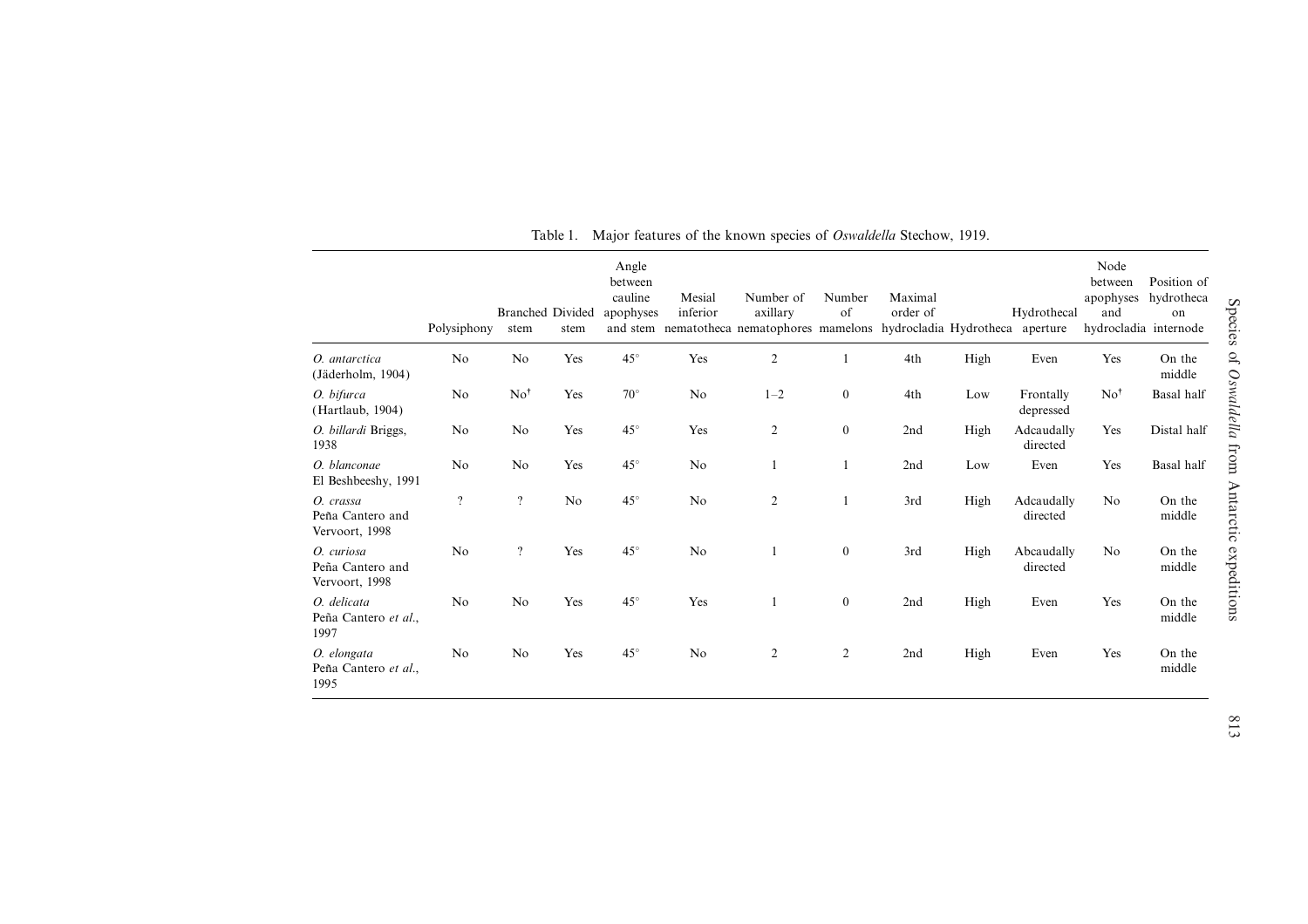|                                                      |                  |                                 |                 |                                          | Table 1.           | (Continued).                                                                                        |                  |                     |      |                                 |                                                              |                                 |
|------------------------------------------------------|------------------|---------------------------------|-----------------|------------------------------------------|--------------------|-----------------------------------------------------------------------------------------------------|------------------|---------------------|------|---------------------------------|--------------------------------------------------------------|---------------------------------|
|                                                      | Polysiphony      | <b>Branched Divided</b><br>stem | stem            | Angle<br>between<br>cauline<br>apophyses | Mesial<br>inferior | Number of<br>axillary<br>and stem nematotheca nematophores mamelons hydrocladia Hydrotheca aperture | Number<br>of     | Maximal<br>order of |      | Hydrothecal                     | Node<br>between<br>apophyses<br>and<br>hydrocladia internode | Position of<br>hydrotheca<br>on |
| O. encarnae<br>Peña Cantero et al.,<br>1997          | No               | No                              | Yes             | $45^{\circ}$                             | Yes                | 2                                                                                                   | $\boldsymbol{0}$ | 1st                 | Low  | Even/<br>Abcaudally<br>directed | Yes                                                          | On the<br>middle                |
| O. erratum<br>Peña Cantero and<br>Vervoort, 1997     | Yes <sup>†</sup> | No                              | No <sup>†</sup> | $70^{\circ}$                             | Yes                | $\overline{2}$                                                                                      | $\boldsymbol{0}$ | 4th                 | High | Adcaudally<br>directed          | No <sup>†</sup>                                              | On the<br>middle                |
| O. frigida sp. nov.                                  | No               | No                              | Yes             | $45^{\circ}$                             | No                 | $\overline{2}$                                                                                      | $1 - 2$          | 2nd                 | Low  | Frontally<br>depressed          | Yes                                                          | On the<br>middle/Basal<br>half  |
| O. garciacarrascosai<br>Peña Cantero et al.,<br>1997 | No               | No                              | Yes             | $45^{\circ}$                             | No                 | $\mathfrak{2}$                                                                                      | -1               | 2nd                 | High | Even                            | Yes                                                          | On the<br>middle                |
| O. gracilis<br>Peña Cantero et al.,<br>1997          | No               | No                              | Yes             | $45^{\circ}$                             | No                 |                                                                                                     | $\boldsymbol{0}$ | 1st                 | Low  | Laterally<br>depressed          | Yes                                                          | On the<br>middle                |
| O. grandis<br>Peña Cantero et al.,<br>1997           | Yes              | No                              | $Yes^{\dagger}$ | $45^\circ$                               | Yes                | $\overline{2}$                                                                                      | 2                | 3rd                 | Low  | Even                            | Yest                                                         | Distal half                     |
| O. herwigi<br>El Beshbeeshy, 1991                    | No               | Yes <sup>†</sup>                | Yes             | $45^{\circ}$                             | Yes                |                                                                                                     | 1                | 2nd                 | Low  | Even/<br>Abcaudally<br>directed | Yes                                                          | Distal half                     |
| O. incognita<br>Peña Cantero et al.,<br>1997         | No               | N <sub>0</sub>                  | Yes             | $45^\circ$                               | Yes                | 2                                                                                                   | $\boldsymbol{0}$ | 2nd                 | High | Even                            | No                                                           | On the<br>middle                |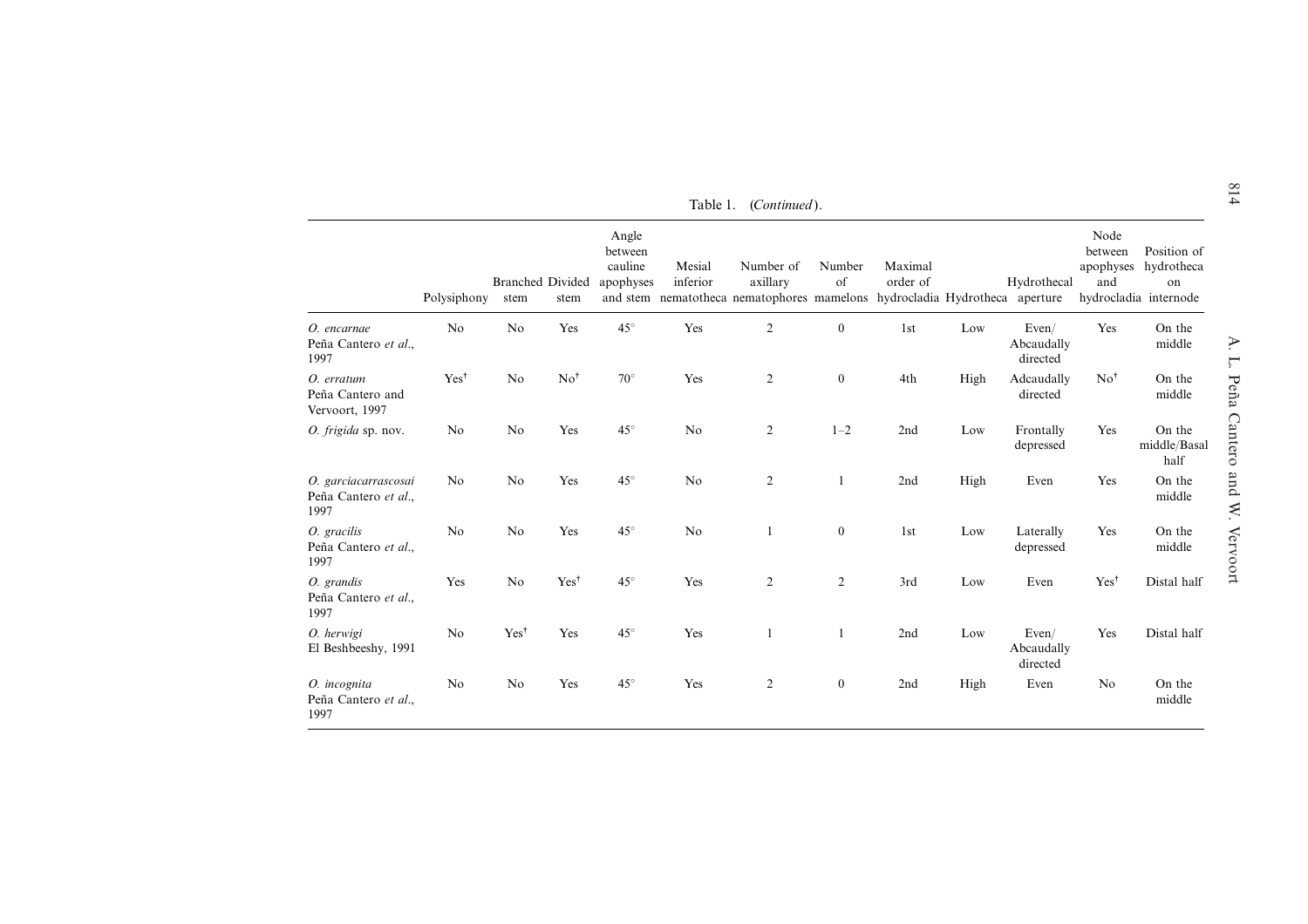|                                                     | Polysiphony    | <b>Branched Divided</b><br>stem | stem             | Angle<br>between<br>cauline<br>apophyses | Mesial<br>inferior | Number of<br>axillary<br>and stem nematotheca nematophores mamelons hydrocladia Hydrotheca aperture | Number<br>of   | Maximal<br>order of |      | Hydrothecal                     | Node<br>between<br>apophyses<br>and | Position of<br>hydrotheca<br>on<br>hydrocladia internode |
|-----------------------------------------------------|----------------|---------------------------------|------------------|------------------------------------------|--------------------|-----------------------------------------------------------------------------------------------------|----------------|---------------------|------|---------------------------------|-------------------------------------|----------------------------------------------------------|
| O. medeae sp. nov.                                  | No             | No                              | Yes              | $45^{\circ}$                             | Yes                | $\overline{c}$                                                                                      | $1 - 2$        | 2nd                 | Low  | Even/<br>Abcaudally<br>directed | Yes                                 | Distal<br>half/On the<br>middle                          |
| O. monomammillata<br>sp. nov.                       | N <sub>o</sub> | N <sub>0</sub>                  | Yes              | $45^{\circ}$                             | Yes                | -1                                                                                                  | 1              | 2nd                 | High | Even                            | Yes                                 | On the<br>middle                                         |
| O. obscura<br>Peña Cantero et al.,<br>1997          | Yes            | Yes                             | Yes <sup>†</sup> | $45^{\circ}$                             | Yes                | $\mathfrak{2}$                                                                                      | 1              | 2nd                 | High | Even                            | Yes                                 | On the<br>middle                                         |
| O. rigida<br>Peña Cantero et al.,<br>1997           | No             | Yes                             | $Yes^{\dagger}$  | $70 - 90^{\circ}$                        | Yes                | $\overline{c}$                                                                                      | $\bf{0}$       | 3rd                 | High | Adcauline<br>elevation          | N <sub>o</sub>                      | On the<br>middle                                         |
| O. shetlandica<br>Stepan'yants, 1979                | Yes            | N <sub>0</sub>                  | Yes              | $45^{\circ}$                             | No                 | $\overline{c}$                                                                                      | $\overline{c}$ | 4th                 | High | Adcaudally<br>directed          | No                                  | On the<br>middle                                         |
| O. stepanjantsae<br>El Beshbeeshy, 1991             | Yes            | Yes                             | Yes              | $45^{\circ}$                             | Yes                | $6 - 2$                                                                                             | $2 - 0$        | 4rd                 | High | Even                            | Yes                                 | On the<br>middle                                         |
| O. terranovae<br>Peña Cantero and<br>Vervoort, 1996 | No             | Yes                             | Yes              | $45^{\circ}$                             | Yes                | $\overline{c}$                                                                                      | $\overline{c}$ | 3rd                 | High | Even                            | Yes                                 | On the<br>middle                                         |
| O. tottoni<br>Peña Cantero and<br>Vervoort, 1996    | No             | No                              | Yes <sup>†</sup> | $45^{\circ}$                             | Yes                | $\overline{c}$                                                                                      | $\bf{0}$       | 2nd                 | Low  | Even                            | Yes                                 | Distal half                                              |
| O. vervoorti<br>Peña Cantero and<br>Vervoort, 1998  | No             | No                              | Yes              | $45^{\circ}$                             | Yes                | 2                                                                                                   | -1             | 3rd                 | Low  | Even                            | Yes                                 | Distal half                                              |

Table 1. (*Continued*).

†Indicates that the situation may occasionally be contrary.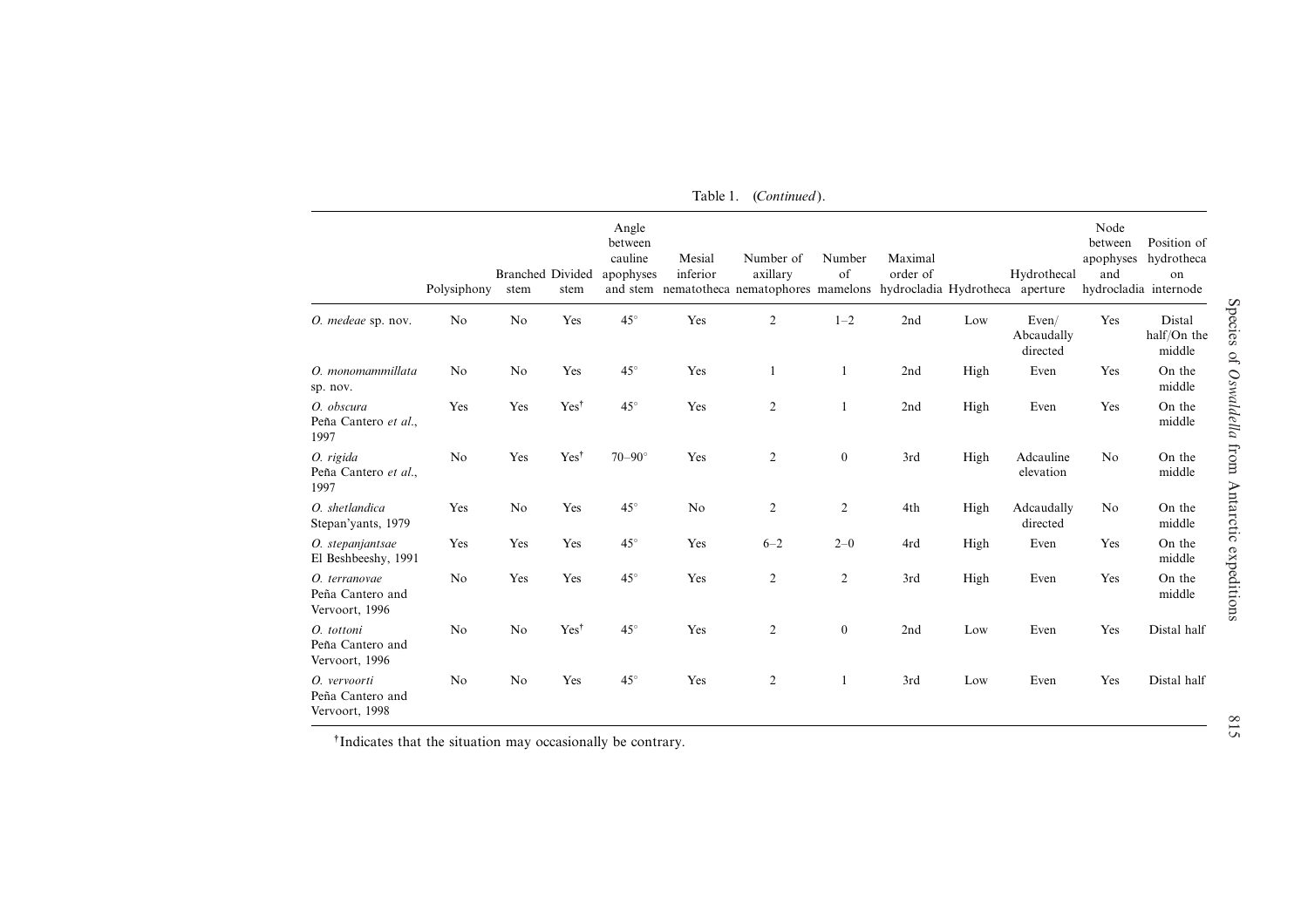*Ecology and distribution*. *Oswaldella antarctica* is known from off Seymour Island (Graham Land), where it was collected at  $150 \text{ m}$  depth (Jäderholm, 1904; Peña Cantero and Vervoort, 1995).

### *Oswaldella bifurca* (Hartlaub, 1904)

(figure 1)

*Schizotricha bifurca* Hartlaub, 1904: 16, pl. 3 figures 4–8.

- *Oswaldella bifurca*: Stechow, 1919: 852; 1920: 40 (32); Pen˜a Cantero *et al*., 1997: 345–349, figures 1, 13A; Peña Cantero and García Carrascosa, 1998: 179; 1999: 214; Peña Cantero and Vervoort, 1998: 36; Peña Cantero and Marques, 1999: 85.
- Not *Oswaldella bifurca*: Naumov and Stepan'yants, 1962: 98; Stepan'yants, 1979: 112, pl. 21 figure 4; Blanco, 1984: 43, pl. 39 figures 89, 90, pl. 40 figures 91–93, pl. 41 figure 94.
- Not *Oswaldella bifurca*: Totton, 1930: 208, figure 50 (= *Oswaldella tottoni* Peña Cantero and Vervoort, 1996).
- Not *Oswaldella bifurca*: Peña Cantero, 1991: 175-179, pl. 32; Peña Cantero and García Carrascosa, 1994: 125–126, figure 8d–f; 1995: 101–104, figure 45A–E (=*Oswaldella grandis* Peña Cantero, Svoboda and Vervoort, 1997).

Not *Oswaldella bifurca*: Millard, 1977: 40, figure 12a–c (=?*Ventromma* sp.).

*Material examined*. *27*/*1924*, one stem *ca* 40 mm high (USNM 1003297); *27*/*1951*, one fragmented stem (largest fragment *ca* 20 mm long) (USNM 1003298); *32*/*1995*, several stem fragments up to 20 mm long, with gonothecae (USNM 1003299; RMNH-Coel. 30201); *32*/*1996*, three stem fragments up to 17 mm long (USNM 1003300); *32*/*2021*, two stem fragments up to 5 mm long in bad condition (USNM 1003301); *32*/*2095*, numerous stems up to 60 mm high, with gonothecae (USNM 1003302; RMNH-Coel. 30202; MNCN 2.03/230); *32*/*2128*, three fragments and stems up to 42 mm high (USNM 1003303).

*Description*. Colonies composed of monosiphonic, unbranched (occasionally branched) stems up to 60 mm high. Stem divided into internodes with one or two apophyses per internode, slightly geniculate. Apophyses alternately arranged in one plane, forming two longitudinal series, slightly directed upwards, forming an angle of *ca* 70–80°. Cauline apophyses usually provided with one, sometimes two (27/1924, 32/2095, 32/1996 in part), axillary nematophores, but deprived of 'mamelons' (figure 1A–C). Cauline apophyses supporting hydrocladia (figure 1A), usually without node in between (present in 27/1924). Hydrocladia up to fourth order present. Hydrocladial branching symmetrical (figure 1A): first hydrocladial internode bifurcated, with two prongs of equal development (figure 1B, C), and giving rise to two secondary hydrocladia, each one with some third-order hydrocladia. These, occasionally, forming fourth-order hydrocladia. Hydrocladia basally following angle of cauline apophyses, but distally curving strongly upwards.

Hydrocladia homomerously divided into hydrothecate internodes, provided with one hydrotheca and two nematophores (figure 1D–J): one mesial superior nematophore emerging through a perisarc hole situated at the end of adcauline hydrothecal wall and one mesial inferior nematophore emerging through a perisarc hole in a strongly marked elevation of internode (angle between long axis of hydrocladial internode and steep wall of infrathecal elevation usually *ca* 90°, though sometimes less). Without mesial inferior nematotheca. Top of distal hydrocladial internodes pointed (figure 1D, E, H).

Hydrotheca low, placed on basal half or third of hydrocladial internode, adcauline wall fully adnate (figure 1D–J). Rim either even, and then hydrothecal aperture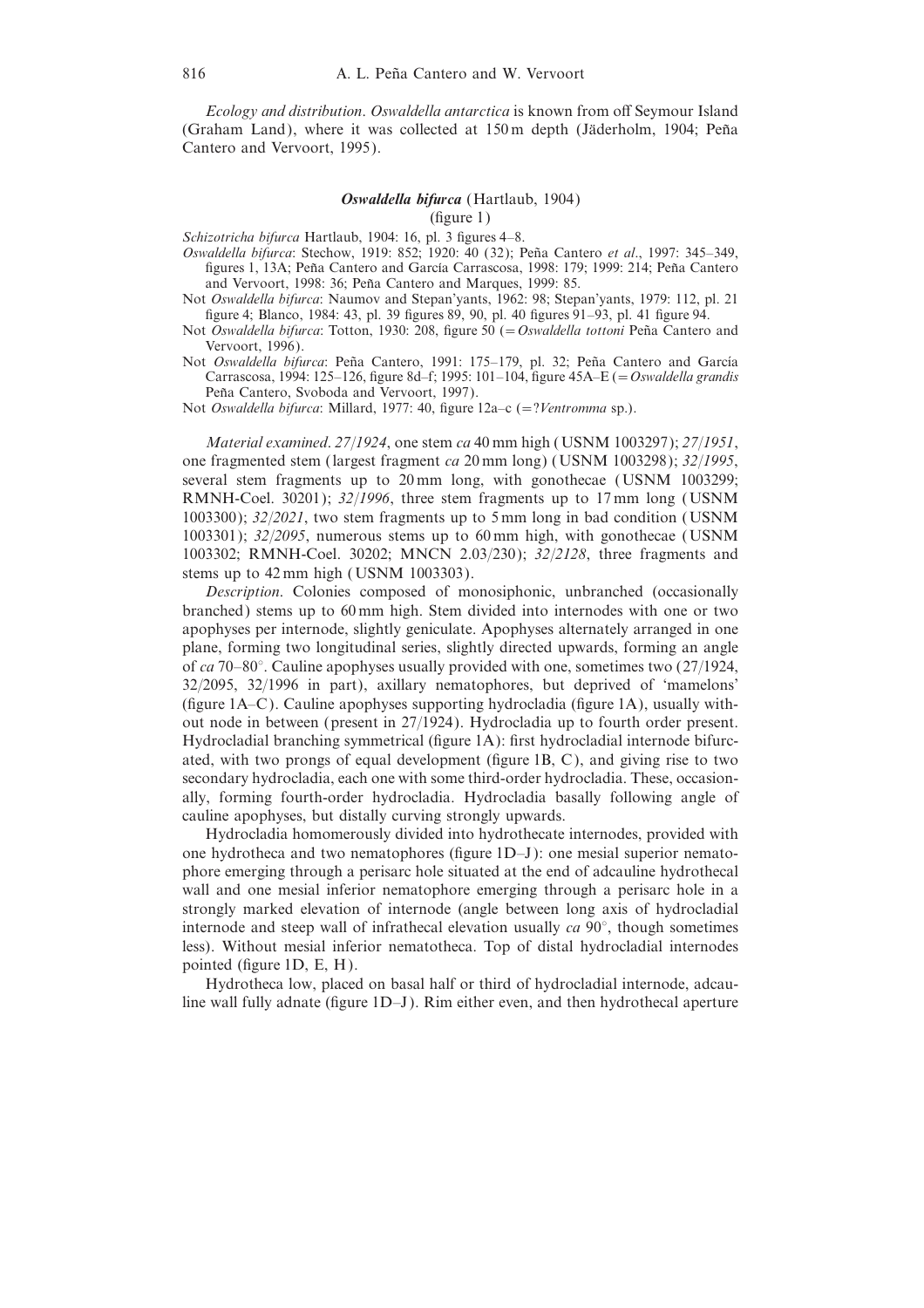

F. 1. *Oswaldella bifurca* (Hartlaub, 1904). (A) Hydrocladial branching and disposition of hydrothecae; (B, C) first hydrocladial internodes and cauline apophyses showing axillary holes; (D–J) hydrocladial internodes showing hydrothecae and both mesial superior and mesial inferior nematophores;  $(K)$  immature gonotheca  $(A-C, E, G,$ J–K, Stn 32/2095; D, F, Stn 32/1995; H, I, Stn 27/1951). Scale bar: 1 mm (A),  $250 \mu m$  (B–K).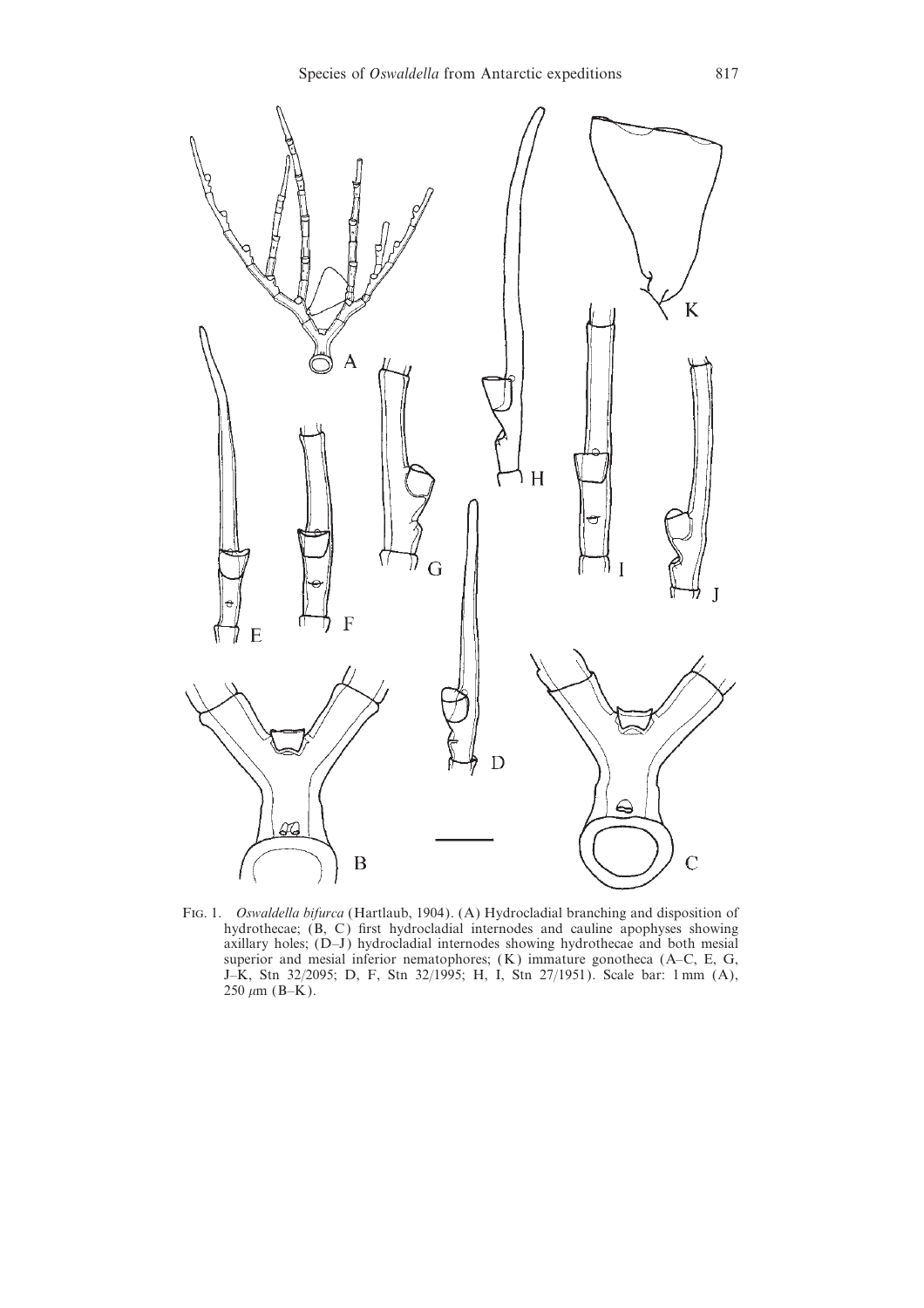circular, or uneven with frontally depressed hydrothecal aperture due to presence of two slightly raised lateral lobes.

Immature gonothecae present, inserting close to mesial inferior nematophore. Gonotheca cone-shaped, distally truncated (figure 1K).

*Remarks*. Number of axillary nematophores on the cauline apophyses variable; even on the same stem we have observed apophyses bearing two and apophyses with a single axillary nematophore. There is a tendency, therefore, for the fusion of the two holes into one (figure 1B, C).

*Ecology and distribution*. *Oswaldella bifurca* is a deep-water species, having been found from 450 to 640 m depth (Peña Cantero *et al.*, 1997); our material comes from 342 to 1610 m depth. It has been found with gonothecae in November (Hartlaub, 1904) and February (Peña Cantero *et al.*, 1997); our colonies with immature gonothecae were found in January and February. It is used as a substratum by other hydroids (*Eudendrium* sp., *Filellum* sp.).

Hitherto *Oswaldella bifurca* was only known from West Antarctica, being recorded at 70°20′S–83°23′W, in the Bellingshausen Sea (Hartlaub, 1904), and off the south coast of the Weddell Sea (Peña Cantero *et al.*, 1997). Our material, however, comes from East Antarctica, where it was found at the central basin of the Ross Sea and off Victoria Land [Pennell Bank, east of Cape Hallett, off Cape Adare and off Buckle Island (Balleny Islands)].

# *Oswaldella billardi* Briggs, 1938

(figure 2)

*Oswaldella billardi* Briggs, 1938: 40, figure 3, pl. 15 figure 1; Naumov and Stepan'yants, 1962: 98–99; 1972: 53–54, figure 14c; Stepan'yants, 1972: 74; Peña Cantero and Vervoort, 1997: 269–273, figure 1; 1998: 36; Peña Cantero and García Carrascosa, 1999: 214; Peña Cantero and Marques, 1999: 85.

*Oswaldella billardi billardi* Stepan'yants, 1979: 113, pl. 21 figure 3a, b.

- Not *Oswaldella billardi*: Blanco, 1984: 45–46, pl. 41 figure 95, pl. 42 figures 96–97 (=*Oswaldella* shetlandica Stepan'yants, 1979 p.p.; Oswaldella erratum Peña Cantero and Vervoort, 1997 p.p.); Blanco and De Redolatti, 1977: 1–8, pls 1–4 (=*Oswaldella shetlandica* Stepan'yants, 1979); Broch, 1948: 13–16, figure 4b; Peña Cantero *et al.*, 1997: 349–353, figures 2, 13b (= Oswaldella erratum Peña Cantero and Vervoort, 1997).
- Not *Oswaldella billardi shetlandica* Stepan'yants, 1979 (=*Oswaldella shetlandica* Stepan'yants, 1979 p.p.; *Oswaldella erratum* Peña Cantero and Vervoort, 1997 p.p.).

*Material examined*. *0000X*, two stems up to 75 mm high, with immature gonothecae (USNM 1003304; RMNH-Coel. 30203); *000AM*, several fragments up to 35 mm long (USNM 1003305; RMNH-Coel. 30204); *002*/*002*, two stems up to 90 mm high (USNM 1003306; RMNH-Coel. 30205).

*Description*. Colonies consisting of monosiphonic and unbranched stems up to 90 mm high, occasionally with some stolonal tubes. Hydrocaulus provided with apophyses alternately arranged in one plane and in two longitudinal rows. Cauline apophyses directed upwards, forming an angle of *ca* 45°, or slightly larger, with long axis of stem, provided with two nematophores, each one emerging through an axillary perisarc hole (figure 2B). Stems divided into internodes or with occasional internodes. Cauline apophyses supporting hydrocladia; secondary hydrocladia may be present (figure 2A). Cauline apophyses and hydrocladia separated by distinct node.

Hydrocladia homomerously divided into hydrothecate internodes provided with one hydrotheca and two nematophores (figure 2C–H): one mesial superior, emerging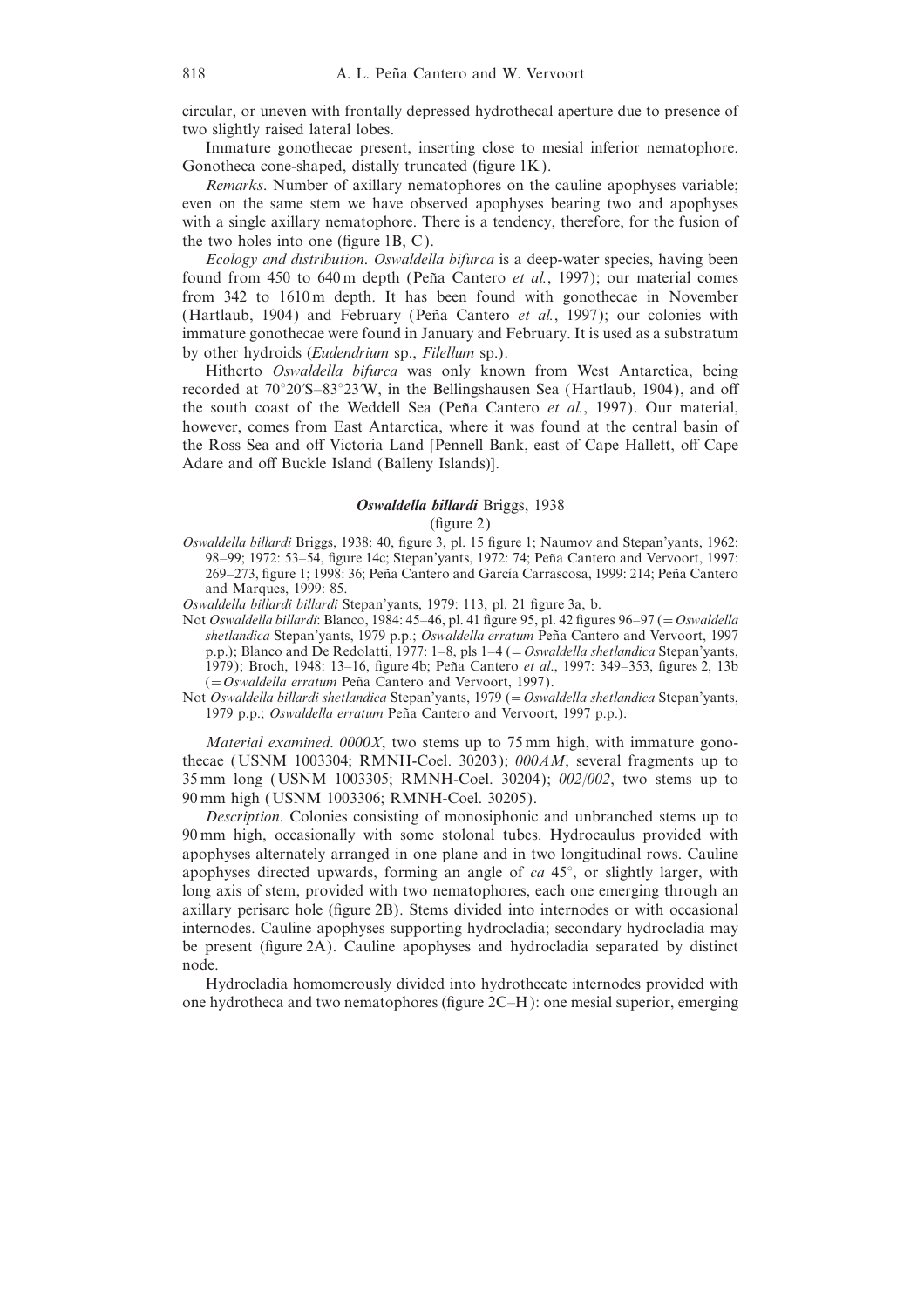

FIG. 2. Oswaldella billardi Briggs, 1938. (A) Branched hydrocladium and arrangement of hydrothecae and gonotheca; (B) cauline apophysis and first hydrocladial internode with axillary nematophores; (C–H) hydrocladial internodes with hydrotheca, mesial superior nematophore and mesial inferior nematotheca; (I) immature gonotheca (A–E, I, Stn 0000X; F, H, Stn 002/002; G, Stn 000AM). Scale bar: 1 mm (A), 250  $\mu$ m (B–I).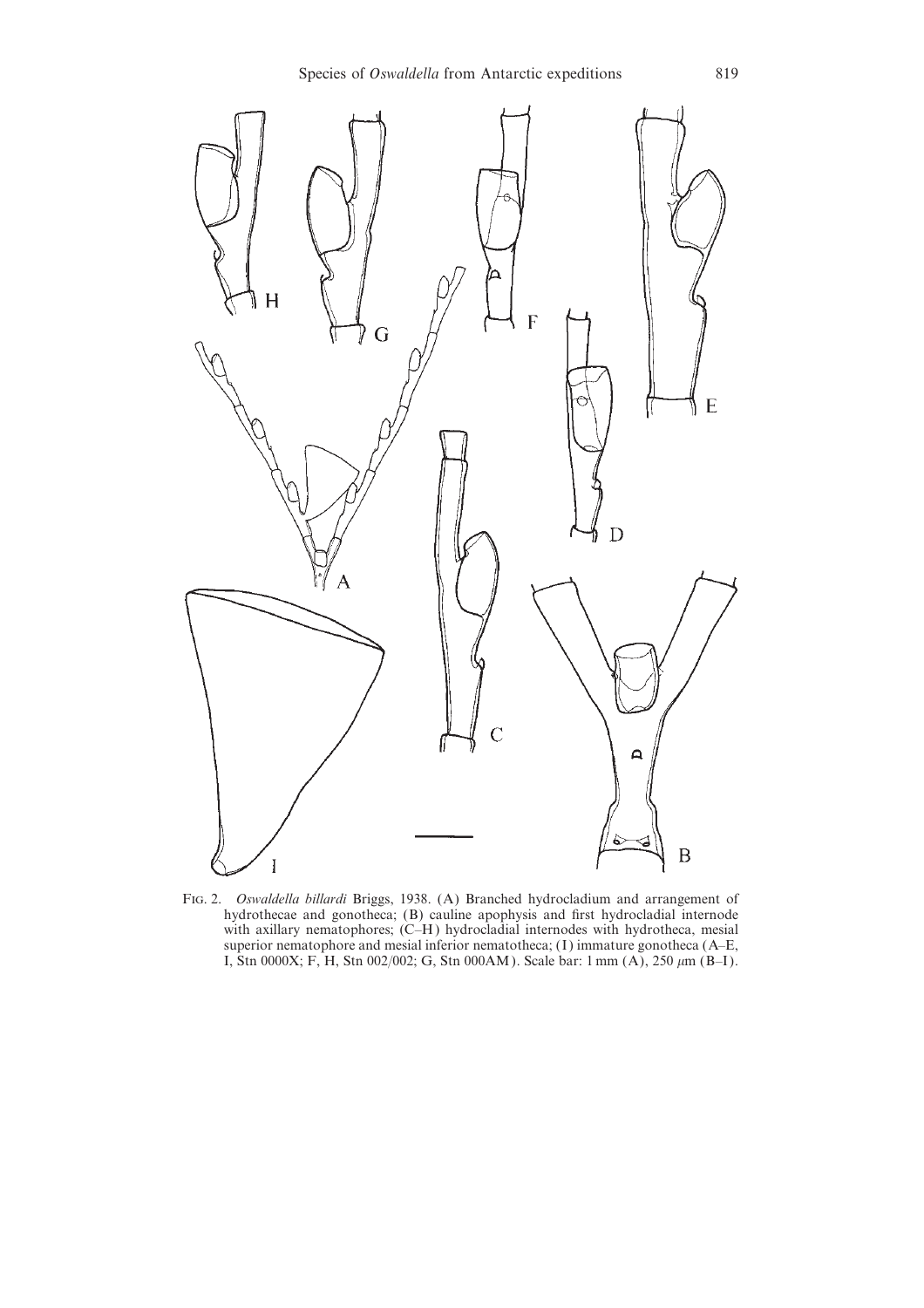through a simple perisarc hole situated behind free adcauline hydrothecal wall, and one mesial inferior nematophore emerging through a hole situated on an elevation of internode and provided with a scale-shaped nematotheca. Top of distal hydrocladial internodes truncated.

Hydrotheca elongate, usually situated slightly above middle of internode (figure 2C–H), sometimes slightly below that point; free part of adcauline wall considerable. Hydrothecal aperture circular or kidney-shaped and strongly tilted adcaudally. Abcauline wall of hydrotheca convex.

Immature gonothecae present, originating just below mesial inferior nematophore, cone-shaped; greatest diameter at truncated top (figure 2I).

*Ecology and distribution. Oswaldella billardi* is a shelf species (Peña Cantero and Vervoort, 1997). It has been recorded from 7 (Stepan'yants, 1972) to 206 m depth (Naumov and Stepan'yants, 1962) on bottoms of small rocks with red algae (Briggs, 1938), sand and boulders (Naumov and Stepan'yants, 1972) and rocks, pebbles, sand and mud (Stepan'yants, 1979). Our material was collected from 238 to 412 m depth. It has been found with gonothecae in January (Briggs, 1938; Stepan'yants, 1979) and in November (Stepan'yants, 1979); our material with immature gonothecae was collected in December.

Oswaldella billardi until now was considered endemic to East Antarctica (Peña Cantero and Vervoort, 1997), where it had been found in the Davis Sea (Briggs, 1938; Stepan'yants, 1972), off Queen Mary Coast and Enderby Land (Naumov and Stepan'yants, 1962) and off Adélie Coast (Naumov and Stepan'yants, 1972). We also found it in East Antarctica, in the region of Wilkes Land, in particular north of Wilkes Station (Budd Coast). However, part of our material was collected off McDonald Ice Rumples, on the east coast of the Weddell Sea, so its distribution may better be considered circum-Antarctic.

# *Oswaldella blanconae* El Beshbeeshy, 1991

(figure 3)

Oswaldella blanconae El Beshbeeshy, 1991: 263, 265; Peña Cantero et al., 1997: 344; Peña Cantero and García Carrascosa, 1998: 179; 1999: 214; Peña Cantero and Vervoort, 1998: 36; Peña Cantero and Marques, 1999: 85.

*Oswaldella antarctica*: Blanco, 1984: 41, pl. 38 figures 86–88.

*Material examined*. *32*/*1996*, one stem *ca* 8 mm high (USNM 1003307).

*Description*. Stem monosiphonic, unbranched (figure 3A), provided with apophyses alternately arranged in two longitudinal rows. Stem divided into internodes each with one apophysis, internodes arranged in zigzag fashion; stem internodes with bifurcation at origin of cauline apophysis. Angle between long axis of cauline internode and apophyses wider than 45°; angle between cauline apophyses and succeeding cauline internode *ca* 90° (figure 3A). Cauline apophyses provided with two nematophores: one emerging through a hole in perisarc of axil (figure 3B) and another nematophore emerging through a 'mamelon' situated laterally on dorsal side of apophysis (figure 3C). Distinct node present between cauline apophyses and hydrocladia (figure 3C). Hydrocladia undivided or bifurcated (figure 3A); up to secondary hydrocladia present; arrangement always symmetrical. Hydrocladia homomerous; all internodes hydrothecate; distal internodes apically truncated.

Hydrocladial internodes provided with one hydrotheca and two nematophores (figure 3B, D–G): one mesial superior emerging through a perisarc hole situated behind free portion of adcauline hydrothecal wall and one mesial inferior, deprived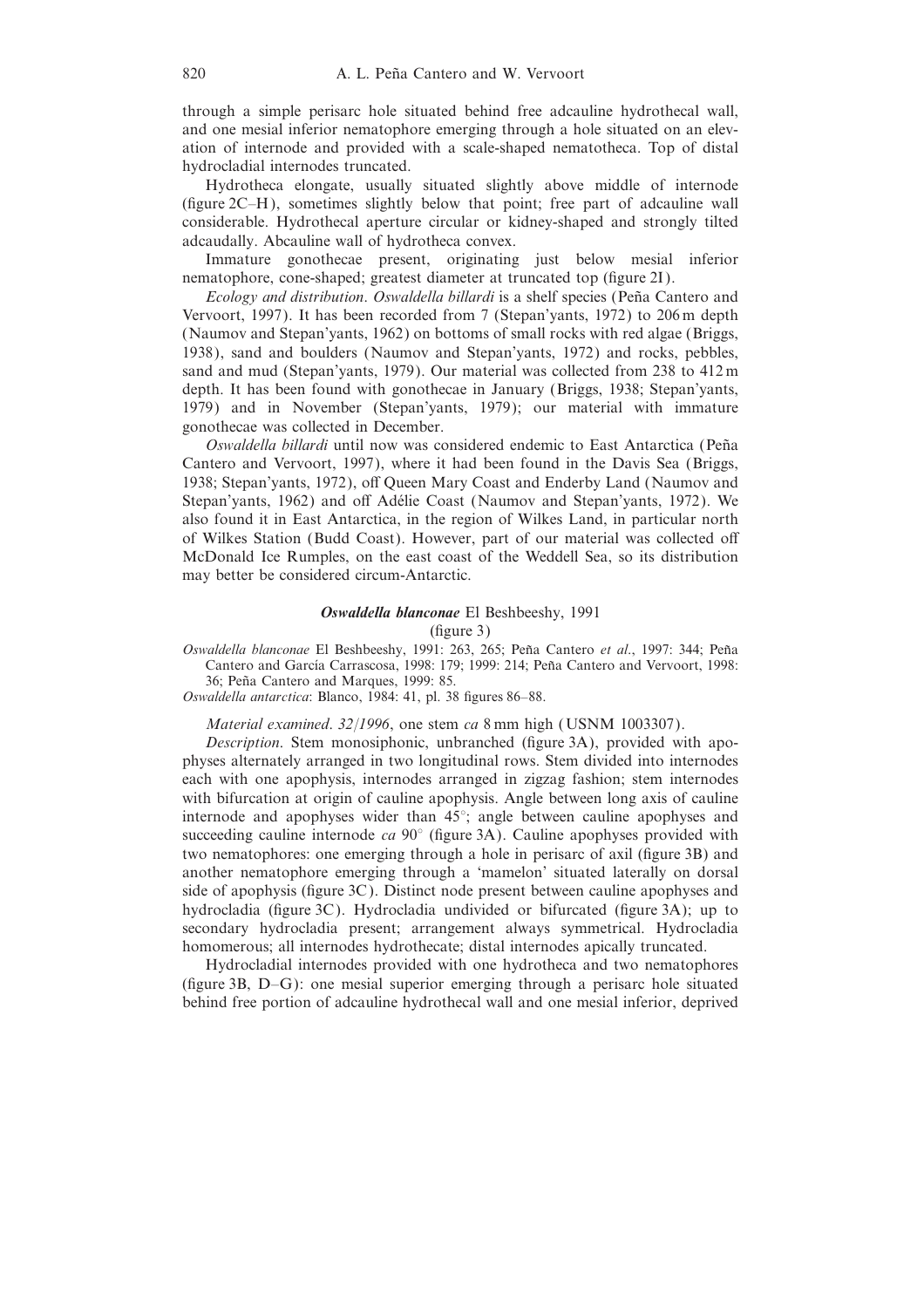

F. 3. *Oswaldella blanconae* El Beshbeeshy, 1991. (A) Stem showing zigzag arrangement of cauline internodes, and hydrocladial and hydrothecal disposition; (B) cauline internode and apophysis with axillary nematophore and first hydrocladial internode; (C) cauline internode and cauline apophysis showing 'mamelon'; (D–G) hydrocladial internodes with hydrotheca and mesial superior and mesial inferior nematophores (all drawings, Stn 32/1996). Scale bars: 1 mm (A), 200  $\mu$ m (B, D–G), 150  $\mu$ m (C).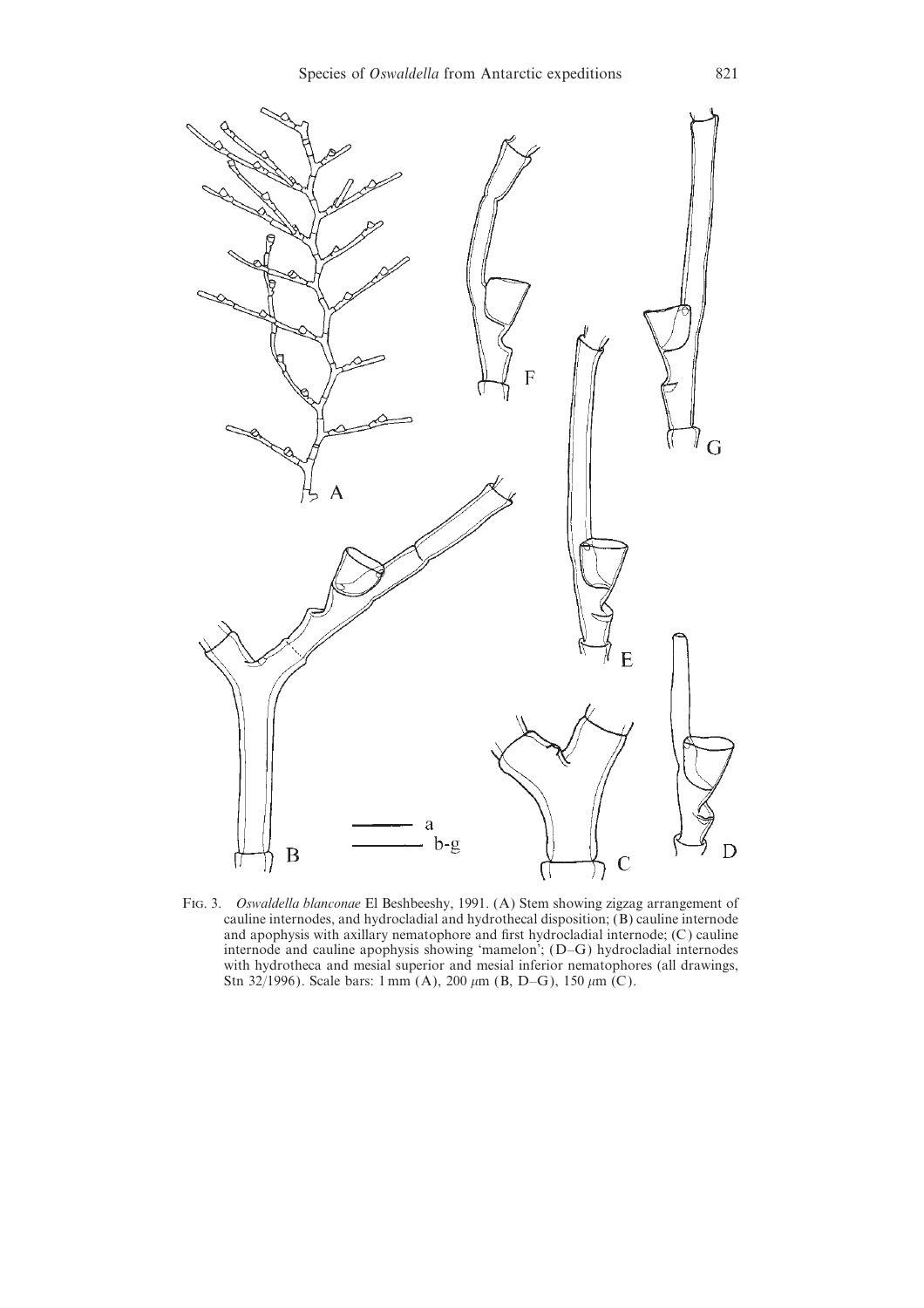of nematotheca, emerging through a perisarc hole situated on a strongly marked elevation of internode (angle between long axis of hydrocladial internode and steep slope of infrathecal elevation almost 90°).

Hydrothecae placed on basal half or basal third of hydrocladial internodes (figure 3), shallow; aperture circular and either perpendicular to longitudinal axis of internode or slightly tilted downwards; rim even. Adcauline wall of hydrotheca with conspicuous free portion, abcauline wall straight, running smoothly into wall of internode; angle with long axis of internode *ca* 45°.

Gonothecae absent.

*Remarks*. *Oswaldella blanconae* is a rare species, hitherto only recorded by Blanco (1984). It is a distinctive species, characterized by hydrotheca placed on basal half or third of the internode, the absence of mesial inferior nematothecae (although a nematophore is present), the shape of the hydrotheca, the presence of one 'mamelon' besides the axillary nematophore on the cauline apophyses, and the arrangement of cauline internodes.

*Ecology and distribution*. *Oswaldella blanconae* appears to have a circum-Antarctic distribution. The only previous record was from off Low Island, in West Antarctica, at a depth of 90–100 m (Blanco, 1984). Our material comes from east of Cape Hallett (Victoria Land), in the Ross Sea region, where was collected between 344 and 351 m depth.

#### **Oswaldella crassa Peña Cantero and Vervoort, 1998**

Oswaldella crassa Peña Cantero and Vervoort, 1998: 33–35, figure 1; Peña Cantero and García Carrascosa, 1998: 178; 1999: 214; Peña Cantero and Marques, 1999: 85.

*Material examined*. *6*/*428*, Three stem fragments up to 35 mm long.

*Remarks*. The material of this species was previously described and figured by Peña Cantero and Vervoort (1998). *Oswaldella crassa* is characterized by the absence of nematotheca in the hydrocladial internodes, the presence of two axillary nematophores and one 'mamelon' on the cauline apophyses, the shape of the hydrotheca, situated on the middle of the hydrocladial internodes, the strong development of the perisarc, the absence of node between cauline apophyses and hydrocladia, and the absence of internodes in the stem (cf. table 1).

*Ecology and distribution*. *Oswaldella crassa* is known only from the Bransfield Strait area, where it was collected at depths from 662 to 1120 m in January (Peña Cantero and Vervoort, 1998).

#### **Oswaldella curiosa** Peña Cantero and Vervoort, 1998

*Oswaldella curiosa* Peña Cantero and Vervoort, 1998: 35–39, figure 2; Peña Cantero and García Carrascosa, 1999: 214; Peña Cantero and Marques, 1999: 85.

### *Material examined*. *6*/*428*, three stems up to 35 mm high.

*Remarks*. The material of this species was previously described and figured by Peña Cantero and Vervoort (1998). *Oswaldella curiosa* is well characterized, especially by the shape of the hydrotheca, since it is the only known species of the genus with a completely abcaudally directed hydrothecal aperture. It is also characterized by the absence of mesial inferior nematothecae in the hydrocladial internodes, the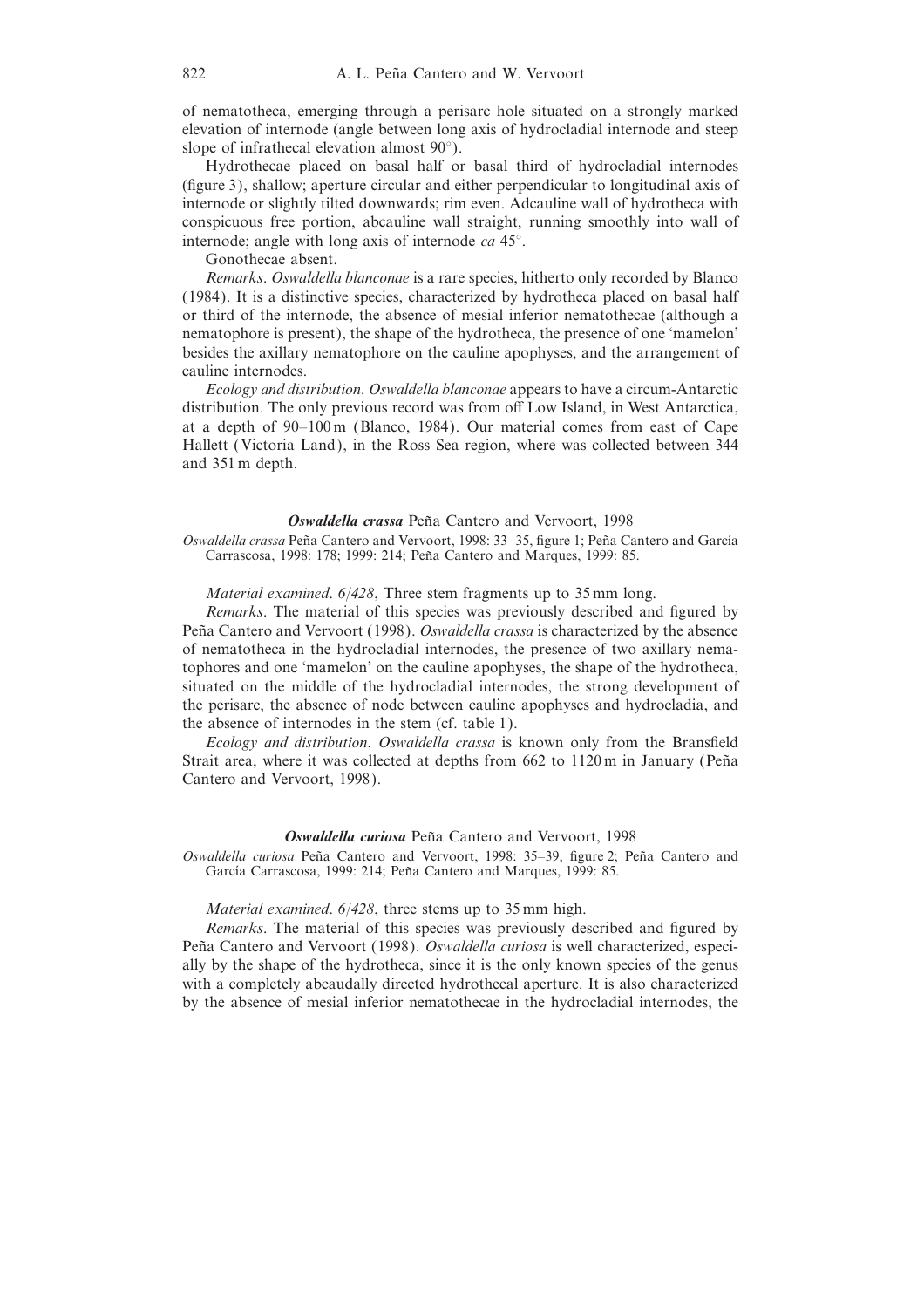absence of a node between cauline apophyses and hydrocladia, and by the presence of a single axillary nematophore in the cauline apophyses (cf. table 1).

*Ecology and distribution*. *Oswaldella curiosa* is known only from the Bransfield Strait area, where it was collected at depths between 662 and 1120 m in January (Peña Cantero and Vervoort, 1998).

# **Oswaldella delicata** Peña Cantero, Svoboda and Vervoort, 1997 (figure 4)

Oswaldella delicata Peña Cantero et al., 1997: 353-355, figures 3, 13C; Peña Cantero and Vervoort, 1998: 36; Peña Cantero and García Carrascosa, 1999: 214; Peña Cantero and Marques, 1999: 85.

?Oswaldella sp. 1 Peña Cantero and Vervoort, 1995: 334-336, figure 2.

*Material examined*. *001*/*011*, two stems up to 60 mm high (USNM 1003308; RMNH-Coel. 30206); ?*32*/*2068*, two stems up to 24 mm high (USNM 1003309; RMNH-Coel. 30207).

*Description*. Colonies composed of monosiphonic and unbranched stems up to 60 mm high. Hydrocaulus provided with apophyses alternately arranged in one plane, forming two longitudinal rows; apophyses upwardly directed, forming an angle of *ca* 45° with long axis of stem (figure 4A). Hydrocaulus divided into internodes; usually one apophysis per internode. Cauline apophyses provided with a single axillary nematophore, emerging through a simple perisarc hole (figure 4B, C). Apophyses supporting unbranched hydrocladia separated by a distinct node (figure 4A, B).

Hydrocladia homomerously divided into hydrothecate internodes provided with one hydrotheca and two nematophores (figure 4B, D–H): one mesial superior, emerging through a perisarc hole situated behind free adcauline hydrothecal wall, and one mesial inferior springing from a perisarc hole in a slight elevation of internode and provided with a scale-shaped nematotheca. Distal hydrocladial internodes apically truncated.

Hydrotheca elongate, placed on middle of hydrocladial internode (figure 4B, D–H); distinct part of its adcauline wall free. Abcauline hydrothecal wall straight, though convex basally. Hydrothecal aperture circular, more or less perpendicular to long axis of internode; rim even.

Gonothecae present in the material from Stn 32/2068 (figure 4I), inserting on infrathecal elevation of hydrocladial internode, fusiform, provided with an almost circular, subterminal aperture; basal third with node or diaphragm.

*Remarks*. The material from Stn 32/2068 differs from *O. delicata* studied so far by the absence of internodes in the stems, the presence of an inconspicuous node between the cauline apophyses and the hydrocladia (figure 4B), and the shape of the gonothecae (figure 4I). The difference in gonothecal structure may be due to sexual dimorphism. In the original description of *O. delicata* only one type of gonotheca was found; sexual dimorphism is known to exist in species of *Oswaldella*.

*Ecology and distribution*. *Oswaldella delicata* was known only from 430 to 440 m depth off the south coast of the Weddell Sea, occurring on muddy bottom; colonies with gonothecae were collected in February (Peña Cantero et al., 1997). Our material was collected at 438 m depth, east of Cape Wheeler, off the south-west coast of the Weddell Sea.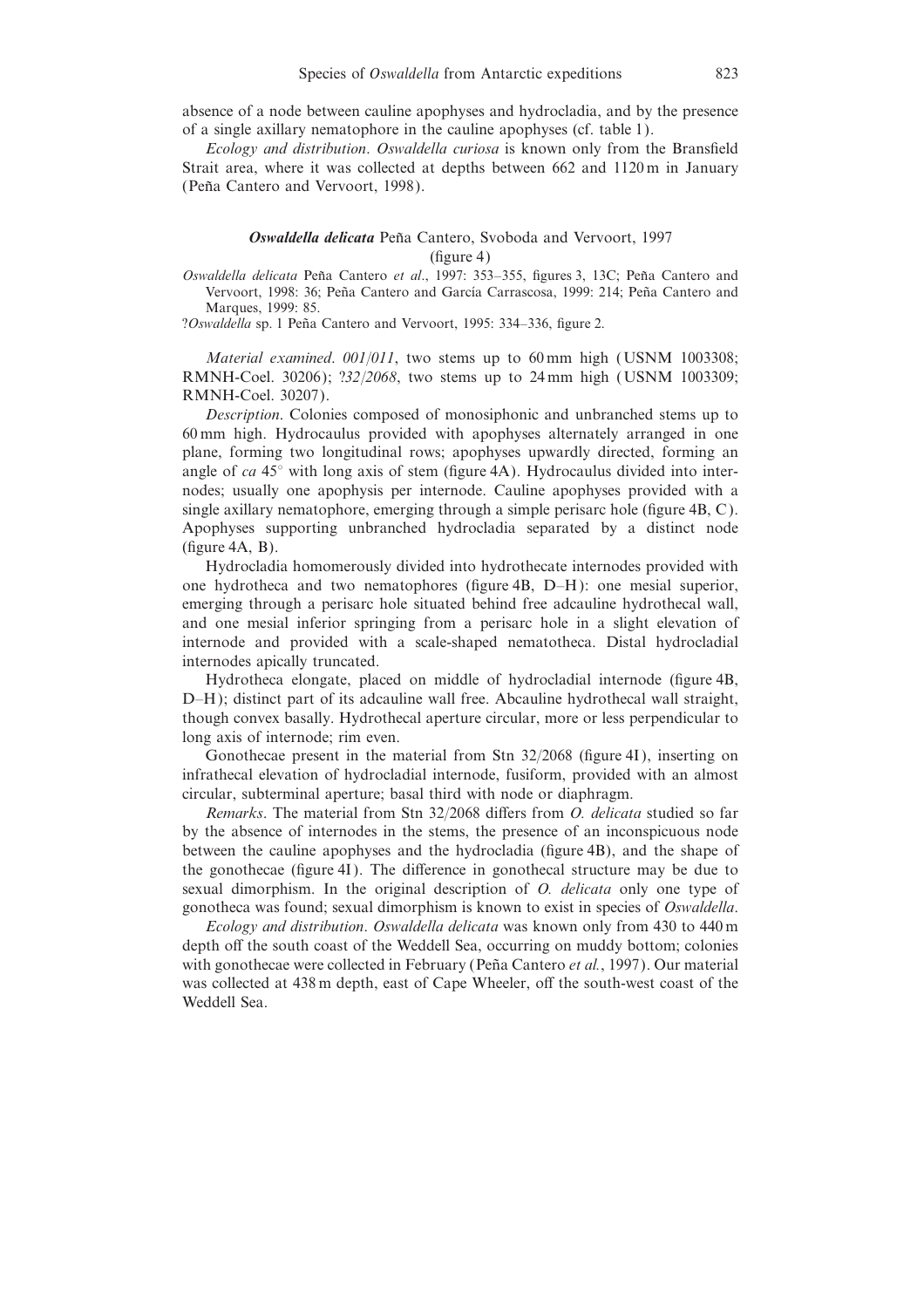

FIG. 4. *Oswaldella delicata* Peña Cantero, Svoboda and Vervoort, 1997. (A) Fragment of stem showing hydrocladial and hydrothecal arrangement; (B, C) cauline apophyses showing axillary nematophore and first hydrocladial internode (in C with branching); (D–H) hydrocladial internodes with hydrotheca, mesial superior nematophore and mesial inferior nematotheca; (I) gonotheca (A, B, D–F, Stn 001/011; C, G–I, Stn 32/2068). Scale bar: 1 mm (A),  $250 \mu m$  (B-H).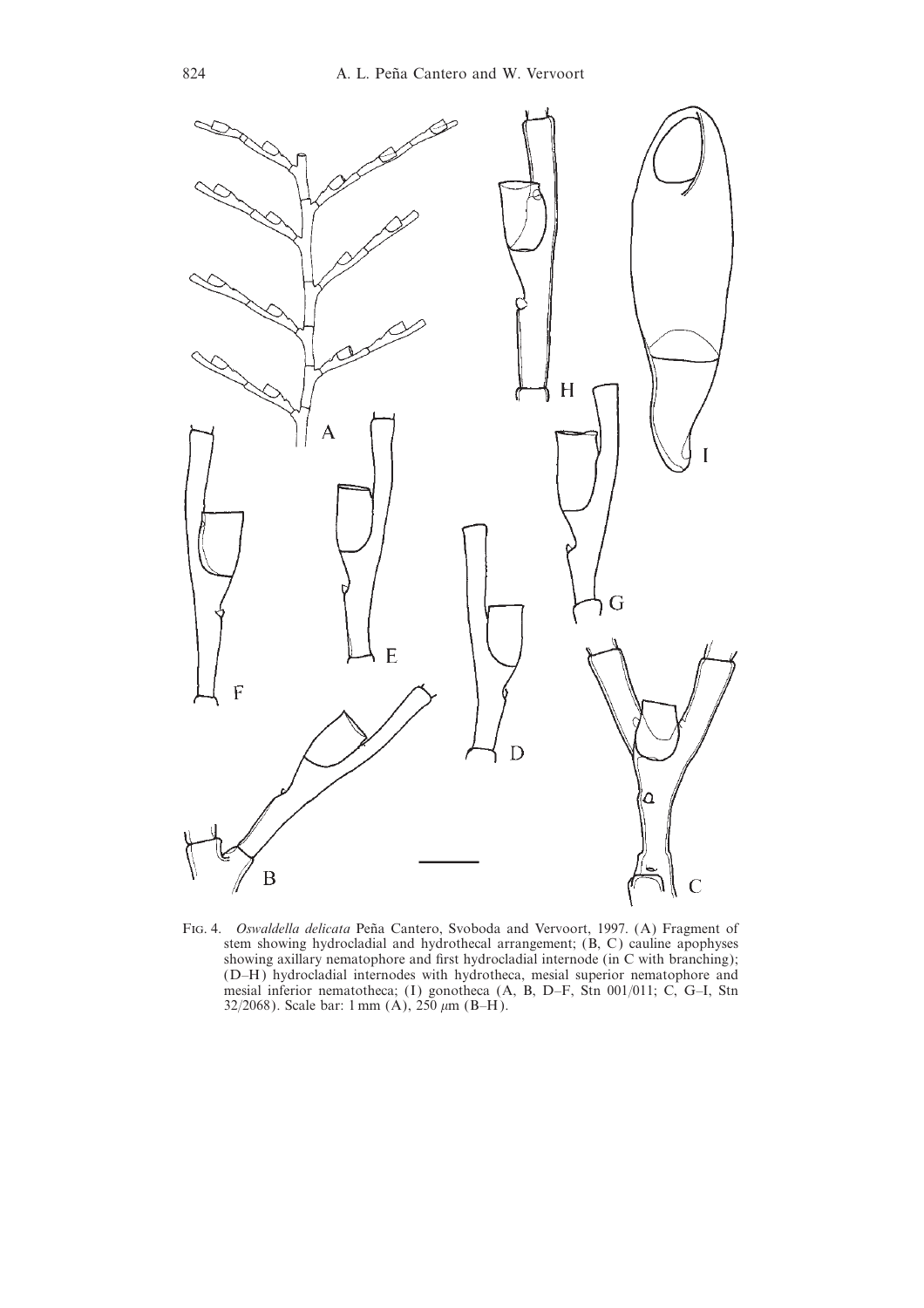#### **Oswaldella elongata** Peña Cantero, García Carrascosa and Vervoort, 1995

- Oswaldella elongata Peña Cantero et al., 1995: 347-350, figure 2; 1997: 344; Peña Cantero and Vervoort, 1998: 36; Peña Cantero and García Carrascosa, 1999: 212 et seq.; Peña Cantero and Marques, 1999: 85.
- Oswaldella sp.1 Peña Cantero, 1991: 179-182, pl. 33 figures a-e, pl. 57 figures a-f, pl. 68 figure b; Peña Cantero and García Carrascosa, 1994: 126, figure 8g, h; 1995: 104-107, figures 46A–F, 47A–F, 64F.

*Remarks*. *Oswaldella elongata* is an uncommon species, well characterized by the long hydrothecae, the absence of mesial inferior nematothecae in the hydrocladial internodes, the presence of two axillary nematophores and two 'mamelons' in the cauline apophyses and the presence of only secondary hydrocladia (cf. table 1).

*Ecology and distribution*. *Oswaldella elongata* is known only from off Clerke Rocks and South Georgia, where it was found between 86 and 250 m depth, growing on hydrocorals (Peña Cantero *et al.*, 1995).

## **Oswaldella encarnae** Peña Cantero, Svoboda and Vervoort, 1997 (figure 5)

*Oswaldella encarnae* Peña Cantero *et al.*, 1997; 356–358, figures 4, 13D; Peña Cantero and García Carrascosa, 1998: 179; 1999: 214; Peña Cantero and Vervoort, 1998: 36; Peña Cantero and Marques, 1999: 85.

*Material examined*. *002*/*009*, three fragments and stems up to 48 mm high (USNM 1003310; RMNH-Coel. 30208).

*Description*. Monosiphonic and unbranched stems up to 48 mm high. Hydrocaulus provided with cauline apophyses directed upwards and forming an angle of *ca* 45° with long axis of stem (figure 5A). This stem divided into internodes with one or two apophyses per internode. Cauline apophyses provided with two axillary nematophores, emerging through simple perisarc holes (figure 5B, C); without 'mamelons'. Each apophysis supporting an unbranched hydrocladium (figure 5A–C), separated by a distinct node (figure 5B, C); top of distal hydrocladial internodes truncated.

Hydrocladia homomerously divided into internodes each provided with one hydrotheca and two nematophores (figure 5B–G): one infrathecal mesial nematophore with a scale-shaped nematotheca and situated on a slight elevation of internode, and one mesial superior nematophore, emerging through a perisarc hole placed behind free adcauline hydrothecal wall.

Hydrothecae usually placed on distal half of internodes (figure 5); sometimes in the middle (usually in basalmost internodes). Hydrotheca shallow, with part of the adcauline hydrothecal wall free. Abcauline wall straight, running smoothly into wall of internode under an angle of *ca* 30° with internodal long axis. Aperture circular, slightly tilted downwards; rim even.

Gonothecae absent.

*Ecology and distribution*. *Oswaldella encarnae* appears to be a shelf species, having been found from depths of 400 to 440 m on muddy bottoms (Peña Cantero et al., 1997); our material was found at a depth of 252 m. Peña Cantero *et al.* (1997) recorded gonothecae from February.

Presently *Oswaldella encarnae* can best be considered endemic to the Weddell Sea, in West Antarctica, as it has been reported off the south and east coasts of the Weddell Sea (Peña Cantero et al., 1997). We record it here from north off Berkner Island, off the south coast of the Weddell Sea.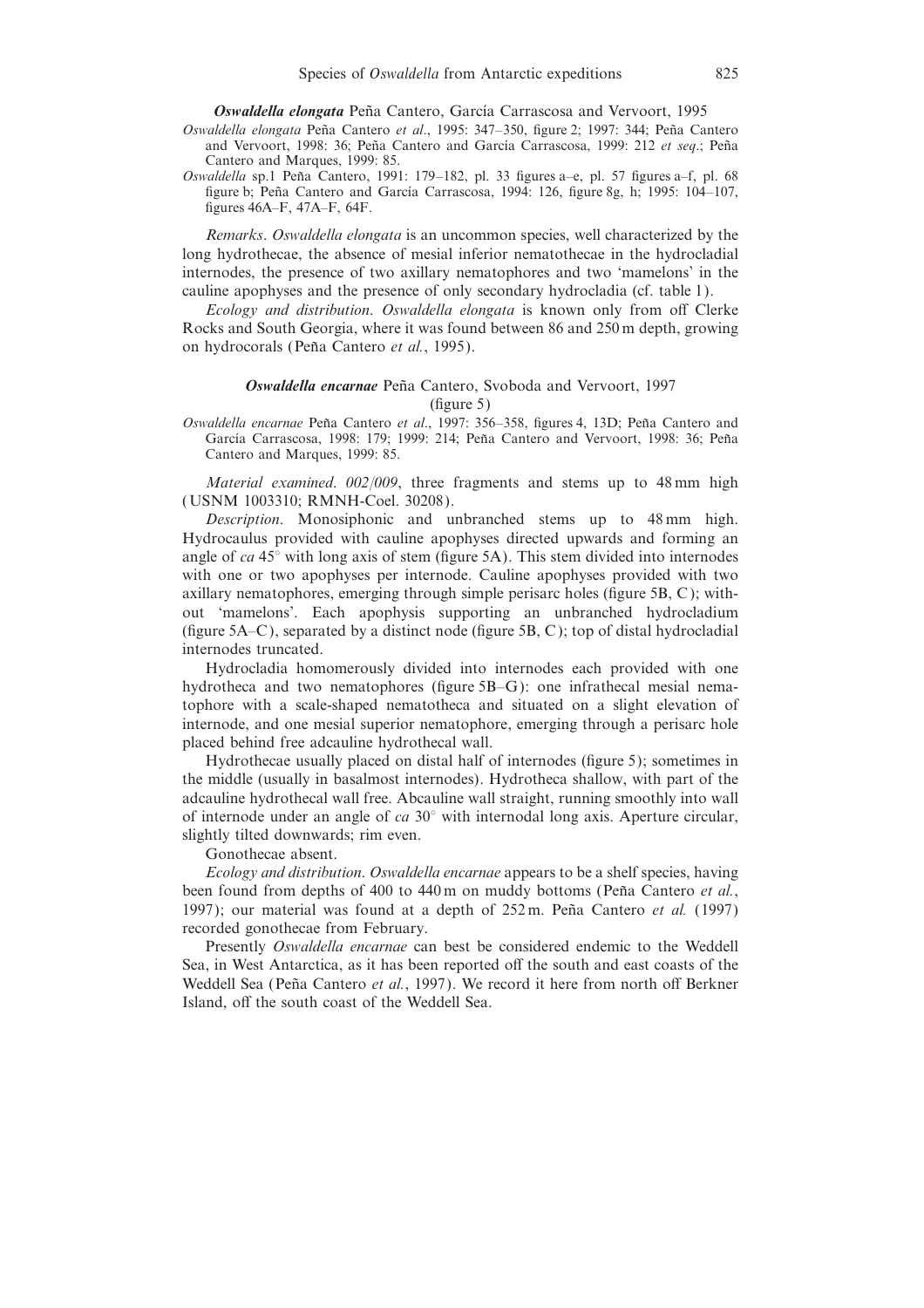

FIG. 5. Oswaldella encarnae Peña Cantero, Svoboda and Vervoort, 1997. (A) Fragment of stem showing hydrocladial and hydrothecal arrangement; (B) cauline internode and apophysis with axillary nematophore and first hydrocladial internode; (C) cauline apophysis with axillary nematophore and first hydrocladial internode; (D–G) hydrocladial internodes showing hydrotheca, mesial superior nematophore and mesial inferior nematotheca (all drawings, Stn 002/009). Scale bar: 1 mm  $(A)$ , 250  $\mu$ m (B–G).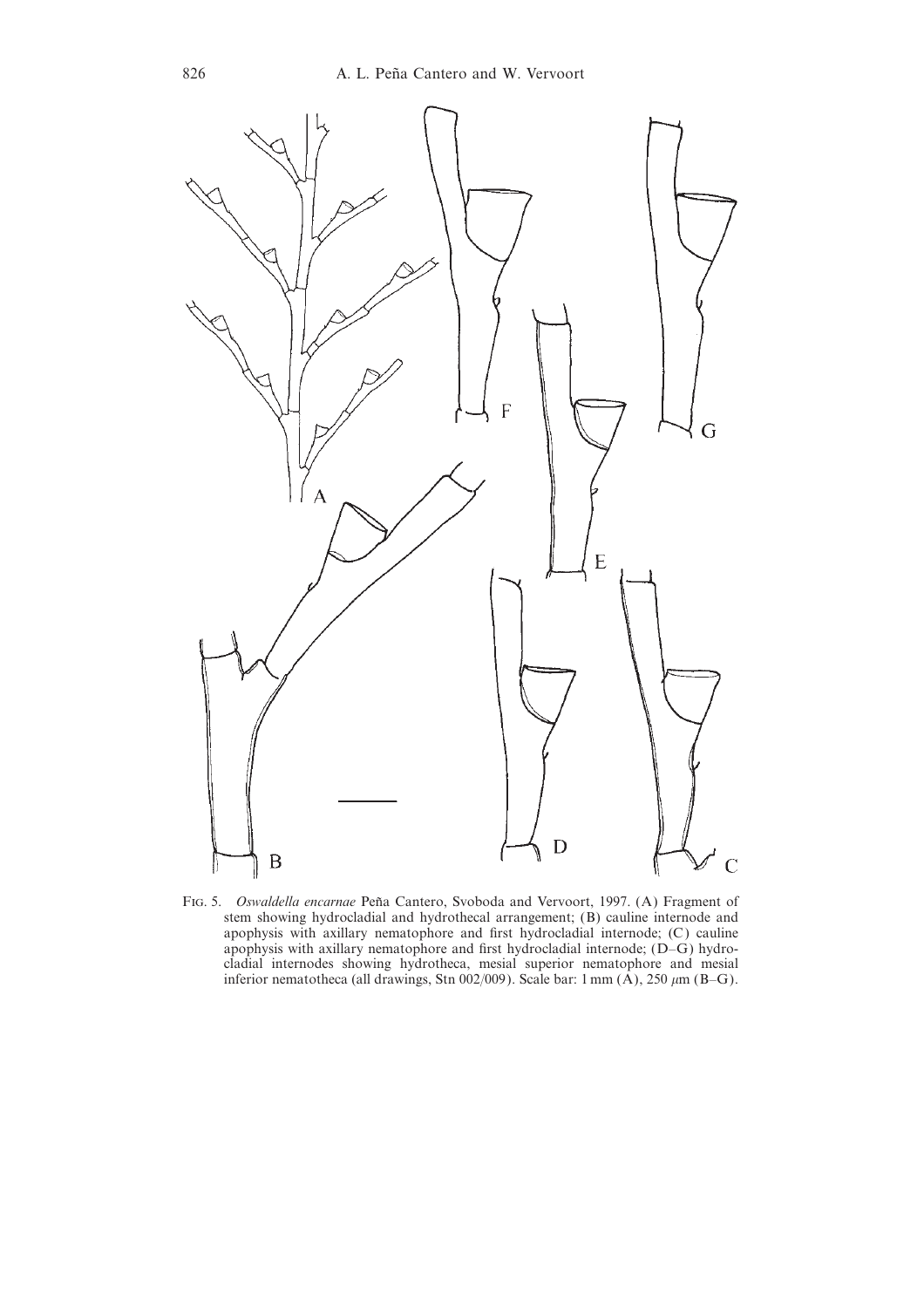# **Oswaldella erratum Peña Cantero and Vervoort, 1997**

(figures 6, 7)

*Oswaldella erratum* Peña Cantero and Vervoort, 1997; 273–276; 1998; 36; Peña Cantero and García Carrascosa, 1999: 214; Peña Cantero and Marques, 1999: 85.

*Oswaldella billardi*: Broch, 1948: 13–16, figure 4b; Pen˜a Cantero *et al*., 1997: 349–353, figures 2, 13b.

*Oswaldella billardi shetlandica* p.p. Stepan'yants, 1979: 114, pl. 21 figure 3b, c (only a part belongs to *Oswaldella shetlandica* Stepan'yants, 1979).

*Oswaldella billardi* p.p. Blanco, 1984: 45–46, pl. 42 figures 96, 97 (partly *Oswaldella shetlandica* Stepan'yants, 1979).

*Polyplumaria antarctica*: Billard, 1914: 28–31, figure 17.

*Material examined*. ?*001*/*011*, one stem *ca* 70 mm high (USNM 1003311); *12*/*1001*, one stem *ca* 10 mm high (USNM 1003312); *12*/*1002*, one fragmented stem (largest fragment *ca* 55 mm long) (USNM 1003313); *12*/*1003*, numerous stems up to 65 mm high, with gonothecae (USNM 1003314; RMNH-Coel. 30209; MNCN 2.03/231); *575*/*061*, three stem fragments up to 35 mm long (USNM 1003315); *691*/*003*, one stem fragment *ca* 55 mm long, with gonothecae (USNM 1003316); *691*/*020*, one stem *ca* 62 mm high (USNM 1003317); *702*/*511*, one distally broken stem *ca* 30 mm high (USNM 1003318); ?*721*/*1070*, two stems up to 80 mm high, with gonothecae (USNM 1003319; RMNH-Coel. 30210); *721*/*765*, three stems up to 65 mm high, with gonothecae (USNM 1003320; RMNH-Coel. 30211; MNCN 2.03/232); *731*/*1756*, one fragment *ca* 23 mm long (USNM 1003321); *824*/*041-1*, one stem *ca* 23 mm high (USNM 1003322); *833*/*018-1*, one stem *ca* 130 mm high (USNM 1003323); *SOSC-L26*, two stems up to 30 mm high (USNM 1003324).

*Description*. Colonies consisting of monosiphonic and unbranched stems up to 130 mm high. Stems typically robust, with strongly developed perisarc (figure 6A–E). Hydrocaulus provided with apophyses alternately arranged in one plane, forming two longitudinal rows. Cauline apophyses directed upwards, forming an angle of *ca* 70° with long axis of stem, provided with two nematophores, each emerging through an axillary perisarc hole (figures 6B, 7B). Stems with occasional nodes or completely without. Cauline apophyses supporting hydrocladia (figures 6A, 7A); up to thirdorder hydrocladia present (figure 6A). Node between cauline apophyses and hydrocladia absent (figure 6B), indistinct or present in smallest stems with little developed perisarc (figure 7B).

Hydrocladia homomerously divided into hydrothecate internodes each with one hydrotheca and two nematophores (figures 6C–E, 7C–J): one mesial superior, emerging through a simple perisarc hole behind free adcauline hydrothecal wall, and one mesial inferior nematophore emerging through a hole on an elevation of internode and provided with a scale-shaped nematotheca. Top of distal hydrocladial internodes truncated.

Hydrotheca elongate, usually situated in middle of internode (figures 6, 7); sometimes, mainly in proximal part of hydrocladia, on distal half; part of adcauline wall of hydrotheca free. Aperture kidney-shaped and strongly tilted adcaudally. Abcauline wall of hydrotheca basally straight, strongly curving inwards distally.

Female gonothecae present, inserting just below mesial inferior nematophore, fusiform (figure 6A, F); aperture circular and subterminal. Gonotheca sometimes provided with node or diaphragm at basal fourth.

*Remarks*. *Oswaldella erratum* is allied to *O. billardi*, sharing many features (cf. table 1). They can be distinguished by the larger size of the hydrothecae in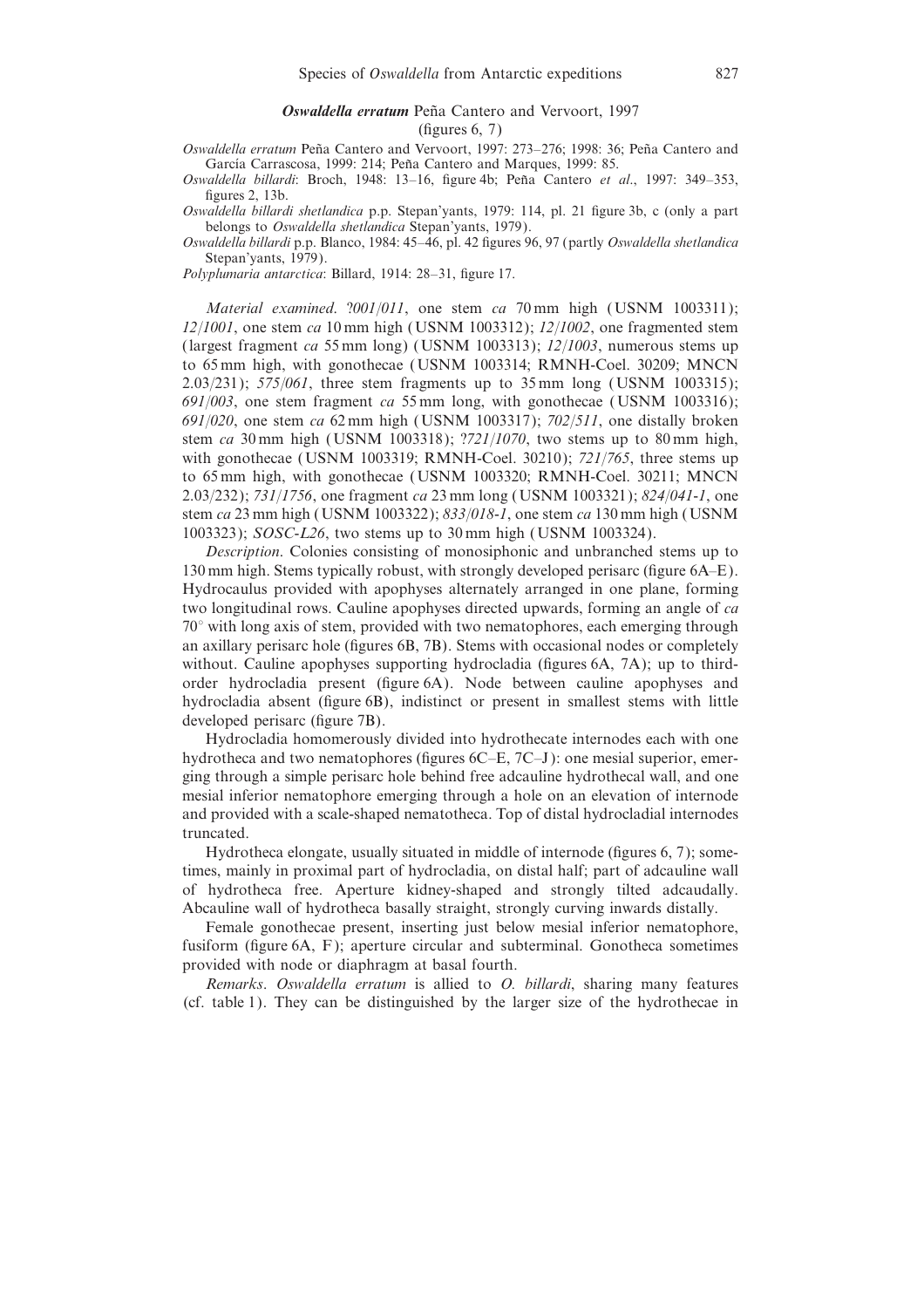

FIG. 6. *Oswaldella erratum* Peña Cantero and Vervoort, 1997. (A) Hydrocladial branching and disposition of hydrothecae and gonothecae; (B) cauline apophysis with axillary nematophores and branched hydrocladium; (C–E) hydrocladial internodes with hydrotheca, mesial superior nematophore and mesial inferior nematotheca; (F) female gonotheca; (G) male gonotheca (A, C–F, Stn 12/1003; B, Stn 691/20; G, Stn 721/765). Scale bar: 1 mm (A),  $250 \mu m$  (B–G).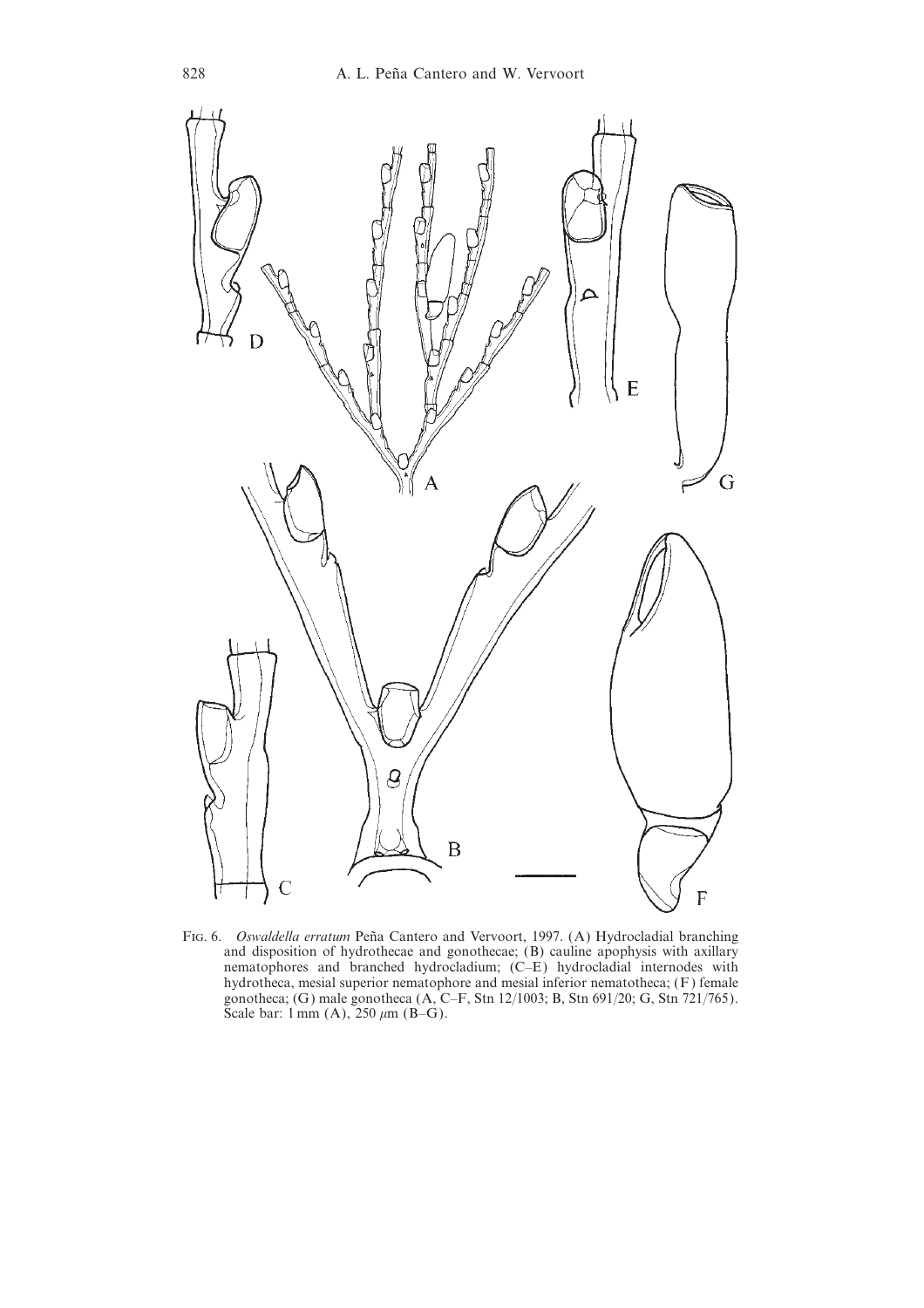

FIG. 7. *Oswaldella erratum* Peña Cantero and Vervoort, 1997. (A) Branched hydrocladium and arrangement of hydrothecae; (B) cauline apophysis with axillary nematophores and branched hydrocladium; (C–J) hydrocladial internodes with hydrotheca, mesial superior nematophore and mesial inferior nematotheca (A, B, E–I, Stn 575/61; C, Stn SOSC-L26; D, Stn 824/41-1; J, Stn 702/511). Scale bar:  $1 \text{ mm (A)}$ , 250  $\mu$ m (B-J).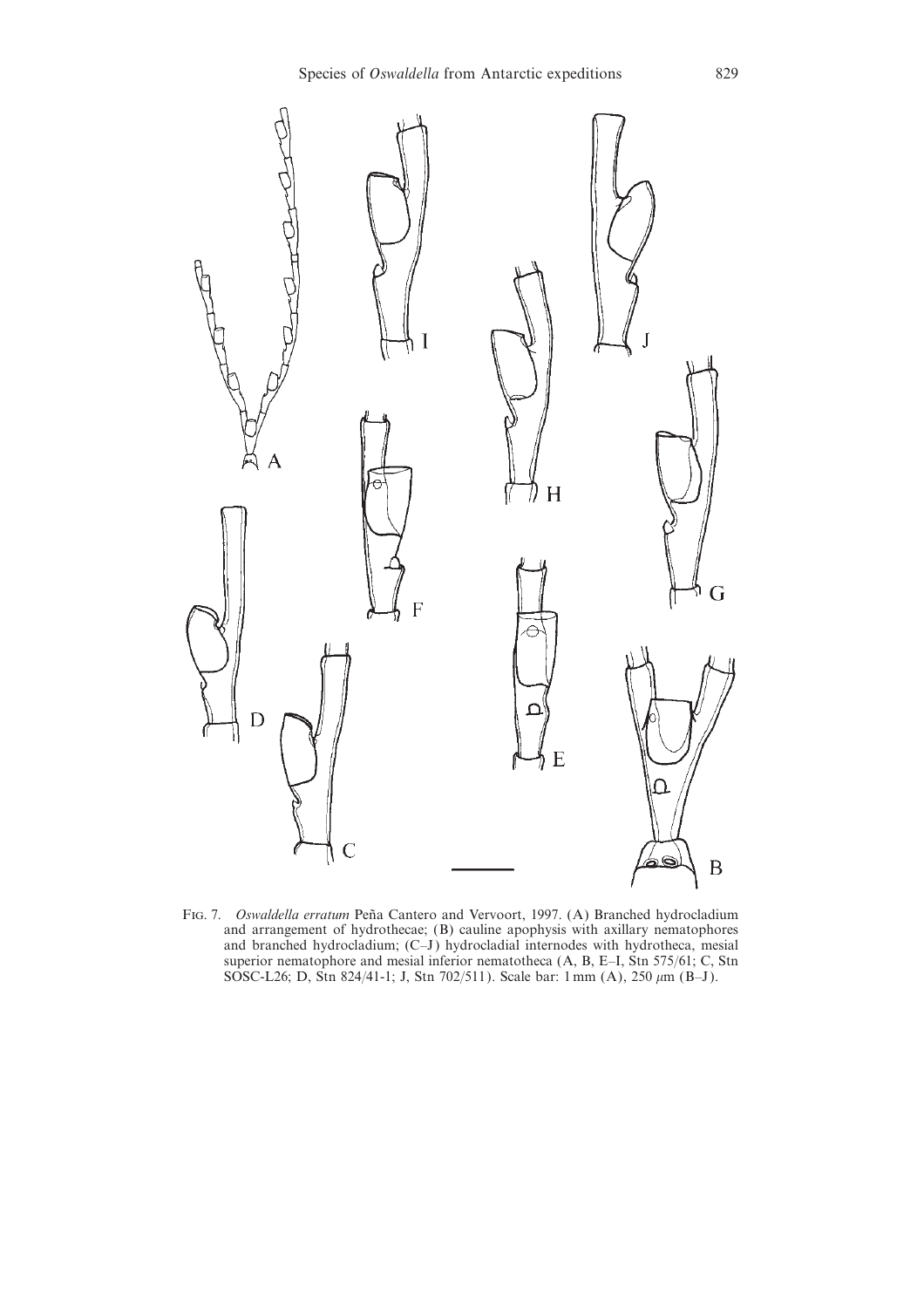*O. billardi*, in which the length of the abcauline hydrothecal wall may be  $350 \mu m$  at the first hydrocladial internode and may reach 400 mm at the last. In *O. erratum* that length may be 240  $\mu$ m at the first hydrocladial internode, reaching up to 360  $\mu$ m in the last internodes. Moreover, in *O. billardi* the hydrocladia are always separated from the cauline apophyses by a distinct node, whereas in *O. erratum* that node is usually absent or little marked. In *O. erratum*, the stem is deprived of nodes or has only occasional internodes, whereas in *O. billardi* the stem usually presents internodes. In *O. billardi* only secondary hydrocladia are present, whereas in *O. erratum* there are typically up to third-order hydrocladia.

*Ecology and distribution. Oswaldella erratum* is a shelf species (Peña Cantero *et al.*, 1997), having been found at depths from 70 (Billard, 1914) to 696 m (Peña Cantero *et al.*, 1997) on bottoms of mud and sand (Broch, 1948), mud and pebbles (Billard, 1914), and on rocky and stony bottoms (Peña Cantero *et al.*, 1997). Our material comes from depths of 55 to 311 m and was found on gravel. It has been found with gonothecae in March (Peña Cantero *et al.*, 1997) and in November (Billard, 1914); we found fertile colonies in January, February and March.

*Oswaldella erratum* appears to be endemic to West Antarctica, where it has been recorded from Roosen Channel, Antarctic Peninsula (Billard, 1914), off Bouvet and Peter I Islands (Broch, 1948), the South Orkney Islands (Stepan'yants, 1979), Petermann Island (65°10∞S, 64°10∞W; Blanco, 1984) and off the east coast of the Weddell Sea (Peña Cantero et al., 1997). Our material was collected from off Visokoi Island, in the South Sandwich Islands, and from the Antarctic Peninsula region: at the north-east of Joinville Island, west of Renaud Island (Biscoe Islands), off Wiencke and Anvers Islands (Palmer Archipelago) and off Elephant Island.

# *Oswaldella frigida* sp. nov. (figure 8; table 2)

*Material examined*. *691*/*26*, one stem *ca* 75 mm high (holotype, USNM 1003325); *721*/*1063*, three stem fragments up to 50 mm high (USNM 1003326; RMNH-Coel. 30212; MNCN 2.03/233).

*Description*. Colonies consisting of monosiphonic and unbranched stems up to 75 mm high. Hydrocaulus provided with apophyses alternately arranged in one plane and forming two longitudinal series. Cauline apophyses directed upwards, forming an angle of *ca* 45° with long axis of stem. Stem divided into internodes with usually one or two apophyses per internode although up to four apophyses have been observed. Cauline apophyses with three (figure 8C), occasionally four (figure 8B) nematophores: two axillary nematophores, each one emerging through a simple perisarc hole, and one more emerging through a 'mamelon'. Occasionally an extra nematophore is present, emerging through a second 'mamelon'. Cauline apophyses supporting hydrocladia with asymmetrical branching (figure 8A). First hydocladial internode bifurcated, giving rise to two unequally developed prongs, this process being repeated at the next internodes; ramifications all in one plane. Cauline apophyses and hydrocladia separated by a distinct node (figure 8A, B).

Hydrocladia homomerously divided into hydrothecate internodes, each provided with one hydrotheca and two nematophores (figure 8D–K): one mesial superior nematophore, emerging through a simple perisarc hole situated behind free adcauline hydrothecal wall, and one mesial inferior nematophore emerging through a hole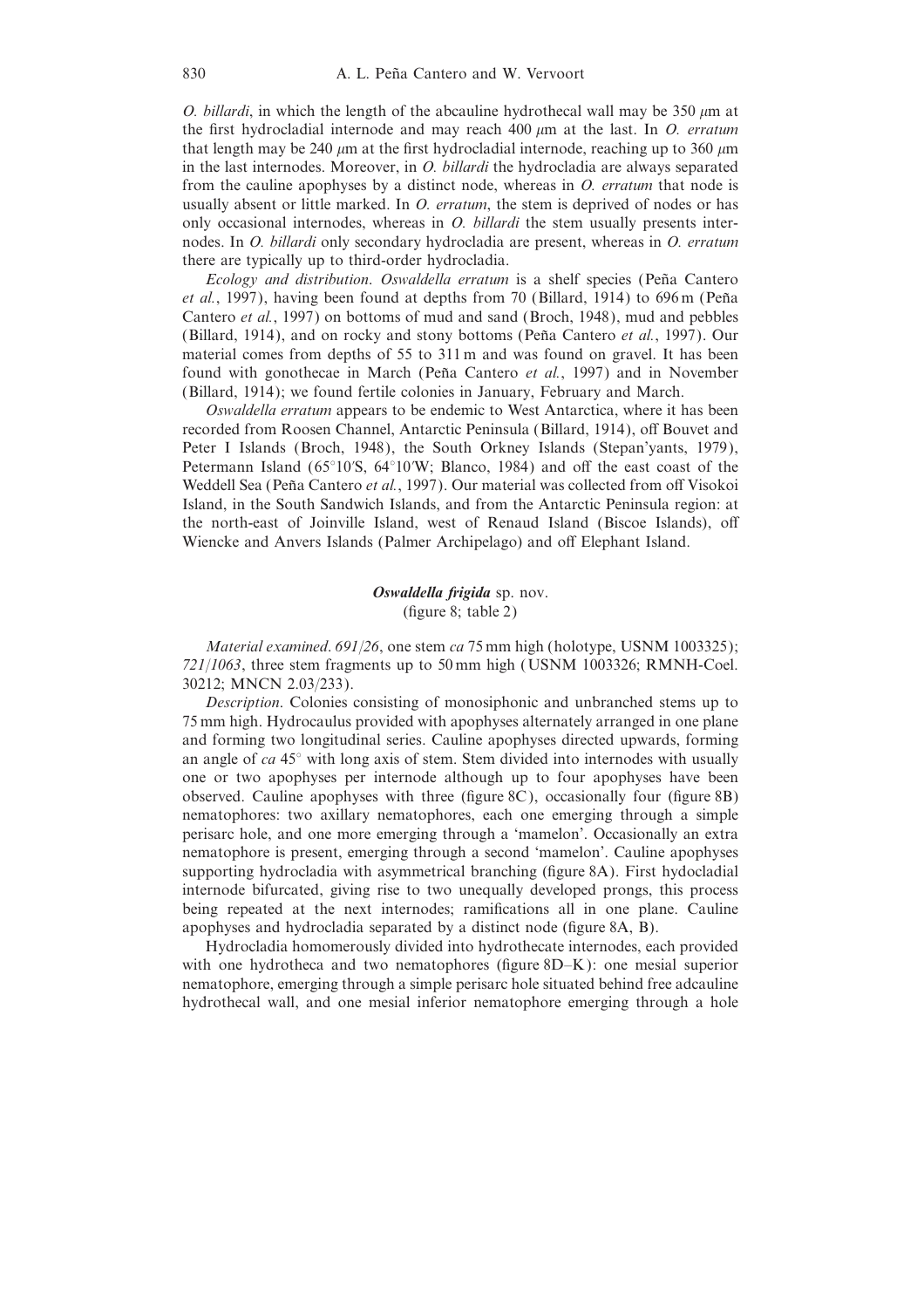

FIG. 8. *Oswaldella frigida* sp. nov. (A) Hydrocladial branching and arrangement of hydrothecae; (B) cauline apophysis with axillary nematophores and 'mamelons', as well as branched hydrocladium; (C) cauline apophysis with two axillary nematophores and a single 'mamelon'; (D–K) hydrocladial internodes with hydrotheca and both mesial superior and mesial inferior nematophores (A–E, G–I, Stn 691/26; F, J, K, Stn 721/1063). Scale bar: 1 mm (A), 250  $\mu$ m (B–K).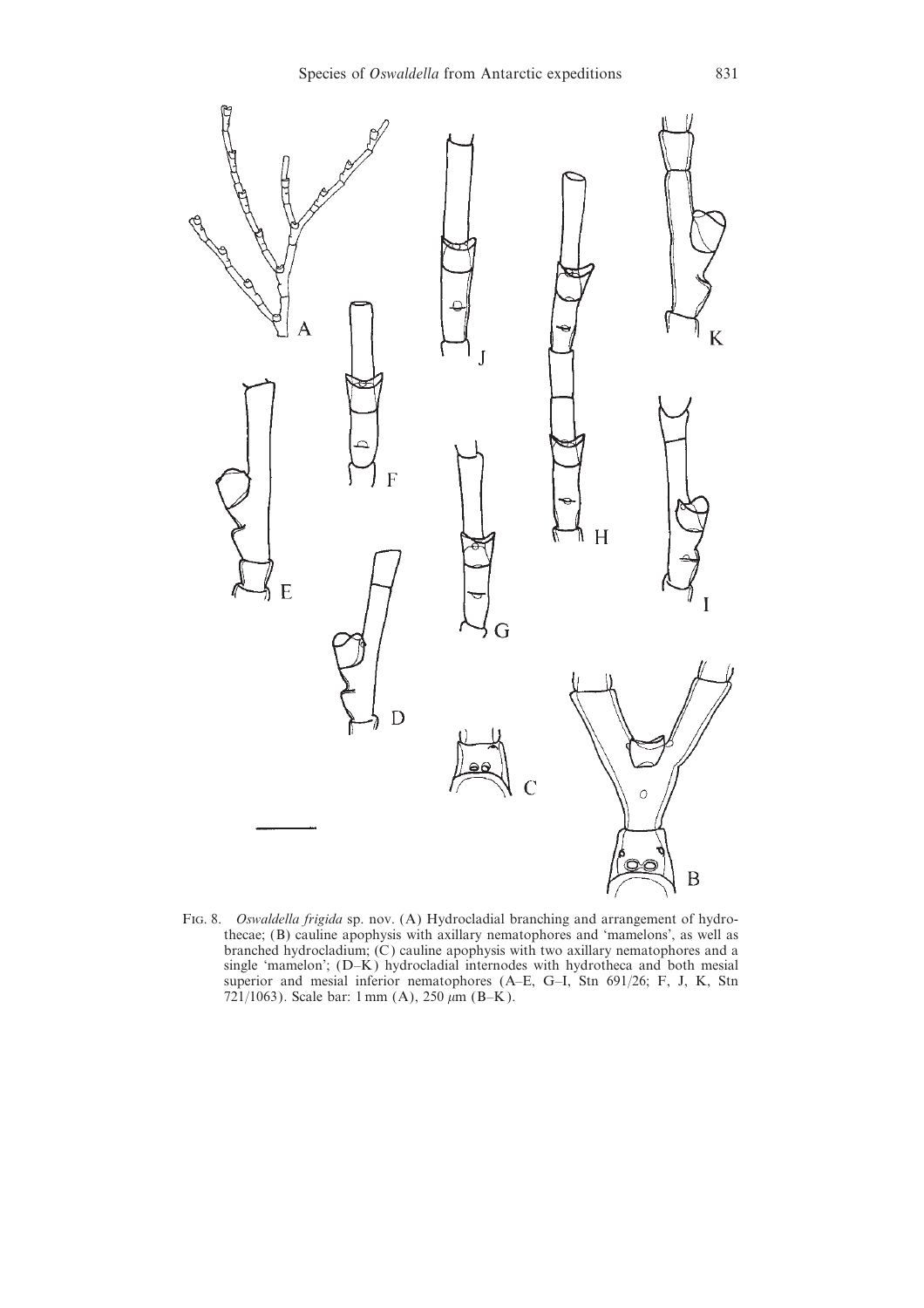| Table 2.<br>Measurements of <i>Oswaldella frigida</i> sp. nov. (in $\mu$ m). |  |  |  |  |  |  |
|------------------------------------------------------------------------------|--|--|--|--|--|--|
|------------------------------------------------------------------------------|--|--|--|--|--|--|

| Hydrothecae                           |             |
|---------------------------------------|-------------|
| Length of abcauline wall              | $80 - 120$  |
| Length of free part of adcauline wall | $20 - 30$   |
| Diameter at rim                       | $130 - 150$ |
| Internode                             |             |
| Length                                | 680-730     |
| Diameter under hydrotheca             | $150 - 170$ |

situated on a strong elevation of the internode and deprived of any kind of nematotheca. Top of distal hydrocladial internodes truncated.

Hydrotheca shallow, placed on proximal half of internode or in the middle (figure 8D–K). Hydrothecal aperture frontally depressed; rim uneven due to the presence of two strongly developed lateral lobes. Hydrotheca provided with a conspicuous free portion of its adcauline wall.

Gonothecae absent.

*Remarks*. *Oswaldella frigida* sp. nov. is allied to *O. bifurca* in general appearance, but differs in many respects (cf. table 1). In *O. bifurca* there is usually a single nematophore on the cauline apophyses emerging through a simple axillary perisarc hole (occasionally two), in *O. frigida* sp. nov. there are typically four nematophores on the cauline apophyses, two axillary nematophores emerging each from a perisarc hole and two more emerging each from a 'mamelon' (occasionally only a single 'mamelon'). Also, though in both species the hydrotheca is frontally depressed, in *O. frigida* sp. nov. that frontal depression is much better developed; in fact, in many hydrothecae of *O. bifurca* the rim is even. Moreover, whereas in *O. bifurca* the hydrotheca is adnate over the entire adcauline wall, that adcauline hydrothecal wall usually has a distinct free portion in *O. frigida* sp. nov. In *O. bifurca*, the top of the distal hydrocladial internodes is pointed, whereas in *O. frigida* sp. nov. that part is truncated. In *O. bifurca* the hydrocladial arrangement is usually symmetrical, but in *O. frigida* sp. nov. that disposition is asymmetrical. In *O. bifurca* the first hydrocladial internode is distinctly bifurcated, giving rise to two secondary prongs of equal development, while in *O. frigida* sp. nov. that first internode gives rise to two unequally developed prongs that could be seen as the first-order hydrocladium giving rise to several secondary hydrocladia. In *O. bifurca* the cauline apophyses form an angle of *ca* 70° with the long axis of the stem, whereas in *O. frigida* sp. nov. that angle is *ca* 45°. In *O. frigida* sp. nov. there is a distinct node separating cauline apophyses and hydrocladia; such a node is absent in *O. bifurca*, only in the youngest stems is it possible to find an indistinctly indicated node. In *O. bifurca* the stem is slightly geniculate, due to the arrangement and structure of the cauline apophyses, whereas in *O. frigida* sp. nov. the stem is straight. Finally, in *O. bifurca* the hydrocladia proximally follow the angle of *ca* 70° of the cauline apophyses, curving strongly upwards distally, whereas in *O. frigida* sp. nov. the hydrocladia completely follow the angle of *ca* 45° of the cauline apophyses.

*Ecology and distribution*. *Oswaldella frigida* sp. nov. has been collected from depths of 44 to 124 m off Low Island and off Nelson Island, in the South Shetland Islands.

*Etymology*. The specific name *frigida* refers to the frigid conditions under which this species lives.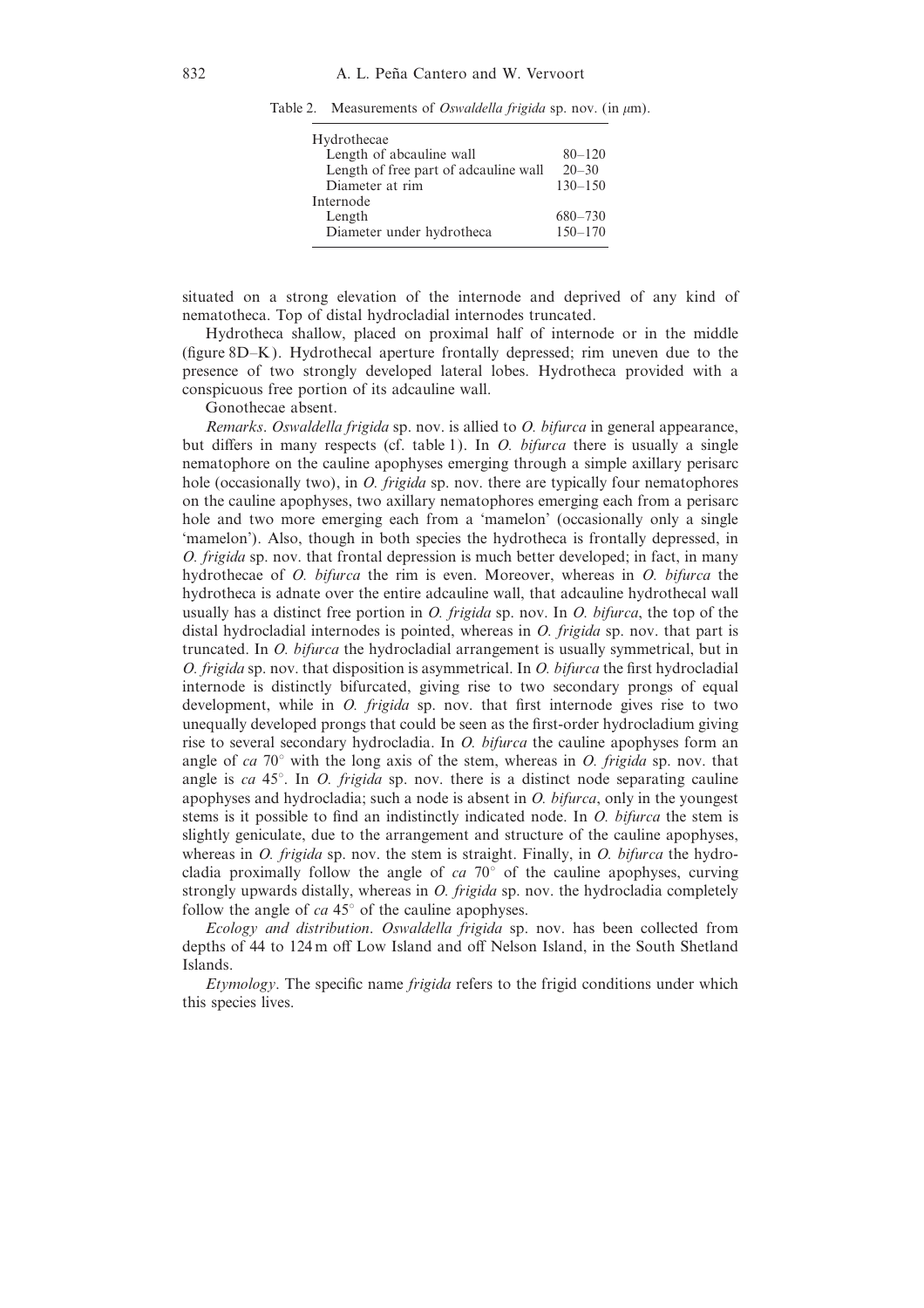## Oswaldella garciacarrascosai Peña Cantero, Svoboda and Vervoort, 1997

Oswaldella garciacarrascosai Peña Cantero et al., 1997: 358–361, figures 5, 14A; Peña Cantero and Vervoort, 1998: 36; Peña Cantero and García Carrascosa, 1998: 178; 1999: 214; Peña Cantero and Marques, 1999: 85.

*Remarks*. *Oswaldella garciacarrascosai* is well characterized by the absence of mesial inferior nematothecae in the hydrocladial internodes, the presence of two axillary nematophores and one 'mamelon' in the cauline apophyses, the shape of the hydrotheca, and the presence of only secondary hydrocladia (cf. table 1).

*Ecology and distribution*. *Oswaldella garciacarrascosai* was found from depths of 330 to 340 m on muddy bottoms off the south coast of the Weddell Sea. It was observed epibiotic on Bryozoa; fertile colonies were found in January and February (Peña Cantero *et al.*, 1997).

#### **Oswaldella gracilis Peña Cantero, Svoboda and Vervoort, 1997**

Oswaldella gracilis Peña Cantero et al., 1997: 361-363, figures 6, 14B; Peña Cantero and García Carracosa, 1998: 179; 1999: 214; Peña Cantero and Vervoort, 1998: 36; Peña Cantero and Marques, 1999: 85.

*Remarks*. *Oswaldella gracilis* is an uncommon species, characterized mainly by the shape of the hydrotheca, which is low and laterally depressed, the absence of mesial inferior nematothecae in the hydrocladial internodes, the presence of a single axillary nematophore in the cauline apophyses, and the presence of only first-order hydrocladia (cf. table 1).

*Ecology and distribution*. *Oswaldella gracilis* is known from off the south coast of the Weddell Sea, where it was collected at a depth of 440 m (Peña Cantero *et al.*, 1997).

# Oswaldella grandis Peña Cantero, Svoboda and Vervoort, 1997 (figure 9)

Oswaldella grandis Peña Cantero et al., 1997: 363-367, figures 7, 14C, D; Peña Cantero and García Carrascosa, 1998: 179; 1999: 212 et seq.; Peña Cantero and Vervoort, 1998: 36; Peña Cantero and Marques, 1999: 85.

Oswaldella bifurca: Peña Cantero, 1991: 175, pl. 32; Peña Cantero and García Carrascosa, 1994: 125, figure 8d–f; 1995: 101–104, figure 45A–E.

?*Oswaldella bifurca*: Naumov and Stepan'yants, 1962: 98; Stepan'yants, 1979: 112, pl. 21 figure 4; Blanco, 1984: 43, pl. 39 figures 89, 90, pl. 40 figures 91–93, pl. 41 figure 94.

*Material examined*. *702*/*464*, one stem *ca* 145 mm high (USNM 1003327); *702*/*465*, two stems up to 500 mm high (USNM 1003328; RMNH-Coel. 30213); *721*/*776*, four stems up to 460 mm high, with gonothecae (USNM 1003329; RMNH-Coel. 30214; MNCN 2.03/234).

*Description*. Colonies consisting of polysiphonic and unbranched stems up to 500 mm high. Hydrocaulus divided into internodes, occasionally so in Stn 702/465, and provided with alternately arranged apophyses, forming two longitudinal rows in one plane. Cauline apophyses directed upwards, forming an angle of *ca* 45° with long axis of stem and provided with four nematophores (figure 9B): two axillary nematophores emerging through simple perisarc holes and two more emerging each through a 'mamelon', placed laterally on upper surface of apophysis. Cauline apophyses supporting branched hydrocladia; up to third-order hydrocladia observed (figure 9A). Hydrocladial arrangement symmetrical (figure 9A); first hydrocladial internode giving rise to two secondary hydrocladia that usually support two or more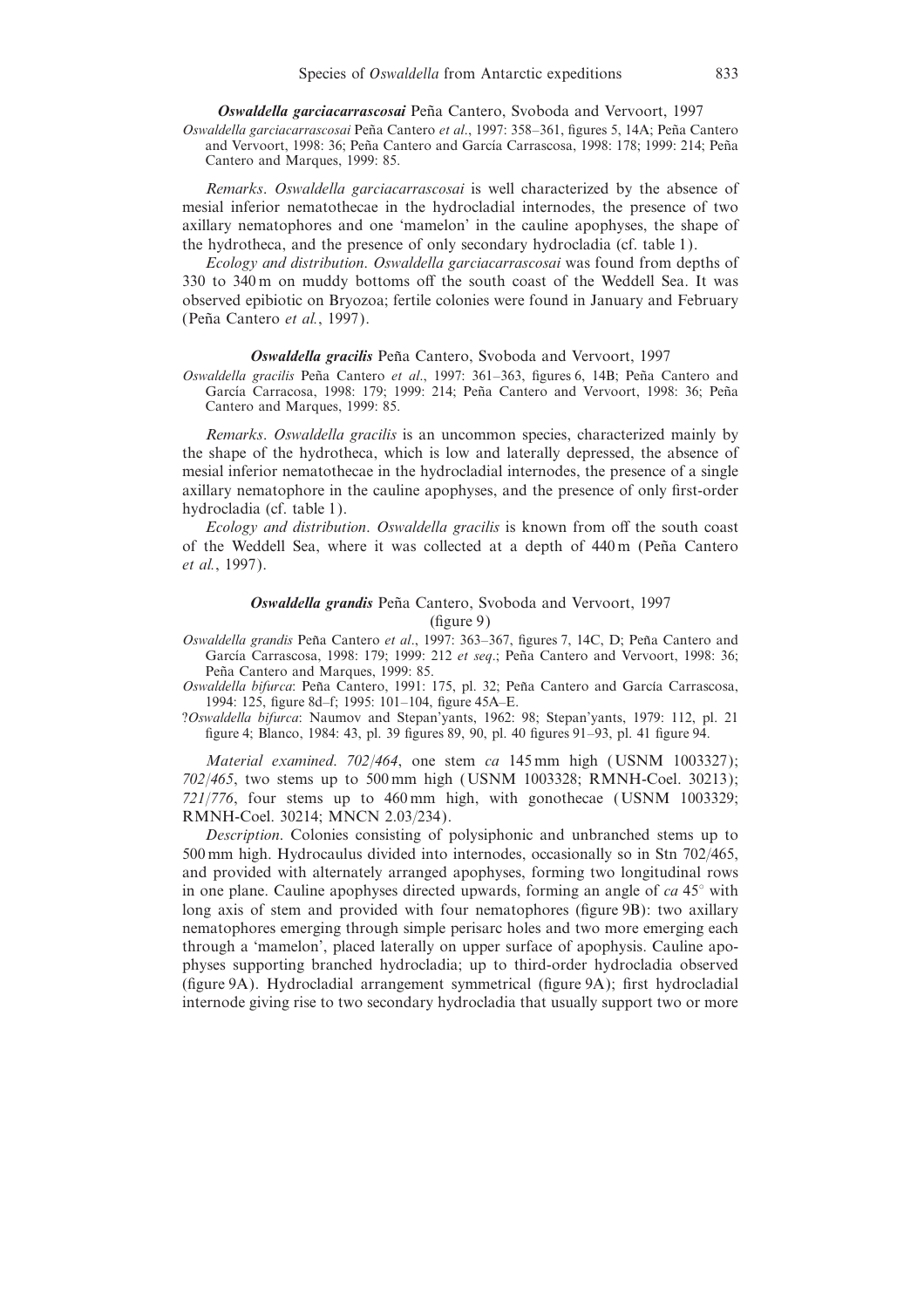

FIG. 9. Oswaldella grandis Peña Cantero, Svoboda and Vervoort, 1997. (A) Hydrocladial branching and arrangement of hydrothecae; (B) cauline apophysis with axillary nematophores and 'mamelons'; (C–F) hydrocladial internodes with hydrotheca, mesial superior nematophore and mesial inferior nematotheca; (G) gonotheca (A–F, Stn  $702/464$ ; G, Stn 721/776). Scale bar: 1 mm (A), 600  $\mu$ m (G), 250  $\mu$ m (B–F).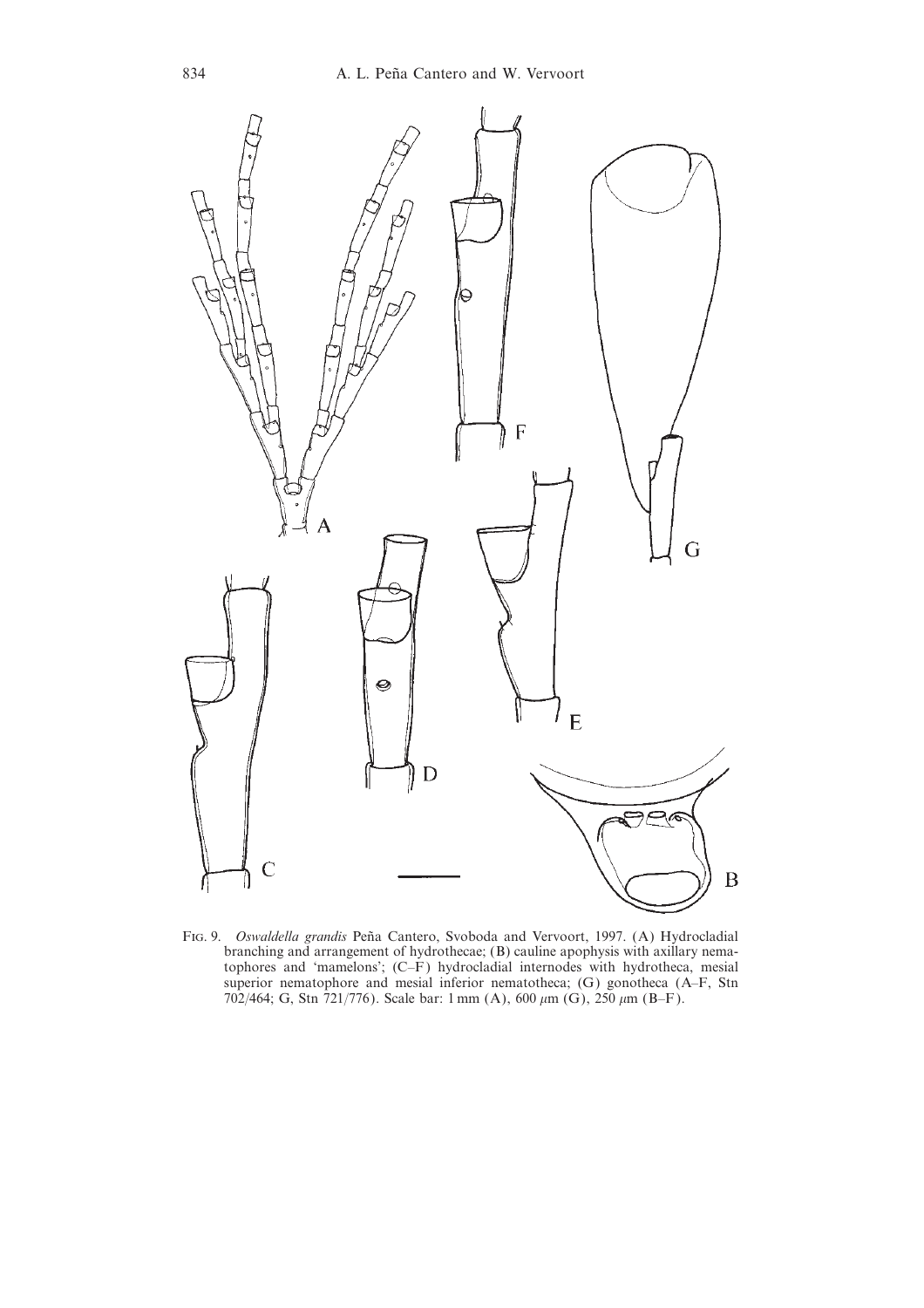third-order hydrocladia. No distinct node between cauline apophyses and hydrocladia, although present in the material from Stn 702/465. Top of distal hydrocladial internodes truncated.

Hydrocladia homomerously divided into hydrothecate internodes, each provided with one hydrotheca and two nematophores (figure 9C–F): one mesial superior emerging through a perisarc hole situated behind free adcauline hydrothecal wall and one mesial inferior provided with a much-reduced nematotheca and emerging through a perisarc hole situated on a slight elevation of internode.

Hydrotheca shallow, situated on distal half of internode (figure 9C–F). Adcauline hydrothecal wall almost completely adnate; aperture circular and approximately perpendicular to long axis of internode; rim even. Abcauline hydrothecal wall straight; angle with internodal long axis very acute.

Female gonothecae present (figure 9G), inserting on infrathecal elevation of hydrocladial internodes, large, club-shaped and provided with a subterminal aperture.

*Remarks*. *Oswaldella grandis* is a well-characterized species, easily recognizable by the large, unbranched stems, the shape of the hydrotheca which is placed on the distal half of the hydrocladial internodes, the much-reduced nematotheca, the shape of the gonothecae and the presence of four nematophores on the cauline apophyses, two of which emerge through 'mamelons' (cf. table 1).

*Ecology and distribution*. *Oswaldella grandis* appears to be a shelf species, having been found at depths of 220 to 440 m on muddy bottoms and on bottoms with small stones (Peña Cantero *et al.*, 1997); our material comes from 109 to 154 m. It is used as a substratum by other hydroids *(Billardia* sp.) (Peña Cantero *et al.*, 1997). It has been collected with gonothecae in January and February (Peña Cantero *et al.*, 1997); our fertile material was found in January.

Oswaldella grandis seems to be endemic to West Antarctica (Peña Cantero and Vervoort, 1998). It is known from off Elephant Island (Peña Cantero and García Carrascosa, 1995) and off the south coast of the Weddell Sea (Peña Cantero *et al.*, 1997). Our material was collected off Deception Island, in the South Shetland Islands.

## *Oswaldella herwigi* El Beshbeeshy, 1991 (figure 10)

*Oswaldella herwigi* El Beshbeeshy, 1991: 259–265, figure 66; Pen˜a Cantero *et al*., 1997: 344; Peña Cantero and García Carrascosa, 1998: 179; 1999: 214; Peña Cantero and Vervoort, 1998: 36; Peña Cantero and Marques, 1999: 85.

*Material examined*. *11*/*958*, numerous stems up to 24 mm high (USNM 1003330; RMNH-Coel. 30215; MNCN 2.03/235); *6*/*339*, two stem fragments up to 20 mm long (USNM 1003331); *6*/*340*, several stems a few millimetres high (USNM 1003332); *6*/*342*, two incipient stems (USNM 1003333).

*Description*. Stem monosiphonic, either branched or unbranched. Hydrocauli provided with alternately arranged apophyses, forming two longitudinal series, sometimes arranged in two planes meeting at an obtuse angle (up to  $90^{\circ}$ ) (figure 10B, C). Apophyses directed upwards at an angle of *ca* 45° with long axis of stem. Each apophysis provided with an axillary nematophore emerging through a simple perisarc hole and a second nematophore emerging through a 'mamelon' situated on one side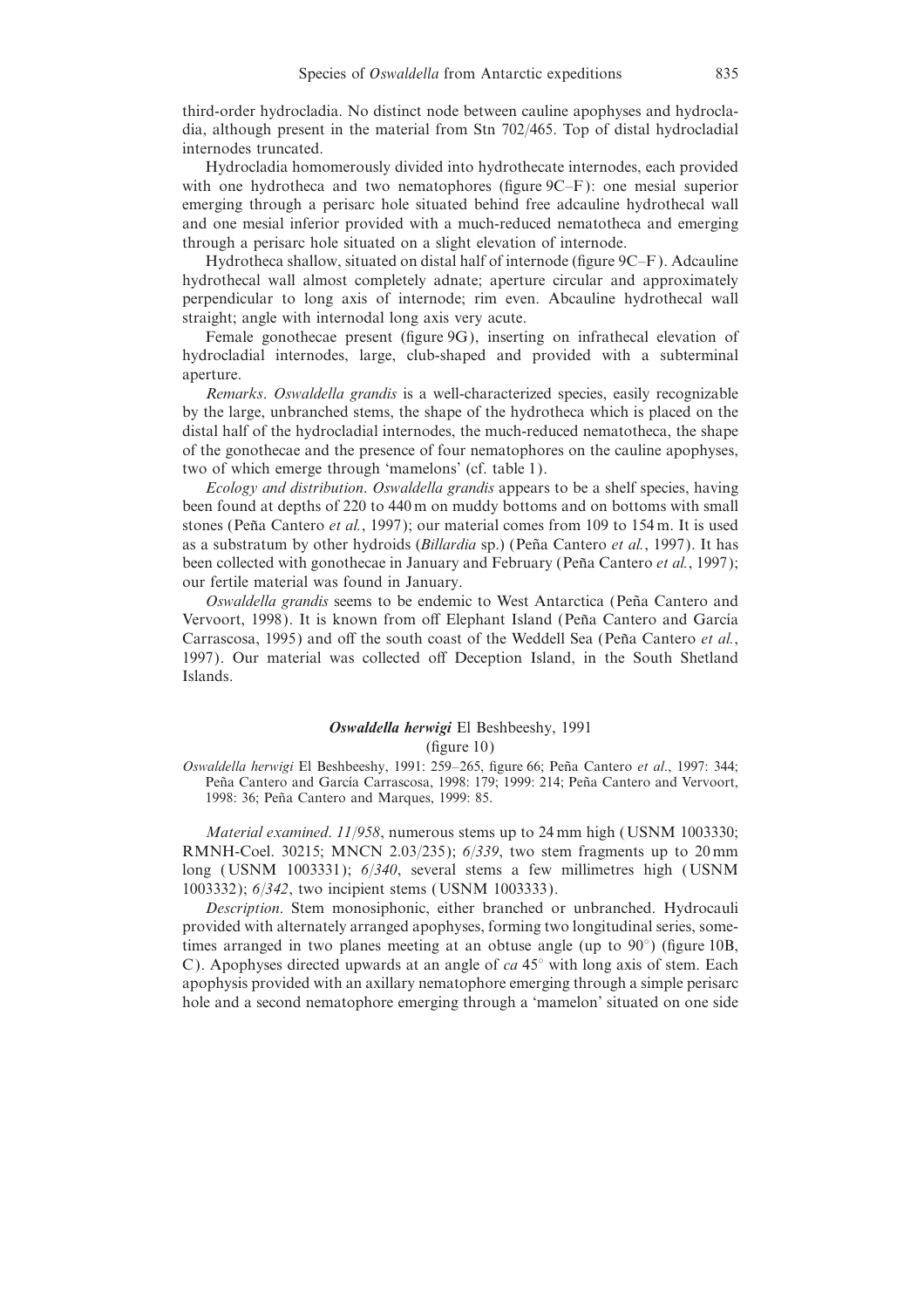

FIG. 10. *Oswaldella herwigi* El Beshbeeshy, 1991. (A) Hydrocladial branching and arrangement of hydrothecae; (B, C) cauline internodes and apophyses with axillary nematophore and 'mamelon' as well as first hydrocladial internodes; (D) detail of cauline apophysis with axillary nematophore and 'mamelon'; (E–G) athecate and thecate hydrocladial internodes with hydrotheca, mesial superior nematophore and mesial inferior nematotheca (all drawings, Stn 11/958). Scale bars: 1 mm (A), 250  $\mu$ m (B, C, E–G), 150  $\mu$ m (D).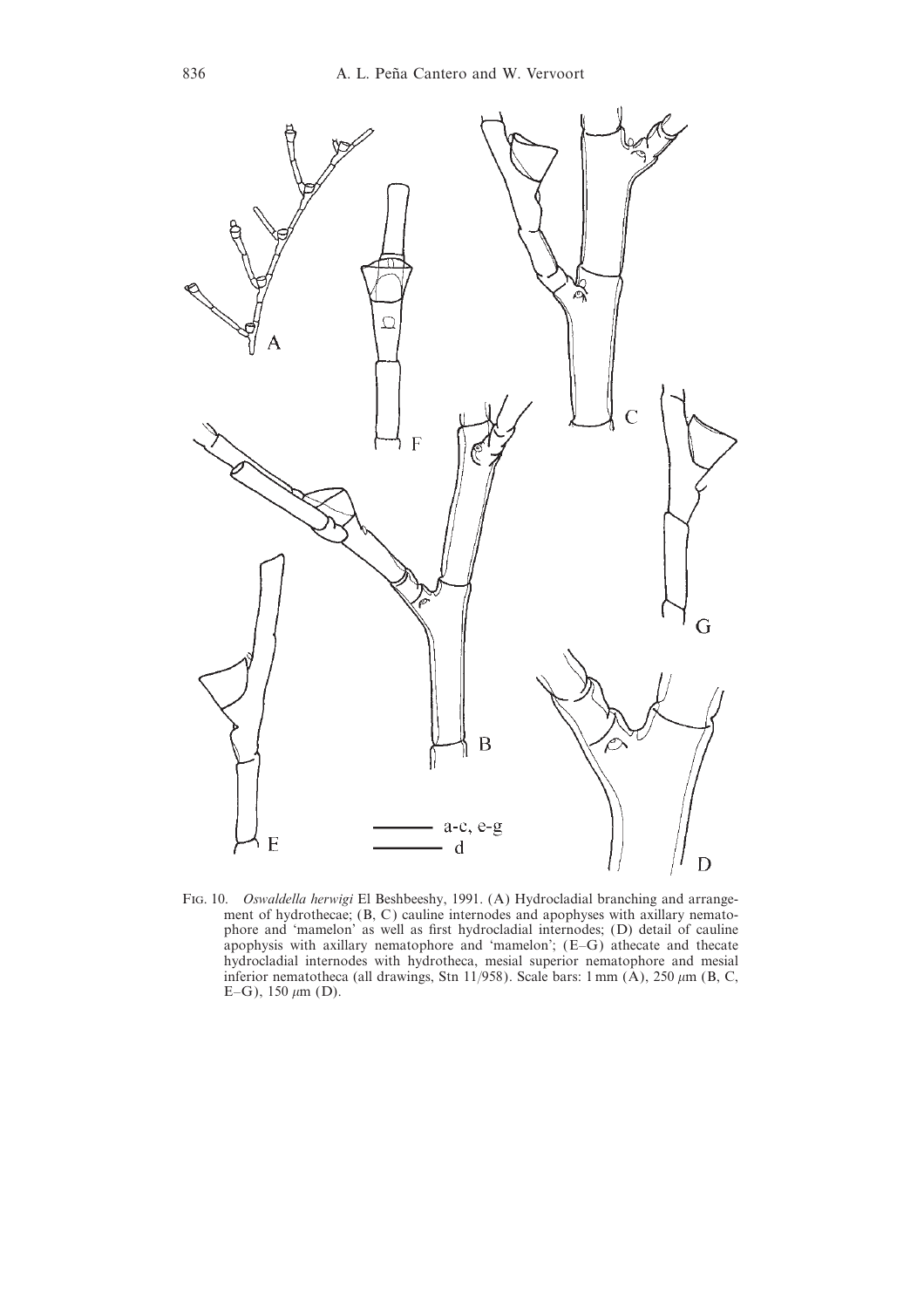of the apophysis (figure 10B–D). Stem divided into internodes with one apophysis each.

Cauline apophyses supporting hydrocladia separated by a distinct node (figure 10B, C). Second-order hydrocladia present (figure 10A); in one stem with incipient third-order hydrocladia. Hydrocladial arrangement asymmetrical (figure 10A); first-order hydrocladia giving rise to several secondary hydrocladia. Top of distal hydrocladial internodes truncated.

Hydrocladia heteromerously segmented (figure 10), with alternately arranged athecate and hydrothecate internodes. Hydrothecate internodes with one hydrotheca and two nematophores (figure 10E–G): one mesial inferior emerging through a perisarc hole on a slight elevation of internode and provided with a scale-shaped nematotheca, and a mesial superior nematophore emerging through a perisarc hole situated behind the free adcauline hydrothecal wall.

Hydrothecae usually situated on distal half of hydrothecate internodes; sometimes in the middle (figure 10A, C, E, G). Hydrotheca shallow, rim circular and slightly laterally depressed, tilted downwards. Considerable part of adcauline wall of hydrotheca free; abcauline wall at an angle of *ca* 60° with internodal long axis.

# Gonothecae absent.

*Remarks*. *Oswaldella herwigi* is the only species of the genus found outside Antarctic waters (cf. figure 19). It also has peculiarities in which it differs from the remaining species of *Oswaldella*. For example, the 'mamelon' present on the cauline apophyses of this species has a structure different from that of the other species, as it is provided with a conical distal structure (figure 10D) that is absent in the remaining species. Moreover, the naked nematophores, i.e. the mesial superior nematophore situated behind free adcauline hydrothecal wall and the axillary nematophore of the cauline apophyses appear to be sheathed (figure 10C, E–G). *Oswaldella herwigi* is also the only species with heteromerously divided hydrocladia, having alternating hydrothecate and athecate internodes.

In two stems from Stn 6/340 the cauline apophysis of the first stem internode has two axillary perisarc holes. In the second internode, those axillary holes are partly merged. In the remaining cauline apophyses there is a single axillary perisarc hole. This phenomenon is similar to that observed in other species of the genus (e.g. *O. bifurca*) and points to a certain inconsistency in the number of axillary nematophores.

*Ecology and distribution*. *Oswaldella herwigi* is endemic to the Patagonian region (El Beshbeeshy, 1991), having been collected at depths from 90 to 1000 m on the Patagonian shelf and slope (El Beshbeeshy, 1991). Our material comes from depths of 44 to 586 m off the Falkland Islands and the western mouth of the Strait of Magellan. We found it growing as an epibiont on hydroids (*Nemertesia* sp. and Aglaopheniidae).

## Oswaldella incognita Peña Cantero, Svoboda and Vervoort, 1997 (figure 11)

Oswaldella incognita Peña Cantero et al., 1997: 367-369, figure 8; Peña Cantero and Vervoort, 1998: 36; Peña Cantero and García Carrascosa, 1999: 212 et seq.; Peña Cantero and Marques, 1999: 85.

Oswaldella antarctica: Peña Cantero, 1991: 168, pls 31, 56, pl. 68 figure a; Peña Cantero and García Carrascosa, 1994: 125, figure 8a–c; 1995: 96–101, figures 43A–E, 44A–F, 64E.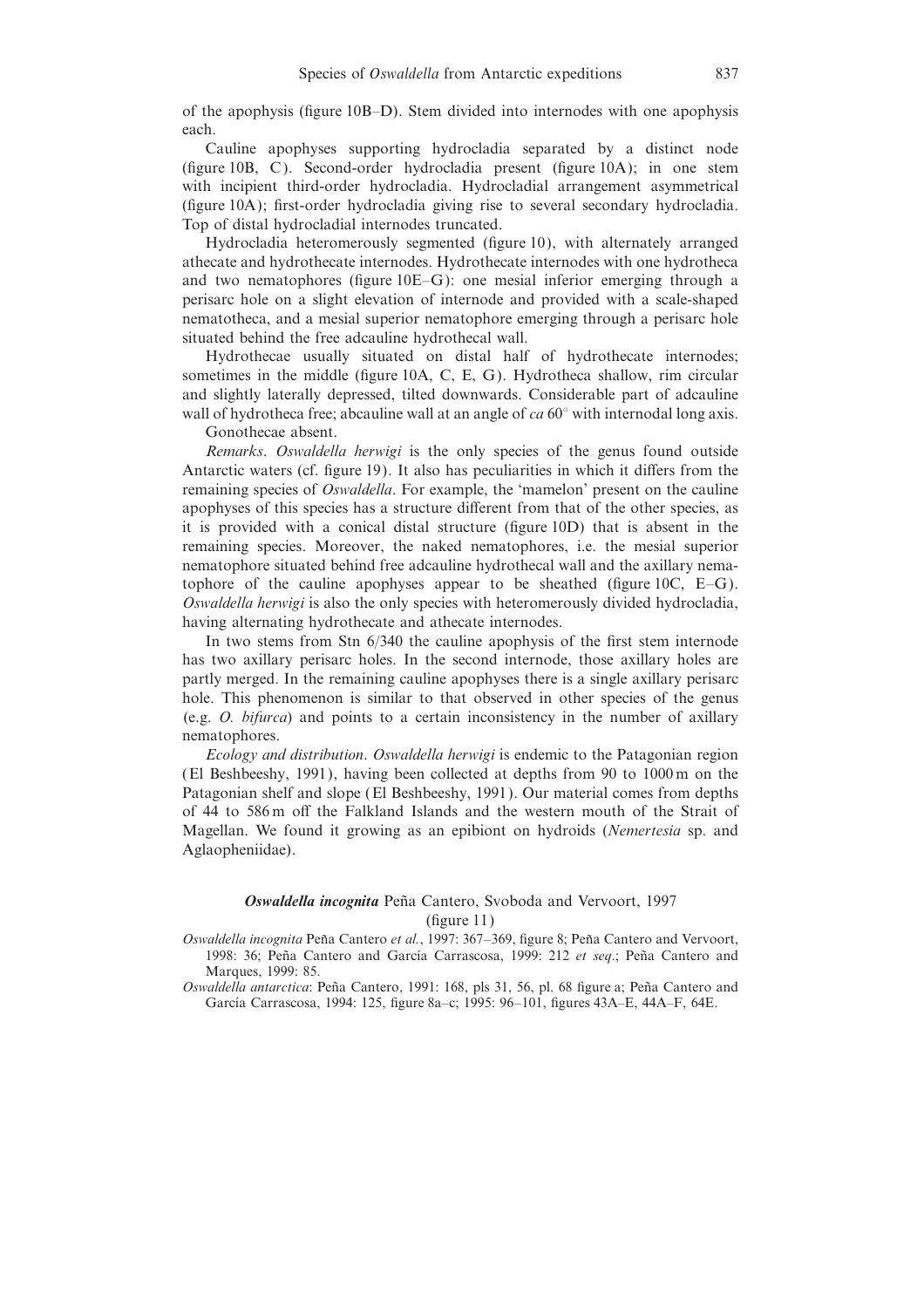

FIG. 11. *Oswaldella incognita* Peña Cantero, Svoboda and Vervoort, 1997. (A) Branched hydrocladium and arrangement of hydrothecae and gonothecae; (B) cauline apophysis with axillary nematophores and branched hydrocladium; (C–G) hydrocladial internodes with hydrotheca, mesial superior nematophore and mesial inferior nematotheca; (H) gonotheca (A–C, E–H, Stn 721/776; D, Stn 7/484). Scale bar: 1 mm (A),  $250 \mu m$  (B-H).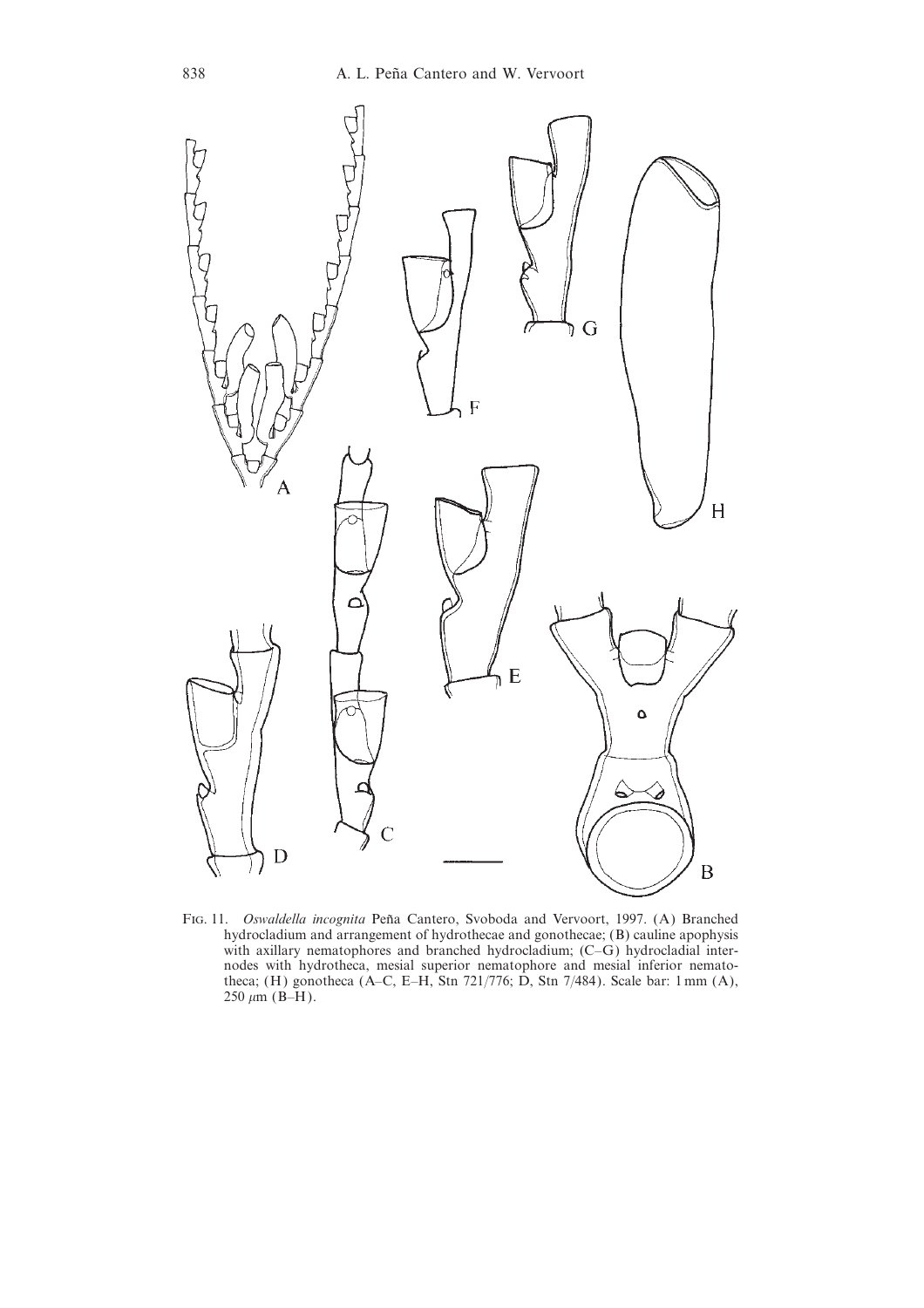*Material examined*. *691*/*023*, one stem *ca* 35 mm high, with a single hydrocladium (USNM 1003334);  $691/27$ , two stems and one stem fragment up to 80 mm high, with male gonothecae (USNM 1003335; RMNH-Coel. 30216; MNCN 2.03/236); *7*/*484*, two stems up to 60 mm high (USNM 1003336); *721*/*776*, one basally broken stem *ca* 60 mm high, with male gonothecae (USNM 1003337); *721*/*801*, one stem *ca* 48 mm high (USNM 1003338).

*Description*. Colonies composed of monosiphonic and unbranched stems (forked in the material from Stn 7/484), provided with apophyses alternately arranged in one plane and forming two longitudinal series. Apophyses directed upwards at an angle of *ca* 45°. Stem divided into internodes with one apophysis each. Cauline apophyses supporting hydrocladia; up to second-order hydrocladia present (figure 11A). Node separating cauline apophyses and hydrocladia inconspicuous (figure 11B). Cauline apophyses provided with two axillary nematophores, each emerging through an axillary perisarc hole (figure 11B); 'mamelons' absent. Top of distal hydrocladial internodes truncated.

Hydrocladia homomerously segmented; internodes each with one hydrotheca and two nematophores (figure 11C–G): one mesial inferior emerging through a perisarc hole on a slight elevation of the internode and provided with a scale-shaped nematotheca, and one mesial superior emerging through a perisarc hole situated behind the free adcauline hydrothecal wall.

Hydrothecae placed either in middle of hydrocladial internode or on its distal half (figure 11A, C–G). Hydrotheca elongate, with circular aperture slightly tilted adcaudally. Rim even; sometimes with a tiny adcauline elevation. Abcauline wall of hydrotheca slightly convex, or straight; angle with long axis of internode 30° or less. Free adcauline hydrothecal wall distinct.

Male gonothecae present, inserted at hydrothecal base on elevation of internode (figure 11A), fusiform, with a subterminal, oval aperture (figure 11A, H).

*Remarks*. *Oswaldella incognita* is a well-characterized species, easily recognizable by the unbranched stems divided into internodes, the presence of secondary hydrocladia only, the existence of two axillary nematophores on the cauline apophyses and the shape of the hydrotheca (cf. table 1).

*Ecology and distribution*. *Oswaldella incognita* has been found at depths from 234 (Peña Cantero and García Carrascosa, 1995) to 414 m (Peña Cantero *et al.*, 1997); our material comes from 73 to 952 m. Peña Cantero and García Carrascosa (1995) found fertile colonies in January; colonies with gonothecae in our material were collected in January and February.

The species was previously known only from off Elephant Island (Peña Cantero and García Carrascosa, 1995; Peña Cantero *et al.*, 1997). Our material comes from north of the South Orkney Islands, off Brabant Island (Palmer Archipelago), off Deception and Livingston Islands (South Shetland Islands) and off Low Island.

## *Oswaldella medeae* sp. nov. (figure 12; table 3)

*Material examined*. *12*/*1003*, four stem fragments up to 20 mm long (holotype, USNM 1003339; paratypes, RMNH-Coel. 30217 and MNCN 2.03/237); *32*/*2018*, one distally broken stem *ca* 9 mm high (USNM 1003340); *32*/*2021*, two stem fragments up to 7 mm long, each with a single hydrocladium (USNM 1003341).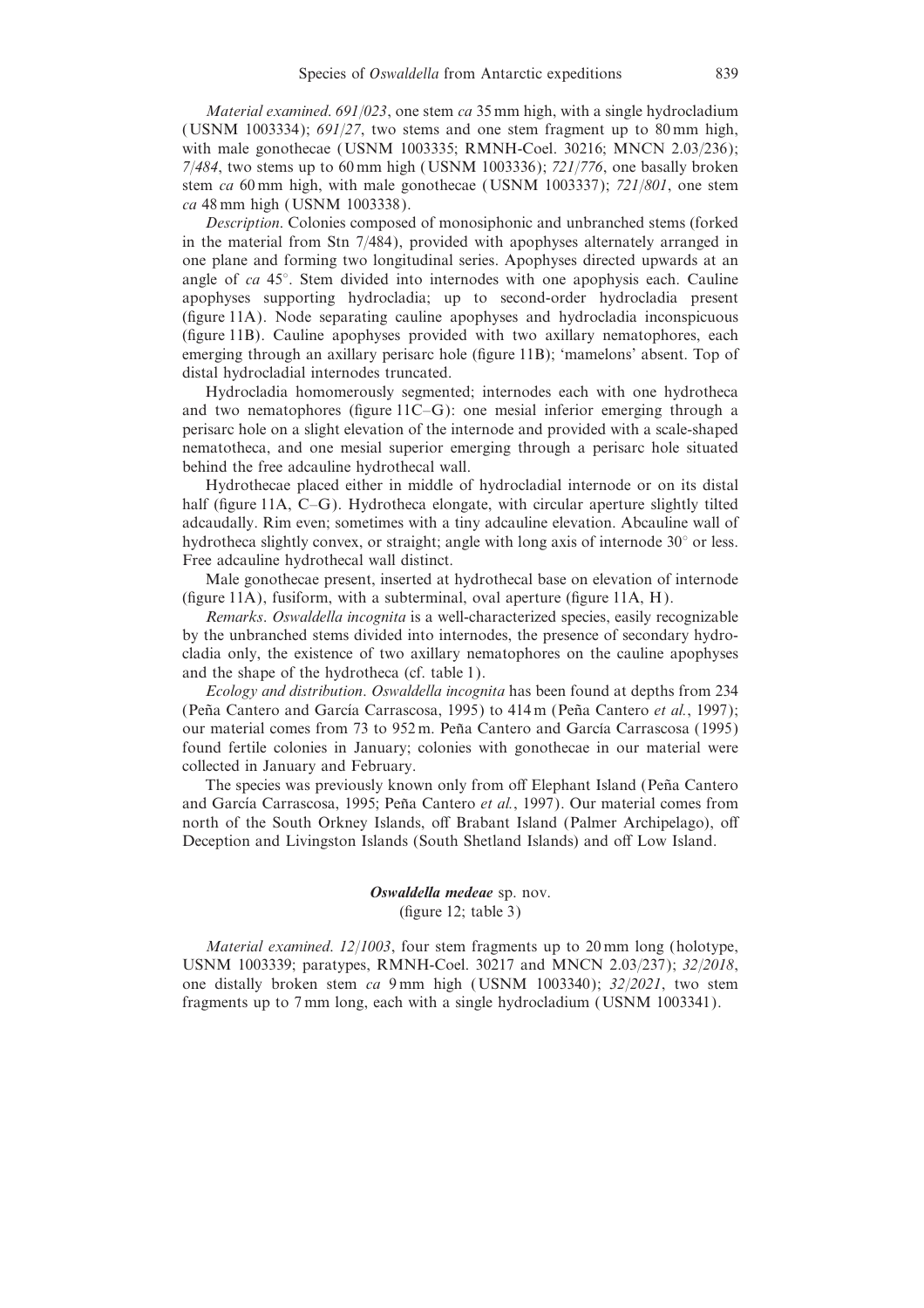

FIG. 12. Oswaldella medeae sp. nov. (A) Fragment of stem showing hydrocladial and hydrothecal arrangement; (B–D) cauline apophyses with axillary nematophores and 'mamelons', as well as first hydrocladial internode (in D with two 'mamelons'); (E–K) hydrocladial internodes showing hydrotheca, mesial superior nematophore and mesial inferior nematotheca (A–C, H–K, Stn 12/1003; D, F, G, Stn 32/2018; E, Stn 32/2021). Scale bar: 1 mm (A),  $250 \mu m$  (B–K).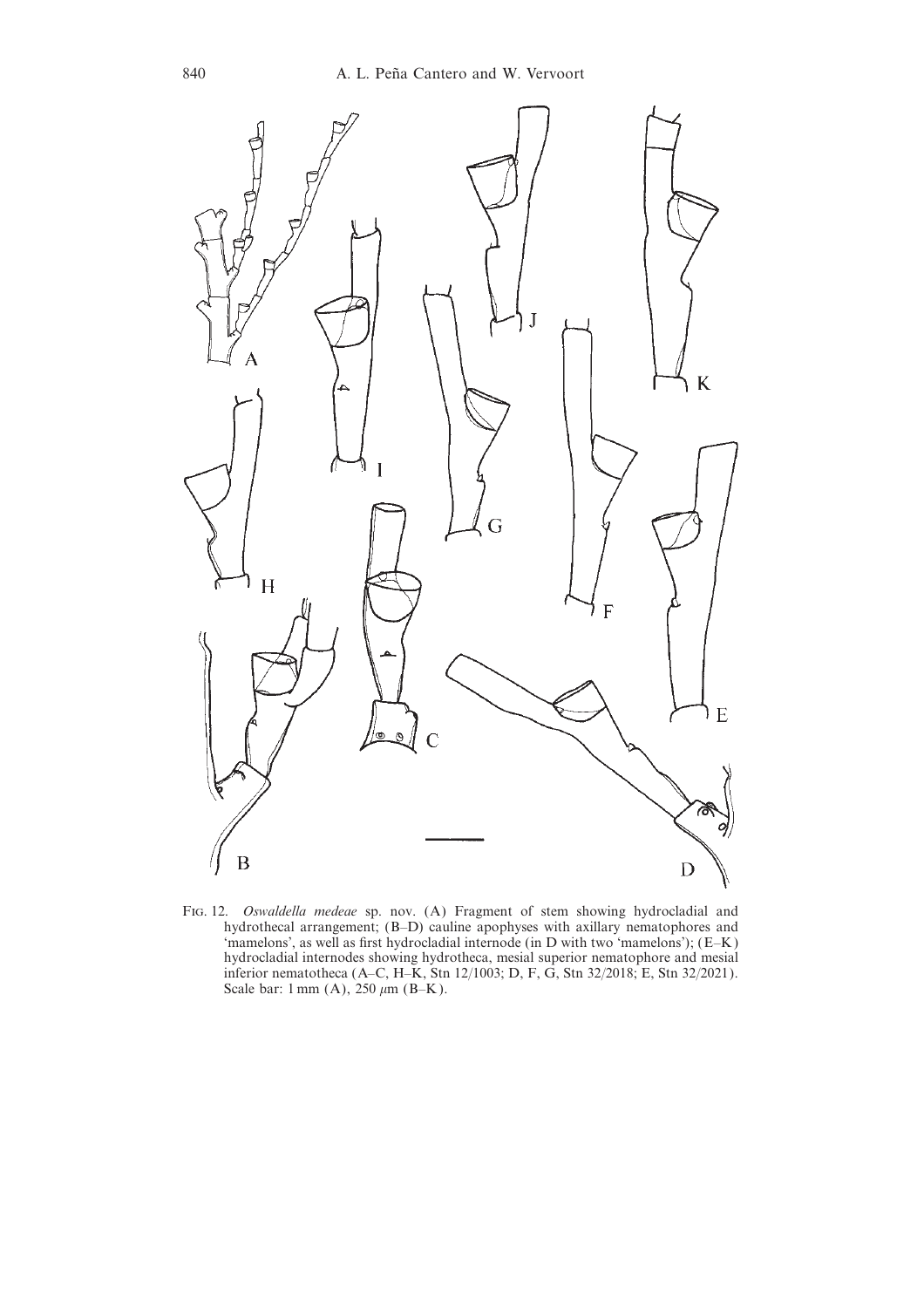| Hydrothecae                           |              |
|---------------------------------------|--------------|
| Length of abcauline wall              | $120 - 200$  |
| Length of free part of adcauline wall | $30 - 50$    |
| Diameter at rim                       | $180 - 230$  |
| Nematothecae                          |              |
| Length                                | $20 - 30$    |
| Internode                             |              |
| Length                                | $750 - 1150$ |
| Diameter under hydrotheca             | $180 - 230$  |
|                                       |              |

Table 3. Measurements of *Oswaldella medeae* sp. nov. (in  $\mu$ m).

*Description*. Colonies apparently with monosiphonic and unbranched stems, but present material fragmentary, largest fragment up to 20 mm long. Hydrocaulus with apophyses alternately arranged in one plane, forming two longitudinal series (figure 12A). Cauline apophyses directed upwards, at an angle of *ca* 45° with long axis of stem and provided with three (figure 12B, C) or four (figure 12D) nematophores: two axillary nematophores, each emerging through a simple perisarc hole, and one or two nematophores emerging through a strongly developed 'mamelon', situated laterally on upper part of apophysis. Hydrocaulus divided into internodes with one or two apophyses per internode (figure 12A). Cauline apophyses supporting hydrocladia (figure 12A–D) from which they are separated by distinct node; secondary hydrocladia present (figure 12B).

Hydrocladia homomerously segmented; hydrothecate internodes with one hydrotheca and two nematophores (figure 12C–K): one mesial superior emerging through a simple perisarc hole just behind free adcauline hydrothecal wall and another mesial inferior nematophore, emerging through a perisarc hole on a strong elevation of the internode and provided with a small, scale-shaped nematotheca. Top of distal hydrocladial internodes truncated.

Hydrotheca shallow, situated in middle of hydrocladial internode or on its distal half (figure 12). Hydrothecal aperture circular and distinctly tilted downwards. Adcauline wall of hydrotheca with considerable free part. Abcauline wall straight, angle with long axis of internode *ca* 45°.

# Gonothecae absent.

*Remarks*. *Oswaldella medeae* sp. nov. is well characterized by the shape of the hydrotheca, with a strong downward tilt, and by the presence of one or two 'mamelons' on the cauline apophyses, besides two axillary nematophores (cf. table 1).

*Oswaldella medeae* sp. nov. is allied to *O. grandis* by the presence of two axillary nematophores and two 'mamelons', as well as by the general shape of the hydrotheca which is also shallow (cf. table 1). They are clearly different as in *O. grandis* the hydrotheca is almost fully adnate to the hydrocladial internode, the abcauline wall is very steep and the hydrothecal aperture is perpendicular to the long axis of the internode. They also differ in the general structure of the colony, since *O. grandis* is a much more robust species, with stems reaching 500 mm height. On the other hand, the cauline apophyses are relatively shorter and in close contact with the stem. Also, the hydrocladia are much more branched, having several third-order hydrocladia. Finally, in *O. grandis* the mesial inferior nematotheca is much more reduced.

By the occasional presence of one 'mamelon' besides the two axillary nematophores *O. medeae* sp. nov. is allied to *O. antarctica*, *O. crassa*, *O. garciacarrascosai*, *O. obscura* and *O. vervoorti* (cf. table 1). However, *O. medeae* sp. nov. clearly differs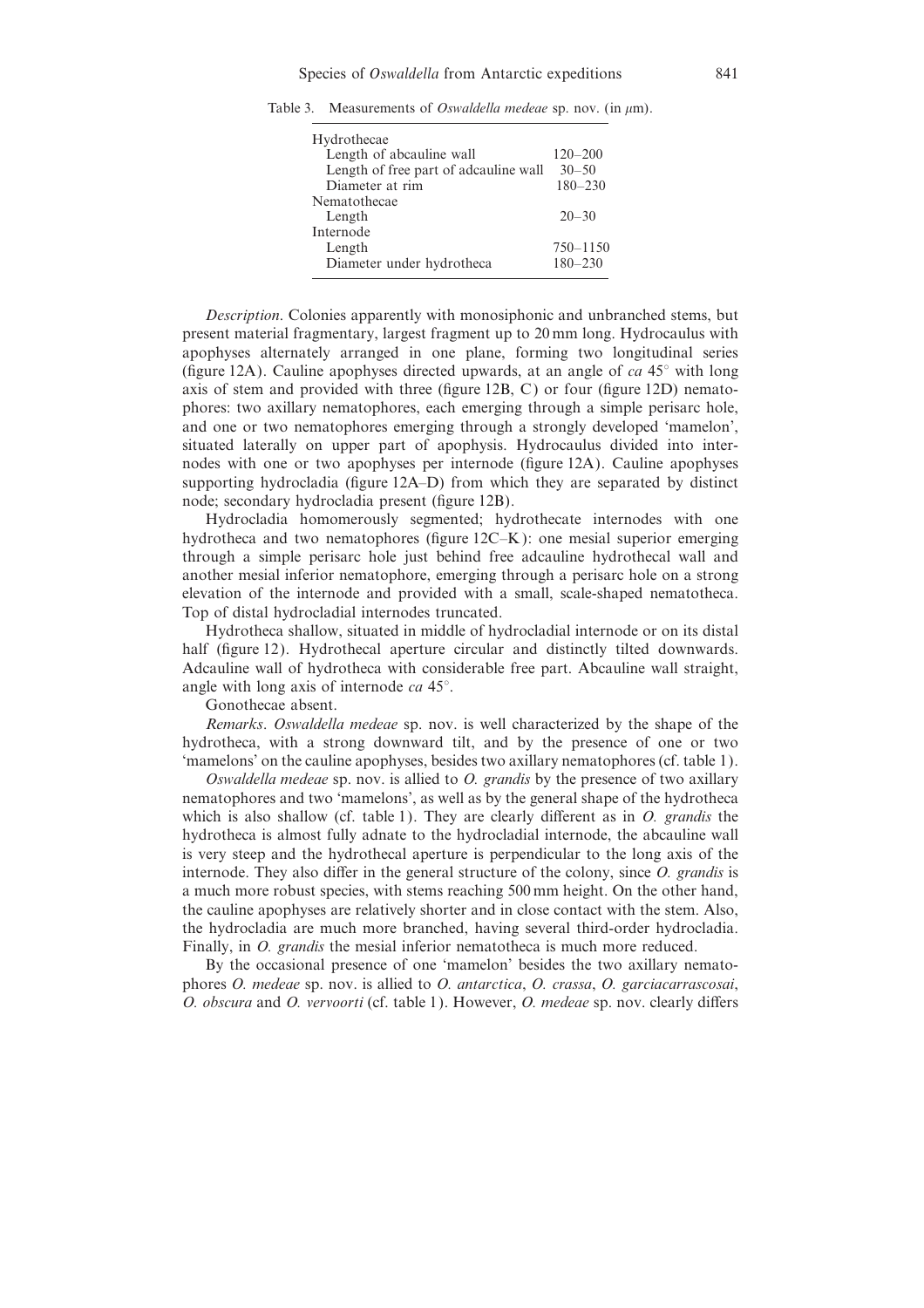from those species. *Oswaldella antarctica*, *O. crassa*, *O. garciacarrascosai* and *O. obscura* have elongate hydrothecae, whereas in *O. medeae* sp. nov. these are shallow. In this character *O. medeae* sp. nov. is also close to *O. vervoorti*, though in this species the hydrotheca is larger and always situated on the distal half of internode, the hydrothecal aperture is approximately perpendicular to the long axis of the internode, and the mesial inferior nematotheca is larger. In *O. vervoorti* hydrocladia up to fourth-order are present, whereas in *O. medeae* sp. nov. only secondary hydrocladia have been observed.

The presence of a shallow hydrotheca with a strong downward tilt of the rim brings *O. medeae* sp. nov. near to *O. herwigi* (cf. table 1), but in this species, together with one 'mamelon', there is a single axillary nematophore on the cauline apophyses. Moreover, the asymmetrical structure of the hydrocladia is completely different and hydroids of that species have alternately arranged hydrothecate and athecate internodes.

*Oswaldella encarnae* also has hydrothecae in which the rim is slightly tilted downwards (cf. table 1), but in this species the hydrothecae are distinctly larger, the hydrocladia are unbranched and there are only axillary nematophores on the cauline apophyses, with 'mamelons' being absent.

*Ecology and distribution*. *Oswaldella medeae* sp. nov. appears to have a circum-Antarctic distribution. It was collected at depths between 210 and 503 m at Pennell Bank (Victoria Land), in the Ross Sea region, and at the north-east of Joinville Island (Antarctic Peninsula).

*Etymology*. The specific name *medeae* is a dedication to Medea Peña Sancho, daughter of the first author.

# *Oswaldella monomammillata* sp. nov.

(figure 13; table 4)

*Material examined*. *12*/*1002*, one stem fragment *ca* 15 mm long (holotype, USNM 1003342).

*Description*. Colonies composed apparently of monosiphonic and unbranched stems (figure 13A). Hydrocaulus provided with apophyses alternately arranged in one plane, forming two longitudinal rows. Cauline apophyses directed upwards, forming an angle of *ca* 45° with long axis of stem and provided with two nematophores (figure 13B–D): one axillary emerging through a simple perisarc hole and another emerging through a 'mamelon', placed laterally on upper surface of apophysis. Stem divided into internodes; one apophysis per internode. Cauline apophyses supporting hydrocladia (figure 13A–C); up to secondary hydrocladia present. A distinct node separates cauline apophysis and hydrocladium.

Hydrocladia homomerously divided into internodes each provided with one hydrotheca and two nematophores (figure 13E, F): one mesial superior emerging through a simple perisarc hole situated just behind free adcauline hydrothecal wall, and one mesial inferior emerging through a hole situated on a sharp elevation of the internode and provided with a much-reduced nematotheca. Top of distal hydrocladial internodes truncated.

Hydrotheca elongate, placed nearly in the middle of internode (figure 13E, F). Hydrothecal aperture circular, rim even and more or less perpendicular to long axis of internode. Adcauline hydrothecal wall with a distinct free part. Abcauline wall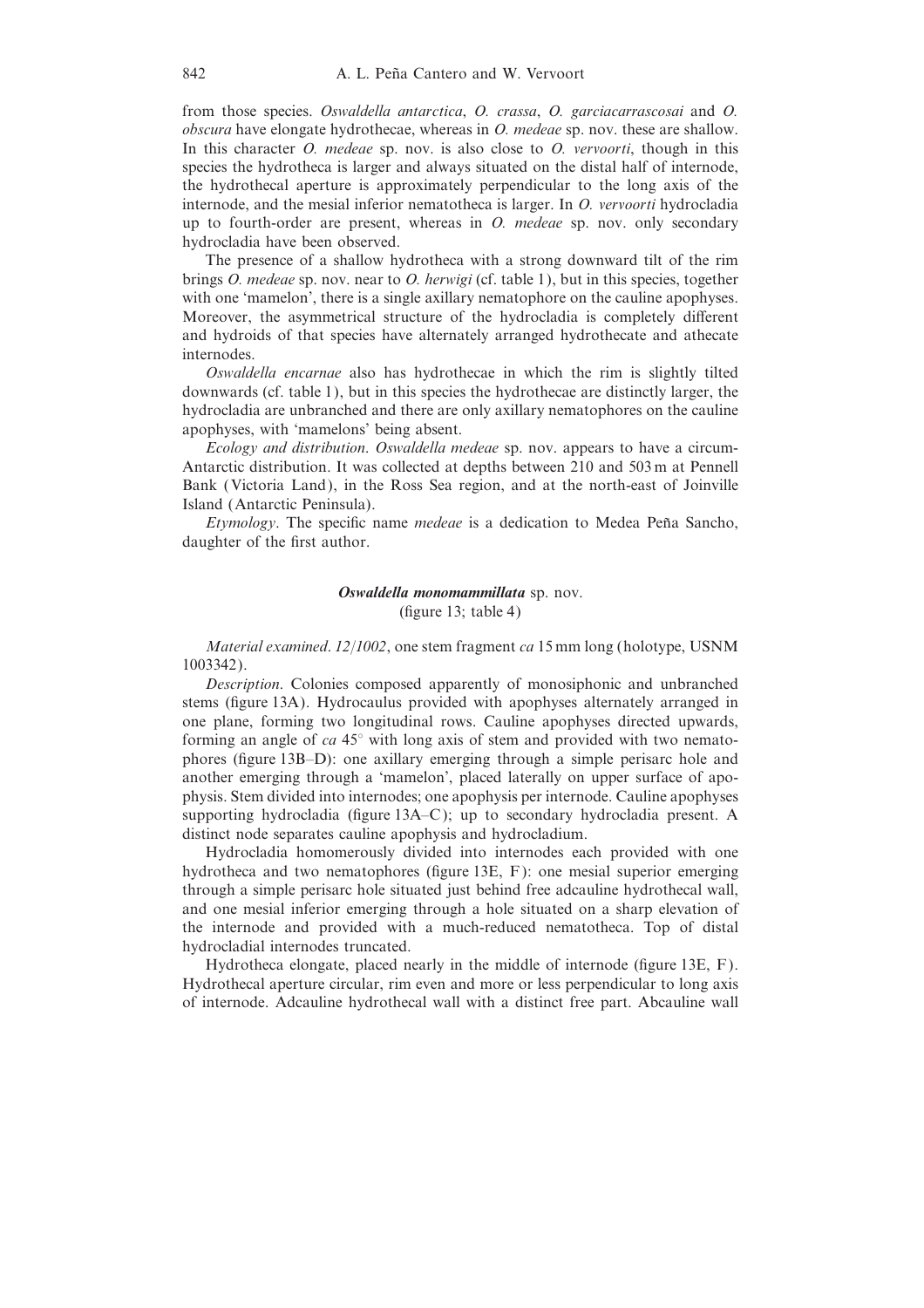

FIG. 13. *Oswaldella monomammillata* sp. nov. (A) Fragment of stem showing hydrocladial and hydrothecal arrangement; (B, C) cauline apophyses with axillary nematophore and 'mamelon', as well as first hydrocladial internode with branched hydrocladia; (D) detail of cauline apophysis with axillary nematophore and 'mamelon'; (E, F) hydrocladial internodes with hydrotheca, mesial superior nematophore and mesial inferior nematotheca (all drawings, Stn 12/1002). Scale bars: 1 mm (A), 250  $\mu$ m (B, C, E, F), 150  $\mu$ m (D).

approximately straight, but sometimes convex basally and with a slight distal concavity.

Gonothecae absent.

*Remarks*. In spite of the scarcity of material, *O. monomammillata* sp. nov. is a well-characterized species, clearly distinguishable from the remaining species of the genus (cf. table 1).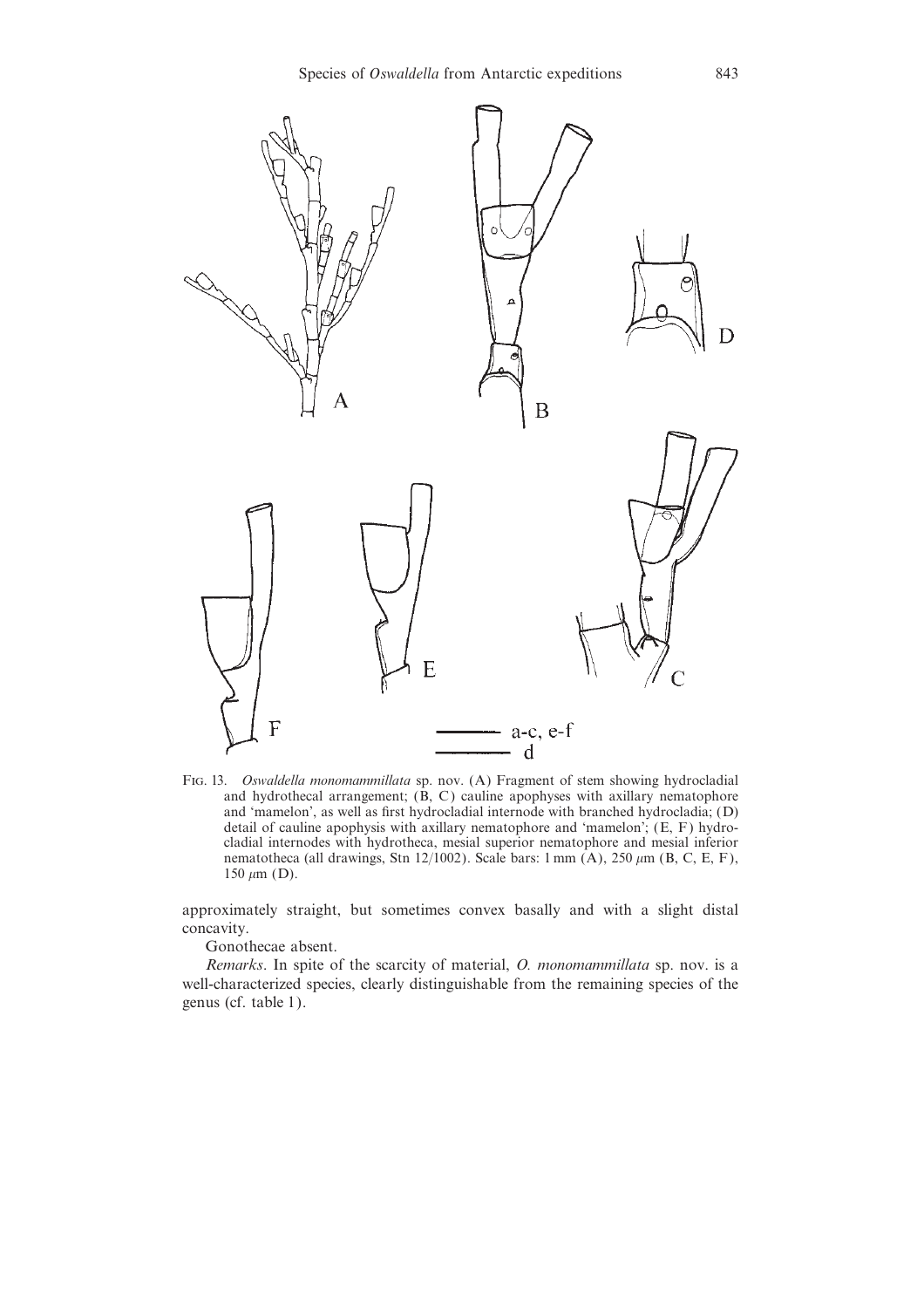Table 4. Measurements of *Oswaldella monomammillata* sp. nov. (in  $\mu$ m).

*Oswaldella monomammillata* sp. nov. is allied to *O. garciacarrascosai* in general aspect of the colony and in shape of the hydrothecae (cf. table 1). Differences concern the number of nematophores on the cauline apophyses, since in *O. garciacarrascosai* there are two axillary nematophores and one 'mamelon', whereas in *O. monomammillata* sp. nov. there is a single axillary nematophore besides the 'mamelon'. They also differ because in *O. garciacarrascosai* there is no nematotheca at the mesial inferior nematophore of the hydrocladial internodes, whereas in *O. monomammillata* sp. nov. there is a much-reduced nematotheca. The hydrothecae in *O. garciacarrascosai* are also slightly larger; Peña Cantero *et al.* (1997) reported a length of the abcauline hydrothecal wall of  $228-312 \mu m$ , whereas in *O. monomammillata* sp. nov. that length is  $240-280 \mu m$ .

In the shape of the hydrotheca *O. monomammillata* sp. nov. also resembles *O. delicata*, but these species differ in the number of nematophores present on the cauline apophyses (cf. table 1); in *O. delicata* there is a single axillary nematophore emerging through a perisarc hole, whereas in *O. monomammillata* sp. nov. there is also a 'mamelon'. They also differ in the development of the mesial inferior nematotheca, since in *O. delicata* there is a conspicuous scale-shaped nematotheca, whereas in *O. monomammillata* sp. nov. that nematotheca is much less developed, being rather inconspicuous. Moreover, in *O. monomammillata* sp. nov. the hydrocladia are bifurcated but in *O. delicata* usually unbranched.

*Ecology and distribution*. *Oswaldella monomammillata* sp. nov. was collected at 265 m depth off Elephant Island.

*Etymology*. The specific name *monomammillata* refers to the presence of a single 'mamelon' at the cauline apophysis.

### Oswaldella obscura Peña Cantero, Svoboda and Vervoort, 1997

Oswaldella obscura Peña Cantero et al., 1997: 370-373, figures 9, 15A, B; Peña Cantero and Vervoort, 1998: 36; Peña Cantero and García Carrascosa, 1998: 178; 1999: 214; Peña Cantero and Marques, 1999: 85.

*Remarks*. *Oswaldella obscura* is characterized by the polysiphonic and branched stems, the presence of mesial inferior nematothecae in the hydrocladial internodes, the presence of two axillary nematophores and one 'mamelon' in the cauline apophyses and the presence of only secondary hydrocladia (cf. table 1).

*Ecology and distribution*. *Oswaldella obscura* has been found on muddy bottoms at depths between 260 and 830 m, along the south and east coasts of the Weddell Sea. Fertile colonies were found in January and February. It is used as a substratum by other hydroids (Peña Cantero *et al.*, 1997).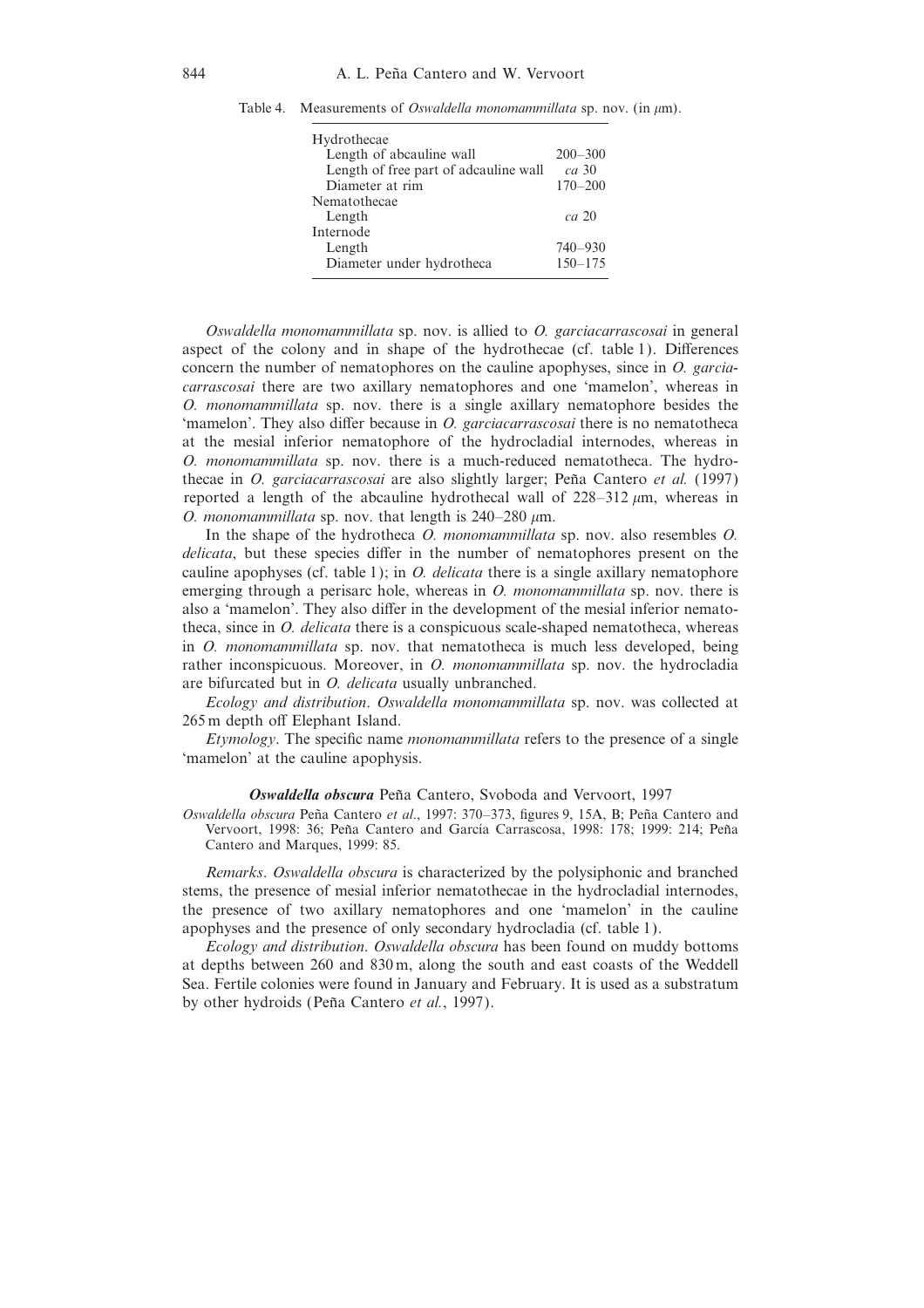#### **Oswaldella rigida Peña Cantero, Svoboda and Vervoort, 1997**

Oswaldella rigida Peña Cantero et al., 1997: 373–376, figures 10, 15C; Peña Cantero and Vervoort, 1998: 36; Peña Cantero and García Carrascosa, 1999: 214; Peña Cantero and Marques, 1999: 85.

*Schizotricha antarctica*: Vanhöffen, 1910: 336, figure 48.

*Remarks*. *Oswaldella rigida* is well characterized by the branched stems, the angle of 70–90° formed between the cauline apophyses and the stem, the absence of a node between the cauline apophyses and the hydrocladia, the shape of the hydrotheca, provided with an adcauline elevation, and the presence of two axillary nematophores on the cauline apophyses (cf. table 1).

*Ecology and distribution*. *Oswaldella rigida* is a shelf species, having been found at depths from 80 to 830 m on muddy and rocky bottoms (Pen˜a Cantero *et al.*, 1997).

*Oswaldella rigida* appears to have a circum-Antarctic distribution (Peña Cantero *et al.*, 1997). It is known from the Davis Sea (Vanhöffen, 1910) in East Antarctica, and at the east coast of the Weddell Sea (Peña Cantero *et al.*, 1997) in West Antarctica.

# *Oswaldella shetlandica* Stepan'yants, 1979

(figure 14)

*Oswaldella billardi*: Blanco and De Redolatti, 1977: 1–8, pls 1–4.

*Oswaldella billardi shetlandica* p.p. Stepan'yants, 1979: 114, pl. 21 figure 3V, G, pl. 25 figure 7. *Oswaldella billardi* p.p.: Blanco, 1984: 45–46, pl. 41 figure 95.

- *Oswaldella* sp. 2 Peña Cantero, 1991: 182–186, pl. 34 figures a–j, pl. 58 figures a–f, pl. 68 figure c; Peña Cantero and García Carrascosa, 1994: 126, figures 8i-l; 1995: 107-111, figures 48A–J, 49A–F, 64G.
- Oswaldella shetlandica Peña Cantero et al., 1995: 342-347, figure 1; 1997: 344; Peña Cantero and Vervoort, 1998: 36; Peña Cantero and García Carrascosa, 1999: 212 et seq.; Peña Cantero and Marques, 1999: 85.

*Material examined*. *6*/*445*, one stem *ca* 11 mm high (USNM 1003343); *691*/*023*, one stem *ca* 45 mm high in bad condition (USNM 1003344); *691*/*23*, numerous broken stems without hydrocladia; only one stem *ca* 45 mm high with hydrocladia and with a single gonotheca (USNM 1003345); *691*/*24,* two stems up to 40 mm high (USNM 1003346); *691*/*27*, several stems up to 90 mm high, with gonothecae (USNM 1003347; RMNH-Coel. 30218; MNCN 2.03/238); *7*/*484*, one stem *ca* 42 mm high (USNM 1003348); *721*/*1063*, two stem fragments up to 28 mm long, with gonothecae (USNM 1003349; RMNH-Coel. 30219); *721*/*704*, one colony with several stems up to 170 mm high (USNM 1003350; RMNH-Coel. 30220; MNCN 2.03/239); *721*/*801*, one distal stem fragment *ca* 30 mm long (USNM 1003351); *721*/*816*, numerous stems up to 170 mm high, with gonothecae (USNM 1003352; RMNH-Coel. 30221; MNCN 2.03/240); *731*/*1944*, three stems up to 25 mm high (USNM 1003353); *824*/*013-1*, three fragments or stems up to 50 mm high (USNM 1003354); *824*/*030- 1*, eight stems up to 85 mm high, with gonothecae (USNM 1003355; RMNH-Coel. 30222); *824*/*040-1*, one stem fragment *ca* 4 mm long, with a single gonotheca (USNM 1003356); *833*/*022-4*, numerous stems up to 110 mm high, with male gonothecae (USNM 1003357; RMNH-Coel. 30223; MNCN 2.03/241); *SOSC-L46*, one distally truncated stem *ca* 18 mm high, with gonothecae (USNM 1003358).

*Description*. Stems polysiphonic and unbranched, divided into internodes. Sometimes colonies apparently with branched stems, but actually such 'secondary' stems originate from stolons ascending on 'main' stems. Hydrocaulus provided with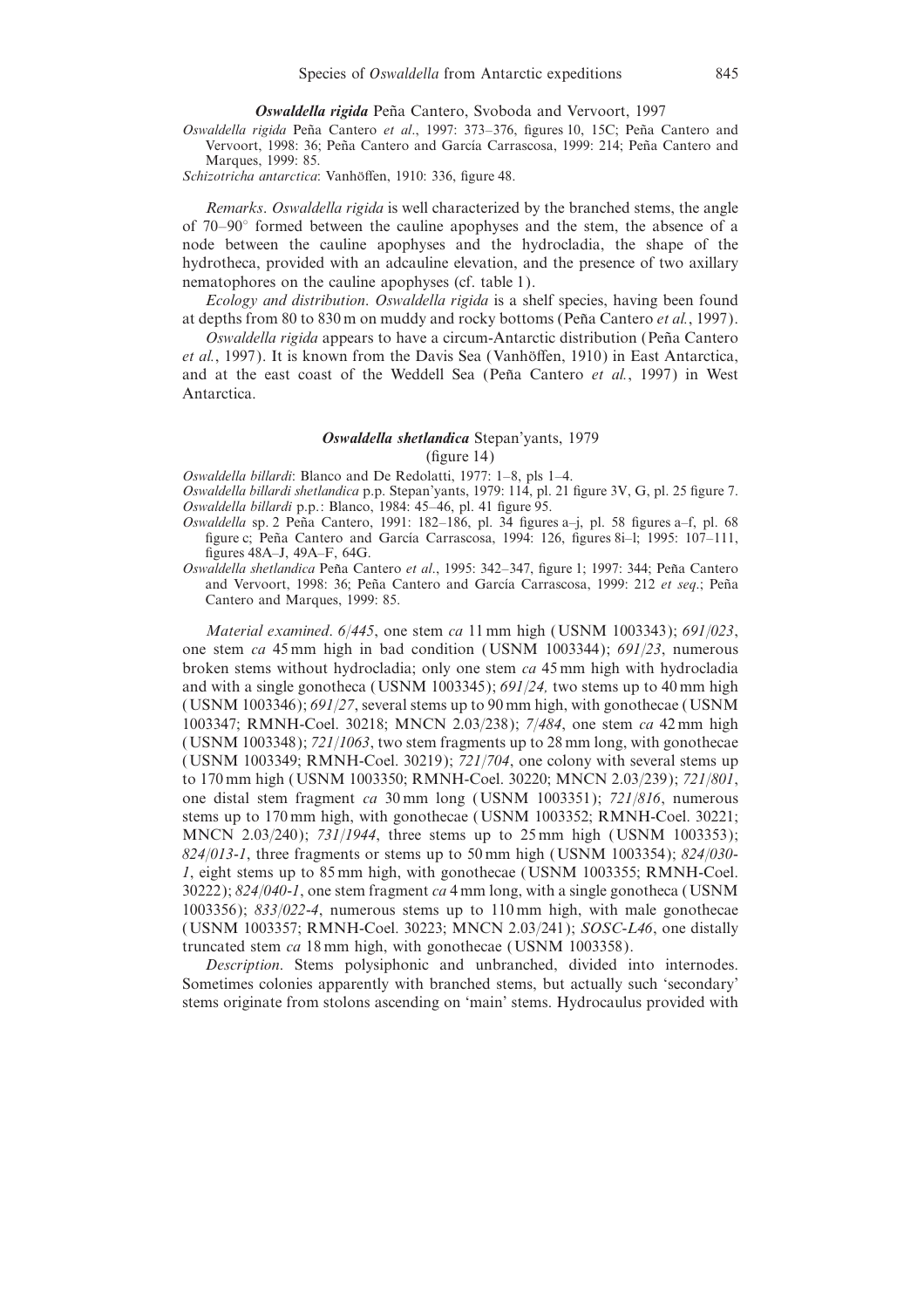

FIG. 14. Oswaldella shetlandica Stepan'yants, 1979. (A) Hydrocladial branching and disposition of hydrothecae; (B) cauline apophysis with axillary nematophores and 'mamelons', as well as branched hydrocladium; (C–F) hydrocladial internodes with hydrotheca and both mesial superior and mesial inferior nematophores; (G) female gonotheca; (H) male gonotheca (A, B, Stn 7/484; C–G, Stn 721/816; H, Stn 833/22-4). Scale bar:  $1 \text{ mm}$  (A), 250  $\mu$ m (B-H).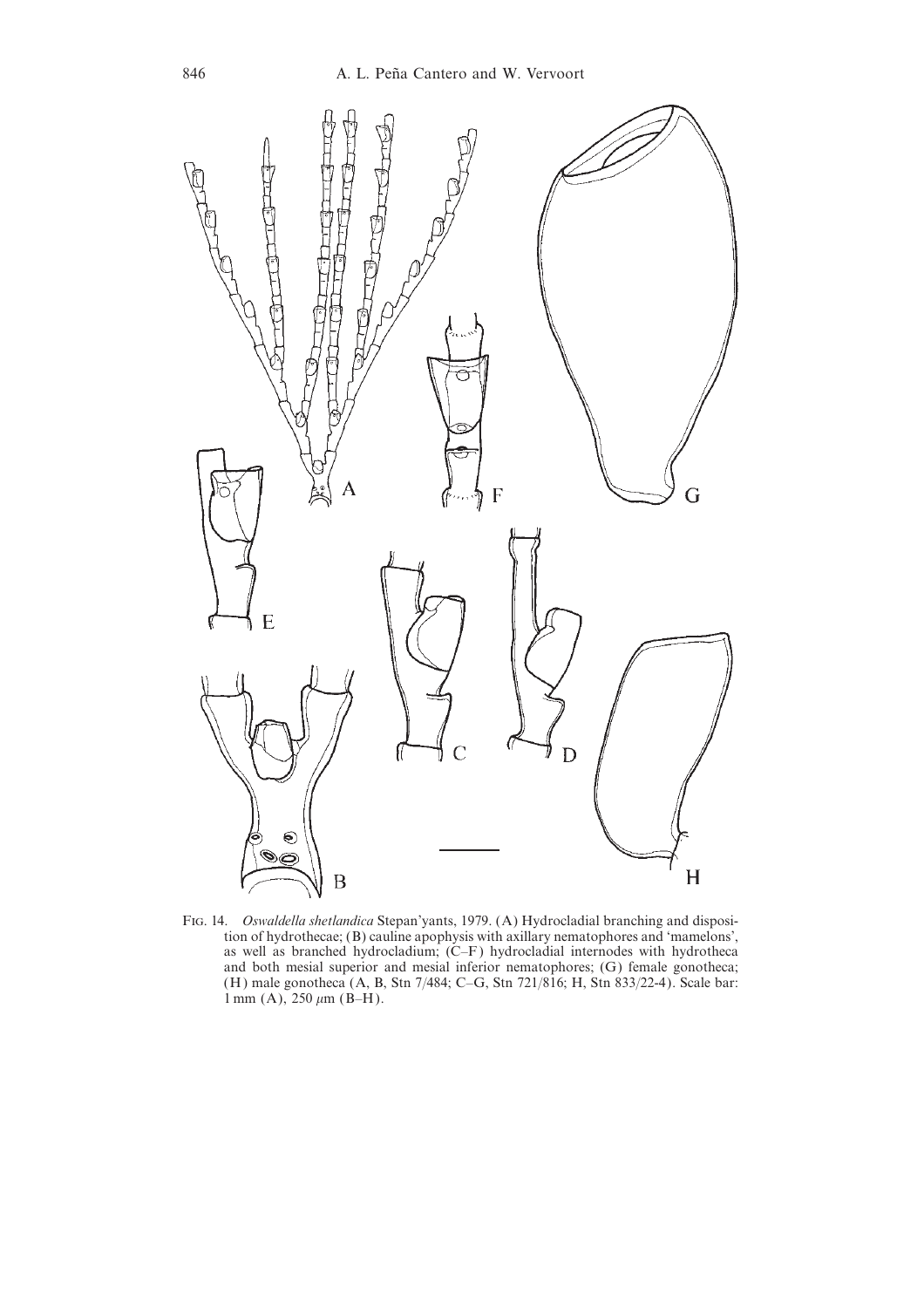alternately arranged cauline apophyses, forming two longitudinal series; usually one or two, sometimes three, apophyses per internode. Cauline apophyses forming an angle of *ca* 45° with long axis of cauline internodes, provided with four nematophores (figure 14B): two emerging through axillary perisarc holes and two additional nematophores each emerging through a 'mamelon'; occasionally a single 'mamelon' present. Cauline apophyses supporting much-branched hydrocladia (figure 14A); up to fourth-order hydrocladia observed, hydrocladial arrangement symmetrical. No node between cauline apophysis and hydrocladium (figure 14A, B). Top of distal hydrocladial internodes pointed; occasionally truncated.

Hydrocladia homomerously segmented, all internodes hydrothecate and provided with one hydrotheca and two nematophores (figure 14C–F): one mesial inferior emerging through a simple perisarc hole situated at dorsal surface of strong elevation of internode (without remnants of nematothecae) and one mesial superior nematophore, emerging through a perisarc hole situated behind free adcauline hydrothecal wall.

Hydrotheca placed in middle of hydrocladial internode (figure 14C–F), elongate, part of adcauline wall free. Abcauline wall slightly convex; aperture kidney-shaped, slightly tilted adcaudally and strongly depressed at adcauline side.

Male and female gonothecae present, inserting on hydrocladial internodes directly under inferior nematophore. Both male and female gonothecae pear-shaped; gonothecal aperture circular, large and situated at distal oblique end. Female gonothecae (figure 14G) much larger than male ones (figure 14H).

*Remarks*. This is a common and well-characterized Antarctic species (cf. table 1). It is easily recognizable by the strong division of the stems into internodes, the abundant branching of the hydrocladia, the presence of two axillary nematophores and two 'mamelons' on the cauline apophyses, the absence of a mesial inferior nematotheca at the hydrocladial internodes and the shape of hydrothecae and gonothecae.

*Ecology and distribution. Oswaldella shetlandica* is a shelf species (Peña Cantero *et al.*, 1995), having been recorded at depths from 30 (Stepan'yants, 1979) to 216 m (Peña Cantero *et al.*, 1995); our material comes from 44 to 952 m. It has been found on rocky (Stepan'yants, 1979) and stony bottoms (Peña Cantero *et al.*, 1995). We have found it epibiotic on hydroids (*Billardia subrufa* and *Staurotheca* sp.). *Oswaldella shetlandica* has been collected with gonothecae in January and February (Peña Cantero *et al.*, 1995). In our material, fertile colonies were collected in January, February, March, April and December.

*Oswaldella shetlandica* appears to be endemic to West Antarctica, where it has been reported from off King George Island, in the South Shetland Islands (Stepan'yants, 1979; Peña Cantero et al., 1995) and off Low Island (Blanco and De Redolatti, 1977). Our material comes from off King George, Livingston and Nelson Islands (South Shetland Islands), Anvers and Brabant Islands (Palmer Archipelago), Low Island, Argentine Island (Antarctic Peninsula) and from north of the South Orkney Islands.

#### *Oswaldella stepanjantsae* El Beshbeeshy, 1991

(figure 15)

*Oswaldella stepanjanti* El Beshbeeshy, 1991: 263, 265 (incorrect original spelling). Oswaldella stepanjantsae Peña Cantero et al., 1997: 344, 376–380, figures 11, 15D; Peña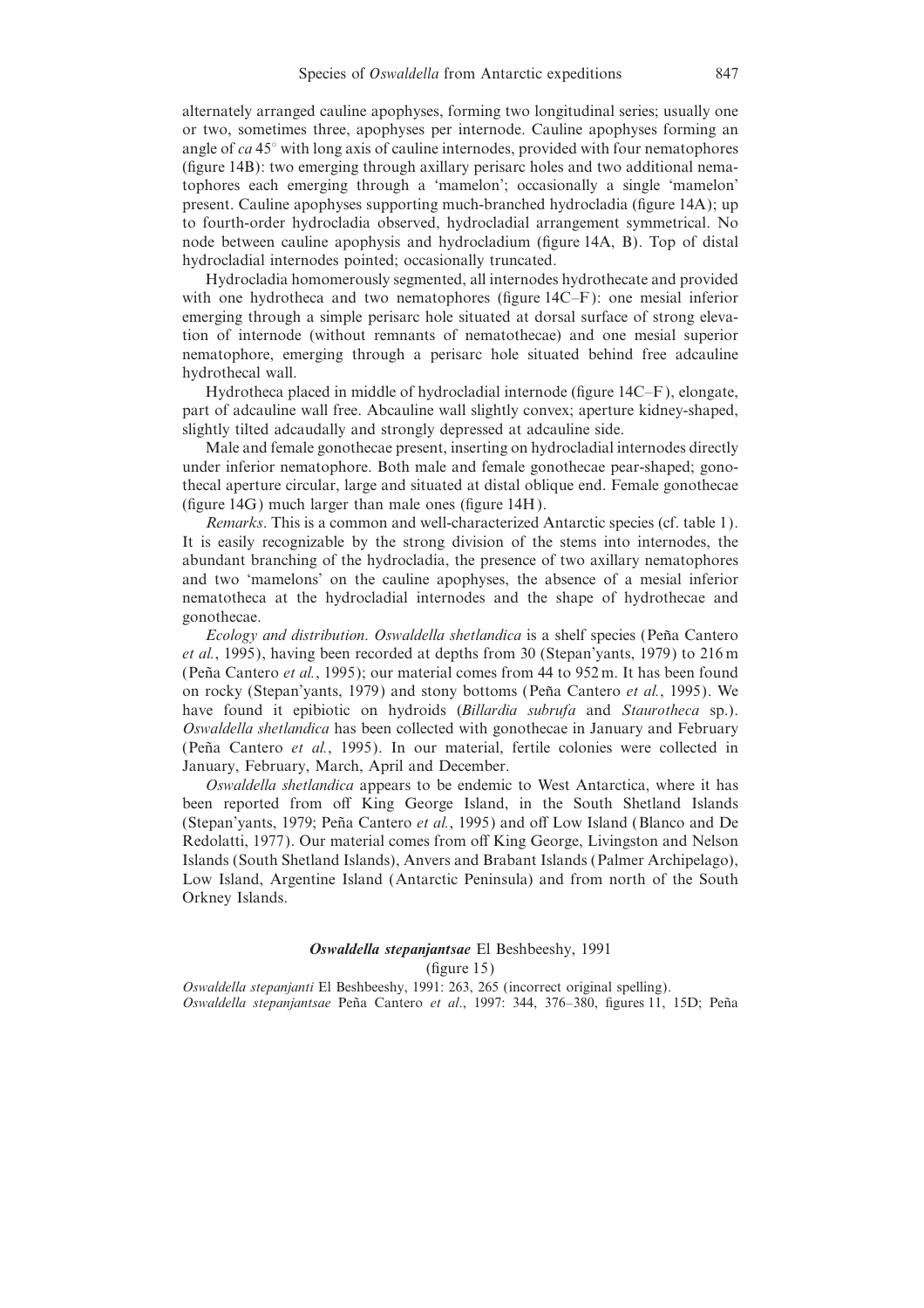

F. 15. *Oswaldella stepanjantsae* El Beshbeeshy, 1991. (A) Hydrocladial branching and disposition of hydrothecae; (B) cauline apophysis with axillary nematophores and 'mamelons'; (C–H) hydrocladial internodes with hydrotheca, mesial superior nematophore and mesial inferior nematotheca; (I) gonotheca (A–D, F–I, Stn 32/2125; E, Stn 32/2080). Scale bar: 1 mm (A), 250  $\mu$ m (B-I).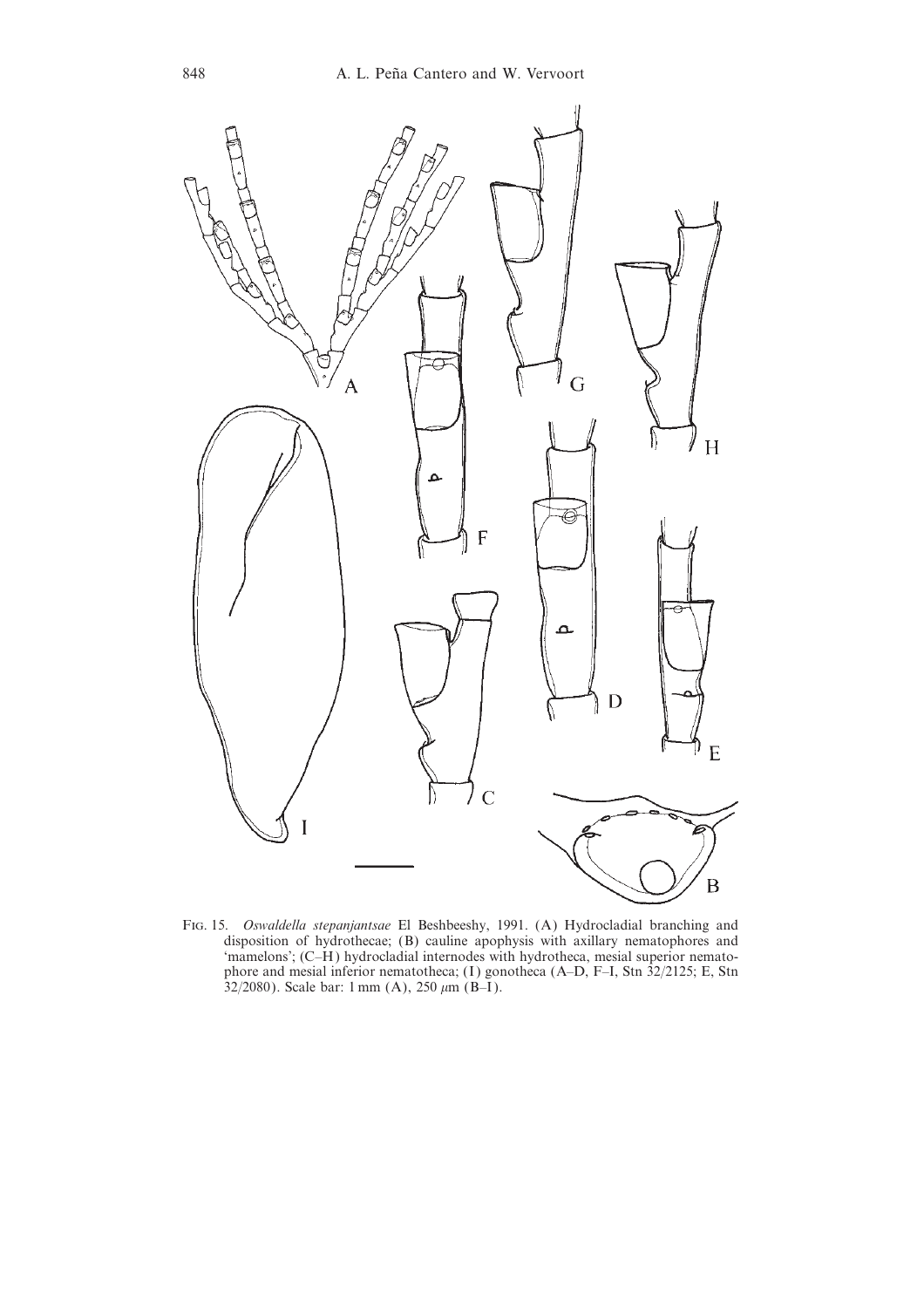Cantero and Vervoort, 1998: 36; Peña Cantero and García Carrascosa, 1999: 214; Peña Cantero and Marques, 1999: 85 ( justified emendation).

*Oswaldella antarctica*: Broch, 1948: 13–16, figure 4a; Stepan'yants, 1979: 112, pl. 21 figure 5. *Oswaldella antarctica* p.p.: Naumov and Stepan'yants, 1972: 52, figure 14a, b.

*Material examined*. *000AG*, one stem at least 210 mm high (USNM 1003359); *000AH*, one fragmented stem, at least 220 mm high, with gonothecae (USNM 1003360; RMNH-Coel. 30224); *00DAF*, several stems of at least 300 mm high (USNM 1003361; RMNH-Coel. 30225); *00DAQ*, four stems up to 320 mm high (USNM 1003362); *12*/*1003* several fragments up to 32 mm long (USNM 1003363); *27*/*1896*, numerous stem fragments up to 100 mm long, with immature gonothecae (USNM 1003364; RMNH-Coel. 30226; MNCN 2.03/242); *32*/*2080*, one fragmented stem (largest fragment *ca* 120 mm long) (USNM 1003365; RMNH-Coel. 30227); *32*/*2082*; three stem fragments up to 50 mm long (USNM 1003366); *32*/*2121*, numerous stem fragments up to 70 mm long, with gonothecae (USNM 1003367); *32*/*2125*, one fragmented stem (largest fragment up to 90 mm long), with gonothecae (USNM 1003368; RMNH-Coel. 30228; MNCN 2.03/243); *6*/*418*, several fragments up to 50 mm long, with gonothecae (USNM 1003369); *691*/*26*, numerous fragments up to 220 mm long (USNM 1003370; RMNH-Coel. 30229; MNCN 2.03/244); *767*, two stem fragments up to 60 mm long (USNM 1003371); *833*/*018-1*, one stem *ca* 500 mm high (USNM 1003372; RMNH-Coel. 30230; MNCN 2.03/245).

*Description*. Colonies consisting of polysiphonic and branched stems. Hydrocauli provided with apophyses alternately arranged in two longitudinal series, directed upwards, forming an angle of *ca* 45° with long axis of stem. Hydrocaulus divided into internodes with one apophysis each; nodes, situated just above apophyses, often incomplete, as a result many internodes apparently with two apophyses. Cauline apophyses typically provided with two dorsal nematophores (figure 15B), each one emerging through a 'mamelon' which may occasionally be absent (for instance in the material from Stn 6/418), and from two to six axillary nematophores (figure 15B) emerging through simple perisarc holes. Cauline apophyses supporting hydrocladia (figure 15A) from which they are separated by a distinct node, usually followed by a series of short, athecate internodes. Up to fourth-order hydrocladia present; hydrocladial arrangement symmetrical (figure 15A).

Hydrocladia homomerously segmented; all internodes hydrothecate with one hydrotheca in middle of internode and two nematophores (figure 15C–H): one mesial inferior emerging through a perisarc hole on slight elevation of internode and provided with a scale-shaped nematotheca, and another mesial superior nematophore emerging through a perisarc hole behind free portion of adcauline hydrothecal wall. Top of distal hydrocladial internodes truncated.

Hydrotheca elongate (figure 15C–H); rim circular and even, slightly tilted adcaudally. Adcauline wall of hydrotheca with distinct free portion; abcauline wall straight.

Gonothecae present, inserting on infrathecal elevation of hydrocladial internodes, fusiform, with subterminal aperture (figure 15I).

*Remarks*. *Oswaldella stepanjantsae* is well characterized by the general appearance of the colony, by the presence of two 'mamelons' and two to six axillary nematophores on the cauline apophyses (cf. table 1), and by the shape of hydrothecae and gonothecae.

*Ecology and distribution*. *Oswaldella stepanjantsae* has been found at depths between 50 and 600 m (Broch, 1948); our material comes from 36 to 1890 m. It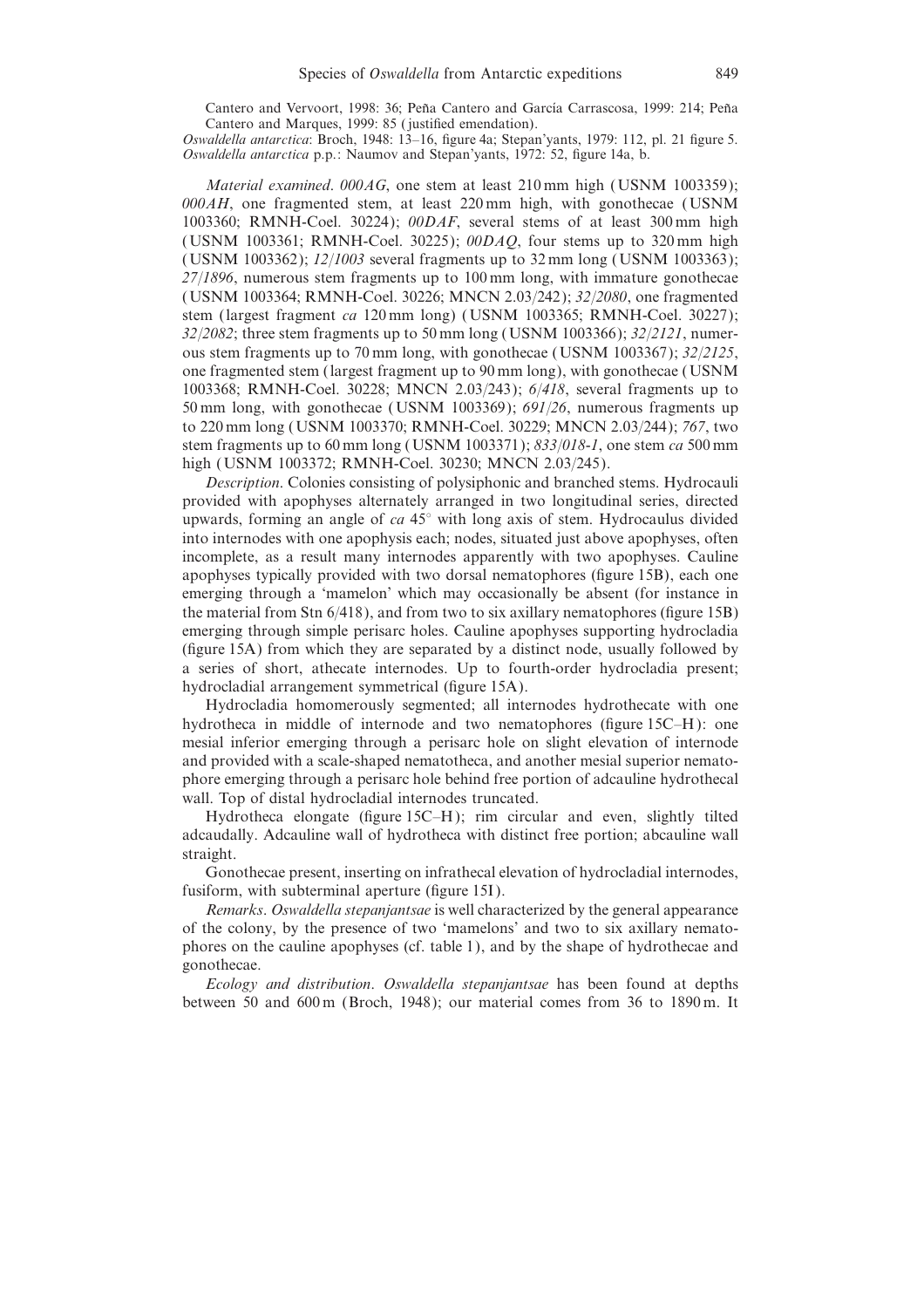occurred on muddy, sandy and stony bottoms and on bottoms composed of mud and sand or small stones (Broch, 1948). It has been found with gonothecae in January and February (Peña Cantero et al., 1997); our fertile material was collected in January, February and December. It is used as a substratum by other hydroids: Peña Cantero *et al.* (1997) found colonies of *Hydractinia* sp., *Halecium* sp. and we have observed colonies of *Abietinella* sp., *Billardia subrufa*, *Campanularia* sp., *Filellum* sp., *Hydractinia* sp., *Sertularella* sp. and *Symplectoscyphus* sp.

Oswaldella stepanjantsae is a circum-Antarctic species (Peña Cantero and Vervoort, 1998). It was known from off Elephant and Peter I Islands (Broch, 1948) and the eastern coast of the Weddell Sea (Peña Cantero *et al.*, 1997), in West Antarctica, and from off Adélie Land (cf. Peña Cantero et al., 1997) in East Antarctica. Our material comes from the Wilkes Land region, the Ross Sea and the Antarctic Peninsula area. In Wilkes Land, it was found north of Wilkes Station (Budd Coast). In the Ross Sea, *O. stepanjantsae* was collected in the central basin, off Franklin Island, Cape Adare, and at the Balleny Islands. Finally, near the Antarctic Peninsula it was found north-east of Joinville Island, north of D'Urville Island and south of Low Island.

### **Oswaldella terranovae** Peña Cantero and Vervoort, 1996

*Oswaldella terranovae* Peña Cantero and Vervoort, 1996; 136–138, figure 1; Peña Cantero *et al.*, 1997: 344; Peña Cantero and Vervoort, 1998: 37; Peña Cantero and García Carrascosa, 1999: 214; Peña Cantero and Marques, 1999: 85. *Oswaldella antarctica*: Totton, 1930: 209–210, figure 51.

*Remarks*. *Oswaldella terranovae* is characterized by the branched stems, the presence of a much reduced mesial inferior nematotheca in the hydrocladial internodes, the shape of the hydrotheca, and the presence of two axillary nematophores and two 'mamelons' on the cauline apophyses (cf. table 1).

*Ecology and distribution*. *Oswaldella terranovae* is known only from off Cape Adare, Ross Sea, where it was found at depths of 82–92 m, on a bottom of pebbles (Peña Cantero and Vervoort, 1996).

#### **Oswaldella tottoni Peña Cantero and Vervoort, 1996**

*Oswaldella tottoni* Peña Cantero and Vervoort, 1996: 139–142, figure 2; Peña Cantero *et al.*, 1997: 380-383, figure 12; Peña Cantero and García Carrascosa, 1998: 179; 1999: 214;

Peña Cantero and Vervoort, 1998: 37; Peña Cantero and Marques, 1999: 85.

*Oswaldella bifurca*: Totton, 1930: 208–209, figure 50.

*Remarks*. *Oswaldella tottoni* is well characterized by the shape of the hydrotheca, which is low and situated on the distal half of the hydrocladial internodes, the presence of two axillary nematophores on the cauline apophyses, and the presence of only secondary hydrocladia (cf. table 1).

*Ecology and distribution. Oswaldella tottoni* is a shelf species (Peña Cantero et al., 1997), having been found at depths from 256 (Peña Cantero and Vervoort, 1996) to 400 m (Peña Cantero *et al.*, 1997) on muddy bottoms.

*Oswaldella tottoni* seems to have a circum-Antarctic distribution. It is known from McMurdo Sound, Ross Sea (Peña Cantero and Vervoort, 1996), in East Antarctica, and from the east coast of the Weddell Sea (Peña Cantero *et al.*, 1997), in West Antarctica.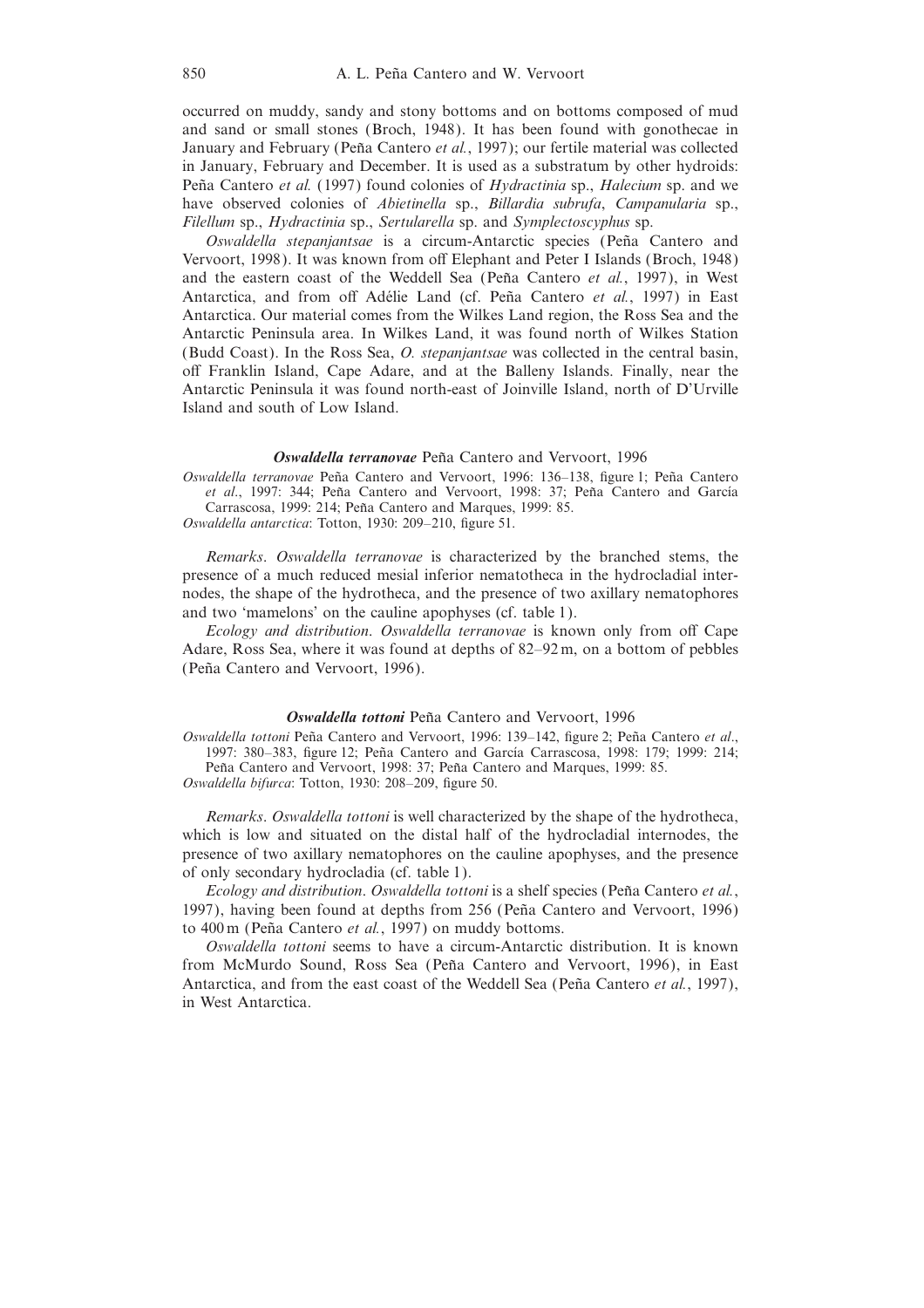## Oswaldella vervoorti Peña Cantero and García Carrascosa, 1998 (figure 16)

*Oswaldella vervoorti* Peña Cantero and García Carrascosa, 1998: 175–179, figure 1; 1999: 214. ?*Oswaldella* spec. 2 Peña Cantero and Vervoort, 1995: 336-339, figure 3; Peña Cantero and Marques, 1999: 85.

*Material examined*. *6*/*415*, one stem *ca* 11 mm high (USNM 1003373); *6*/*445*, four stem fragments up to 33 mm long (USNM 1003374); *691*/*002-B*, numerous fragments and stems up to 20 mm high (USNM 1003375; RMNH-Coel. 30231; MNCN 2.03/246); *691*/*023*, two stem fragments up to 25 mm high, with one immature gonotheca (USNM 1003376); *691*/*24*, five stem fragments up to 45 mm long (USNM 1003377); *7*/*484*, two stem fragments up to 35 mm long (USNM 1003378); *721*/*1062*, one stem *ca* 46 mm high (USNM 1003379); *721*/*1063*, three stems up to 28 mm high (USNM 1003380; RMNH-Coel. 30232); *721*/*704*, four stems up to 30 mm high (USNM 1003381; RMNH-Coel. 30233); *721*/*816*, one stem *ca* 40 mm high (USNM 1003382); *SOSC-L42*, one stem *ca* 33 mm high, with immature gonothecae (USNM 1003383).

*Description*. Colonies composed of monosiphonic and unbranched stems up to 45 mm high. Stems with alternately arranged apophyses forming two longitudinal rows, directed upwards and forming an angle of *ca* 45° with long axis of hydrocaulus. Stems divided into internodes with one, occasionally two apophyses per internode, each provided with three nematophores (figure 16B): two axillary nematophores, each emerging from a simple perisarc hole, and another emerging through a 'mamelon' and occasionally absent. Cauline apophyses supporting hydrocladia from which they are separated by distinct node (figure 16B); up to third-order hydrocladia observed (figure 16A).

Hydrocladia homomerously divided into hydrothecate internodes with one hydrotheca and two nematophores (figure 16C–H): one mesial superior nematophore emerging from a perisarc hole situated behind free adcauline hydrothecal wall and one mesial inferior nematophore with a scale-shaped nematotheca and emerging through a perisarc hole situated on slight elevation of internode. Top of distal hydrocladial internodes truncated.

Hydrotheca shallow, situated on distal half of hydrocladial internode (figure 16C–H). Hydrothecal aperture perpendicular to long axis of internode, sometimes slightly tilted adcaudally; rim circular and even. Adcauline wall of hydrotheca with distinct free portion; abcauline wall straight, angle with internodal long axis *ca* 30°.

Immature gonothecae present, inserting on elevation of hydrocladial internode just under mesial inferior nematotheca. Gonotheca cone-shaped; maximum diameter at distal, truncated part (figure 16I).

*Remarks*. *Oswaldella vervoorti* is an easily recognizable species (cf. table 1), being characterized by the shape of the hydrotheca, the position of the hydrotheca on the distal half of the hydrocladial internodes, the much-branched hydrocladia and the presence of two axillary nematophores and one 'mamelon' on the cauline apophyses.

*Ecology and distribution*. *Oswaldella vervoorti* was previously known only from off Livingston Island, in the South Shetland Islands, where it was found at a depth of 46 m on muddy bottoms, epibiotic on ascidians (Peña Cantero and García Carrascosa, 1998). Our material comes from depths of 44 to 952 m. Immature gonothecae were found in February. We found it epibiotic on hydroids (*Schizotricha* sp.).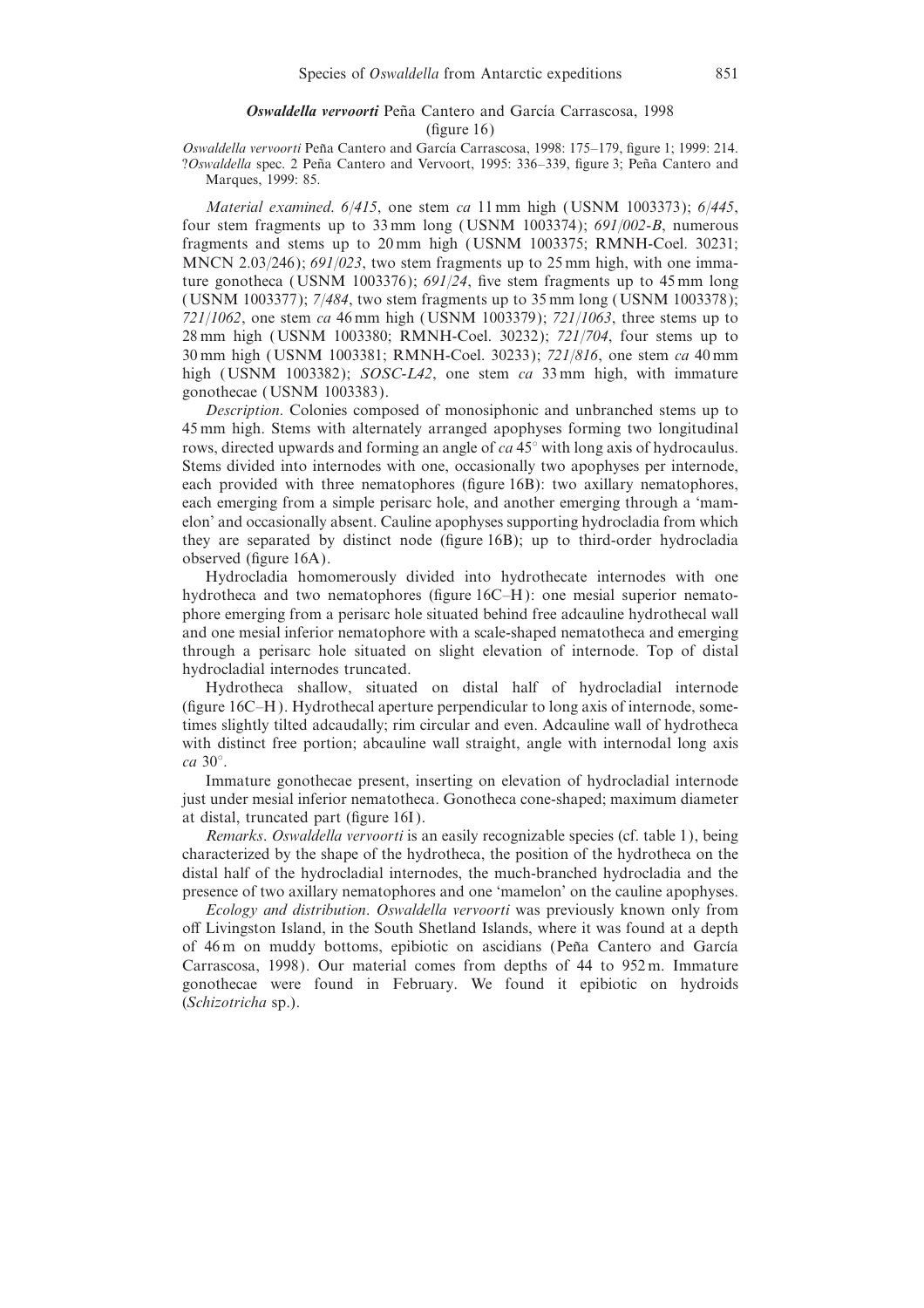*Oswaldella vervoorti* appears to be endemic in West Antarctica. It had been reported from off Livingston Island, in the South Shetland Islands (Peña Cantero and García Carrascosa, 1998). Our material was collected north of the South Orkney Islands, north of d'Urville Island (Antarctic Peninsula), north-east of Livingston Island and off Nelson and King George Islands (South Shetland Islands) and off Brabant Island (Palmer Archipelago).

## *Oswaldella* sp. 1 (figure 17)

*Material examined*. *6*/*416*, one stem broken into two fragments (35 and 20 mm long) (USNM 1003384); *6*/*426*, a few stems up to 70 mm high (USNM 1003385; RMNH-Coel. 30234); *6*/*428*, one stem *ca* 18 mm high (USNM 1003386); *6*/*445*, two fragments of one stem (USNM 1003387); *691*/*023*, three basally broken stems up to 25 mm high (USNM 1003388; RMNH-Coel. 30235); *691*/*24*, two stems up to 15 mm high (USNM 1003389).

*Description*. Colonies composed of monosiphonic and unbranched stems up to 70 mm high. Hydrocaulus with apophyses alternately arranged in one plane, forming two longitudinal rows and directed upwards, forming an angle of *ca* 45° with long axis of stem (figure 17A). Cauline apophyses provided with two axillary nematophores, each one emerging from a simple perisarc hole (figure 17B). Hydrocaulus divided into internodes (figure 17A); one to three apophyses per internode, each apophysis supporting an unbranched hydrocladium (figure 17A), though secondary hydrocladia are also present (figure 17B). A distinct node separating cauline apophyses and hydrocladia (figure 17A, B).

Hydrocladia homomerously divided into internodes, each with one hydrotheca and two nematophores (figure 17C–K): one mesial superior, emerging from a simple perisarc hole behind free adcauline hydrothecal wall, and one mesial inferior nematophore with a much-reduced, scale-shaped nematotheca emerging from a perisarc hole in an elevation of the internode. Top of distal hydrocladial internodes truncated.

Hydrotheca elongate, situated approximately in the middle of hydrocladial internode (figure 17C–K), provided with a long free part of its adcauline wall (up to half of its length). Abcauline hydrothecal wall straight, though slightly convex basally; sometimes with a slight concavity at distal end. Hydrothecal aperture with circular and even rim, approximately perpendicular to long axis of internode.

Gonothecae absent.

*Remarks*. *Oswaldella* sp. 1 is allied to *O. delicata* (cf. table 1), sharing with it the general appearance and structure of the colony. These two differ in the number of axillary nematophores; in *O. delicata* there is a single axillary nematophore, in *Oswaldella* sp. 1 there are two, each one emerging from a perisarc hole. They also differ in greater length of the free adcauline hydrothecal wall in *Oswaldella* sp. 1.

FIG. 16. *Oswaldella vervoorti* Peña Cantero and García Carrascosa, 1998. (A) Hydrocladial branching and disposition of hydrothecae; (B) cauline apophysis with axillary nematophores and 'mamelon', as well as first hydrocladial internode with branched hydrocladium; (C–H) hydrocladial internodes with hydrotheca, mesial superior nematophore and mesial inferior nematotheca; (I) immature gonotheca (A–C, Stn 721/816; D, I, Stn 691/24; E, Stn 721/1062; F, Stn 7/484; G, Stn 721/1063; H, Stn 701/704). Scale bar: 1 mm (A),  $250 \mu m$  (B-I).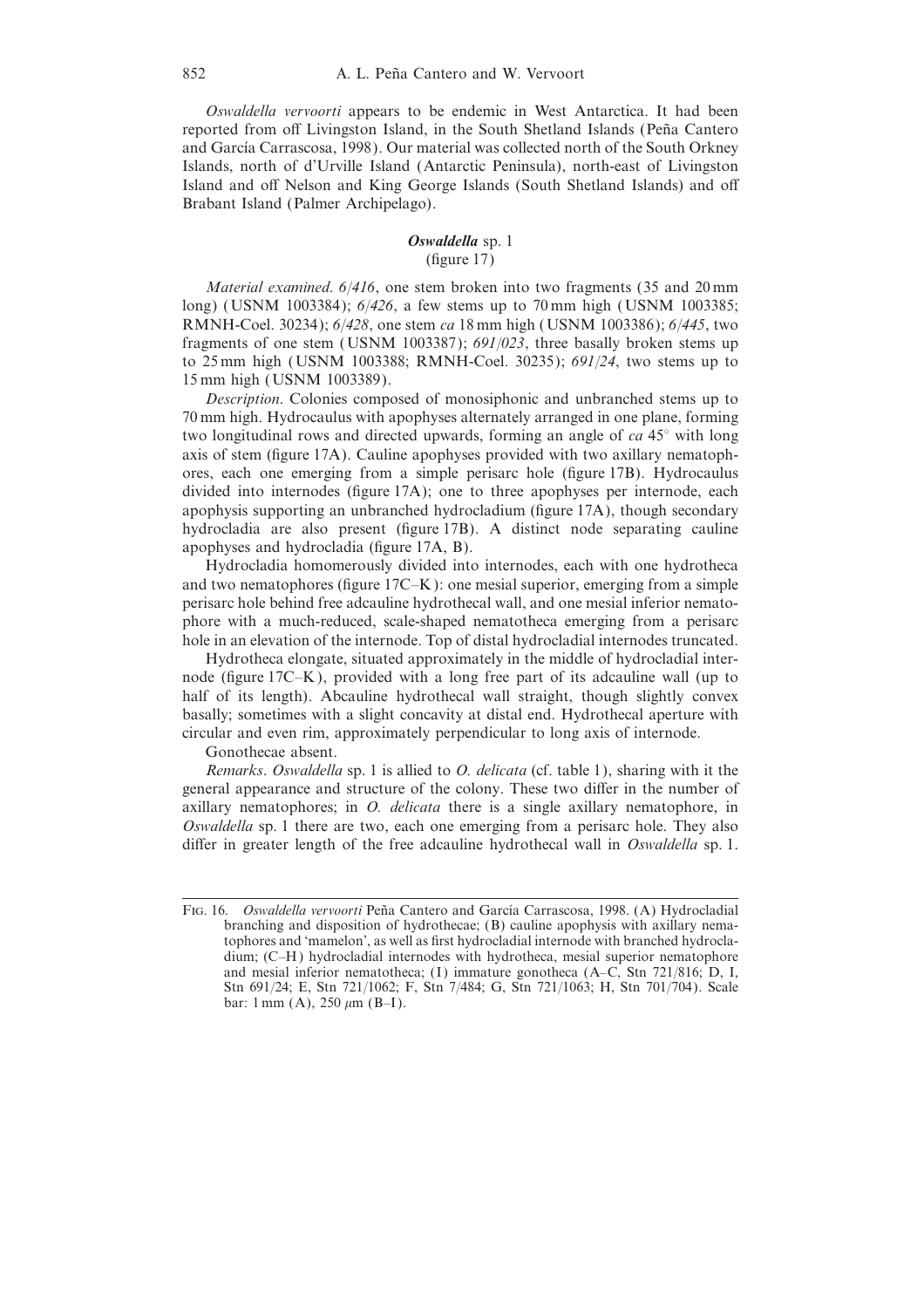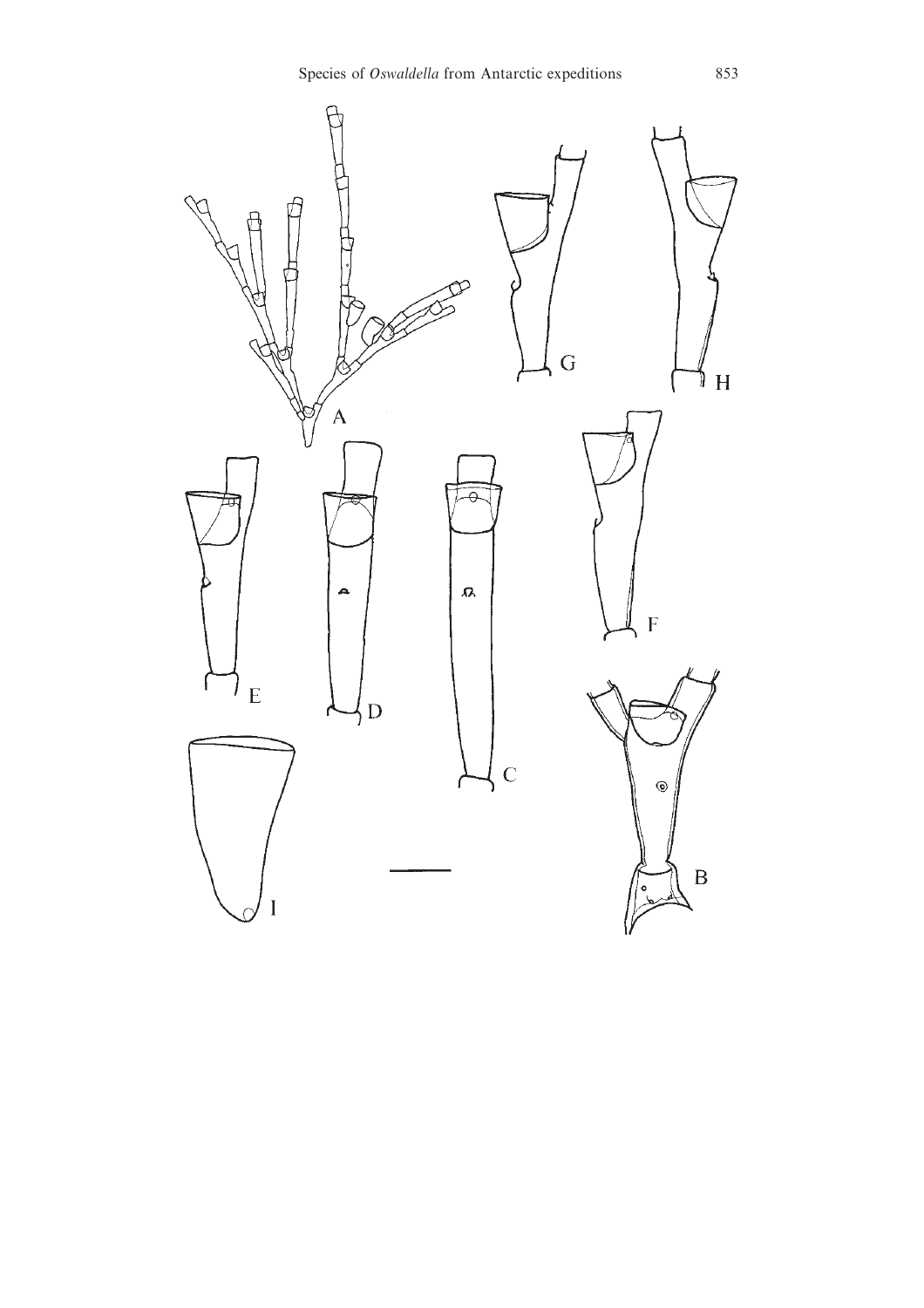

FIG. 17. *Oswaldella* sp. 1. (A) Fragment of stem showing hydrocladial and hydrothecal arrangement; (B) cauline apophysis with axillary nematophores and first hydrocladial internode with branched hydrocladium; (C–K) hydrocladial internodes with hydrotheca, mesial superior nematophore and mesial inferior nematotheca (A, E–G, Stn 691/23; B–D, Stn 6/445; H, Stn 691/24; I, J, Stn 6/416; K, Stn 6/426). Scale bar:  $1 \text{ mm}$  (A), 250  $\mu$ m (B–K).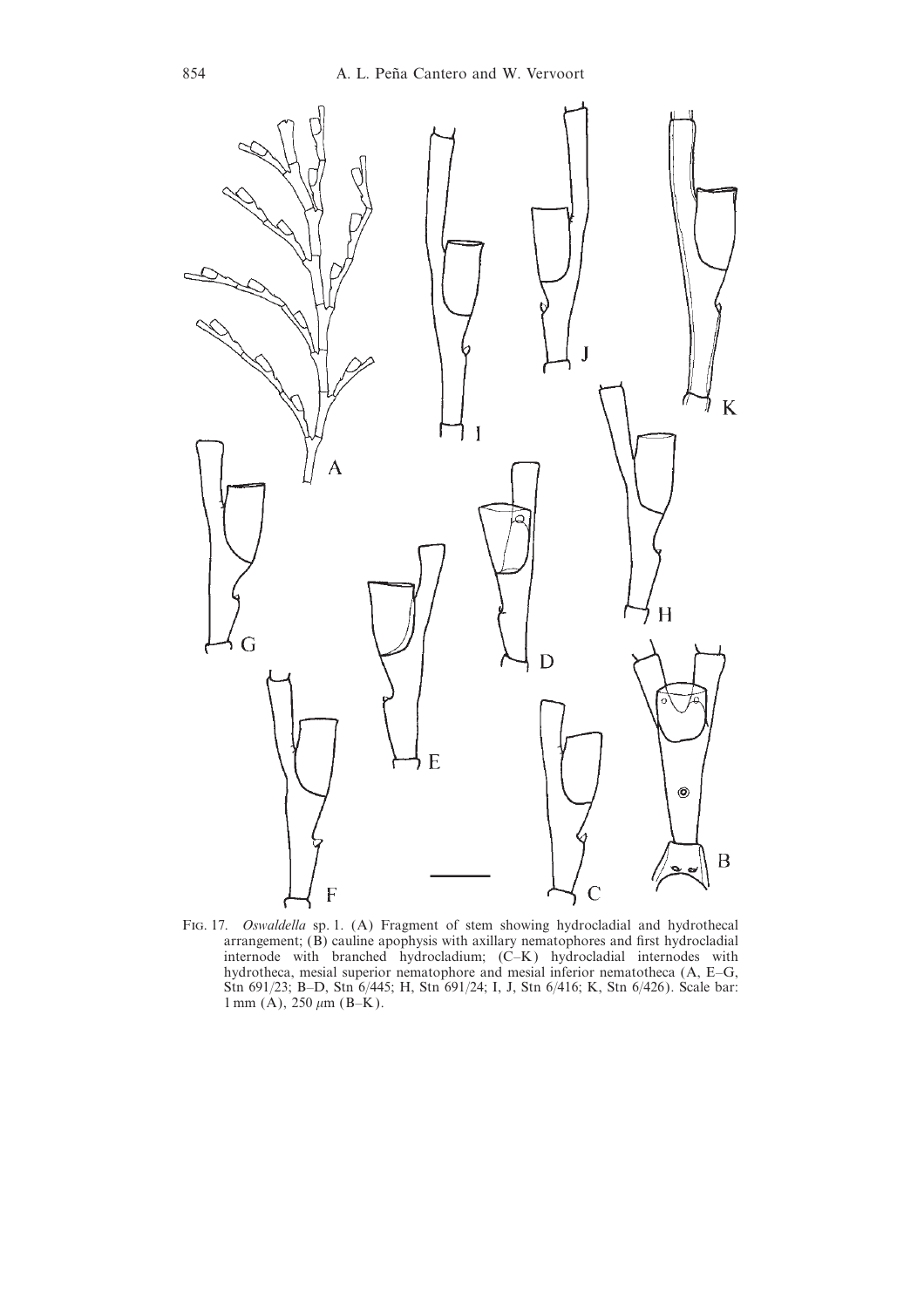Additional fertile material is necessary to define the systematic status of the present material.

*Ecology and distribution*. *Oswaldella* sp. 1 was found at depths from 93 to 507 m near the Antarctic Peninsula: off Brabant Island (Palmer Archipelago), north-east of Livingston Island (South Shetland Islands) and north of d'Urville Island and Penguin Island (Bransfield Strait).

# *Oswaldella* sp. 2 (figure 18)

*Material examined*. *000AZ*, one stem *ca* 47 mm high, almost without hydrocladia (USNM 1003390); *000DW*, six stem fragments up to 100 mm long (USNM 1003391; RMNH-Coel. 30236).

*Description*. Stems unbranched and apparently monosiphonic. Stem provided with apophyses alternately arranged in one plane, forming two longitudinal series. Cauline apophyses directed upwards, forming an angle of *ca* 45° with longitudinal axis of stem and provided with two axillary nematophores (figure 18B), each one emerging from a simple perisarc hole. Stem divided into internodes, each with one apophysis supporting hydrocladia that are usually bifurcated and have two secondary hydrocladia (figure 18A); third-order hydrocladia are also present. Hydrocladial arrangement symmetrical (figure 18A). A distinct node separating cauline apophyses and hydrocladia (figure 18A, B).

Hydrocladia homomerously divided into hydrothecate internodes with one hydrotheca and two nematophores (figure 18C–G): one mesial superior emerging from a perisarc hole behind free adcauline hydrothecal wall, and one mesial inferior nematophore provided with a scale-shaped nematotheca, emerging from a perisarc hole in a slight elevation of internode. Top of distal hydrocladial internodes truncated.

Hydrotheca elongate, placed on distal half of internode (figure 18C–G). Hydrothecal aperture slightly tilted adcaudally, rim circular and even. Adcauline wall with a distinct free portion; abcauline wall almost straight, angle with long axis of internode very acute.

Gonothecae absent.

*Remarks*. *Oswaldella* sp. 2 is allied to *O. incognita* (cf. table 1), sharing the division of the stem into internodes, the presence of two axillary nematophores on the cauline apophyses and the general shape of the hydrothecae. There are, nevertheless, distinct differences, such as the longer hydrocladial internodes and shorter hydrothecae in *Oswaldella* sp. 2. Also, in *Oswaldella* sp. 2 the hydrothecae are placed on the distal half of the internodes, whereas in *O. incognita* they occur approximately in the middle. Finally, in *O. incognita* only secondary hydrocladia have been reported whereas in *Oswaldella* sp. 2 third-order hydrocladia have also been observed. These differences, along with the absence of gonothecae in the present material, prevent us from properly evaluating the systematic position of *Oswaldella* sp. 2.

*Ecology and distribution*. *Oswaldella* sp. 2 was found at depths from 18 to 146 m, north of Wilkes Station, at the Budd Coast ( Wilkes Land).

## **Geographical and bathymetrical considerations**

In figure 19 the geographical records of the 25 known species of *Oswaldella* are shown. Nearly all species are endemic to the Antarctic Region and are restricted to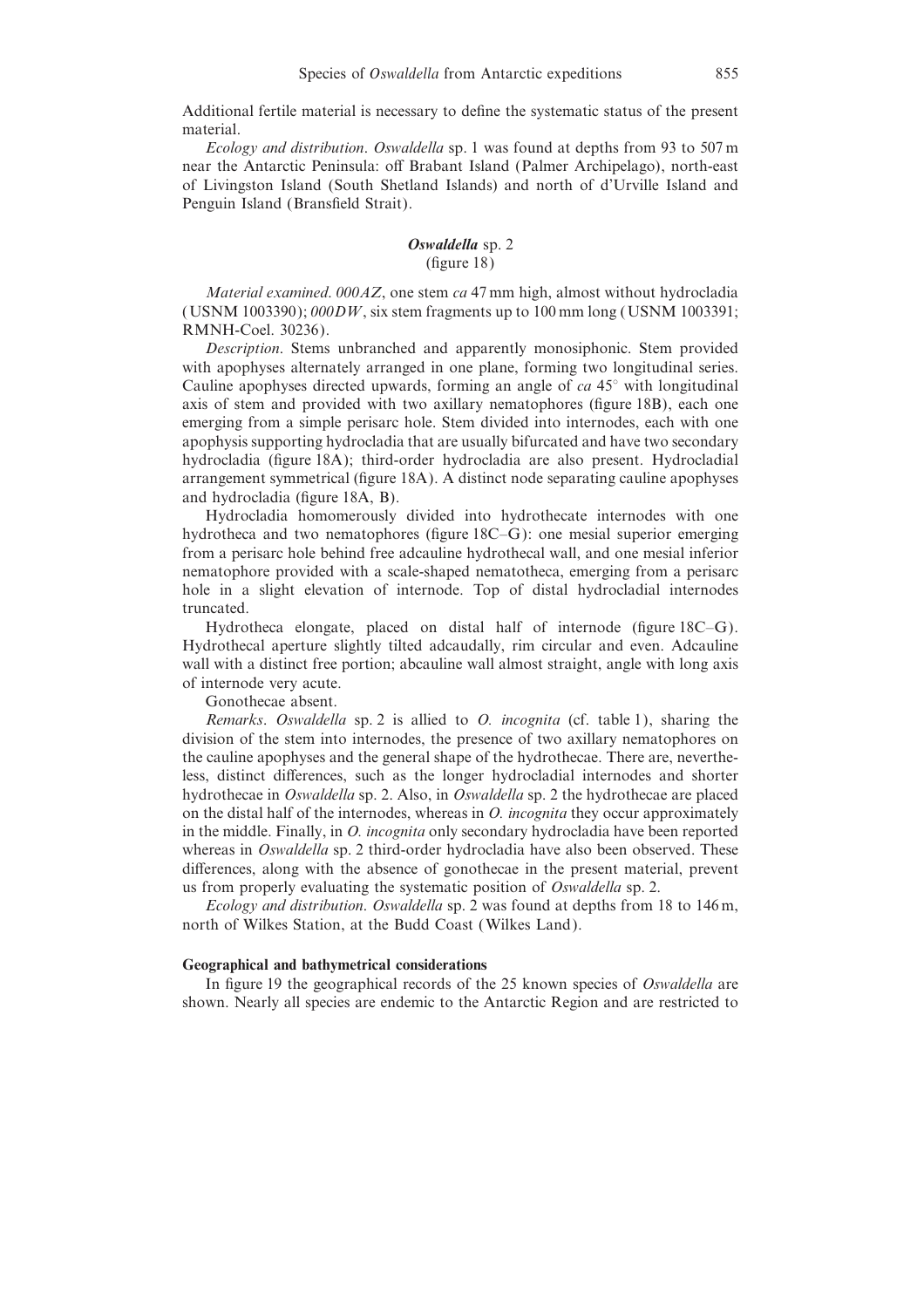

FIG. 18. *Oswaldella* sp. 2. (A) Hydrocladial branching and disposition of hydrothecae; (B) cauline apophysis with axillary nematophores and first hydrocladial internode with branched hydrocladium; (C–G) hydrocladial internodes showing hydrotheca, mesial superior nematophore and mesial inferior nematotheca (A–E, G, Stn 000DW; F, Stn 000AZ). Scale bar: 1 mm (A), 250  $\mu$ m (B–G).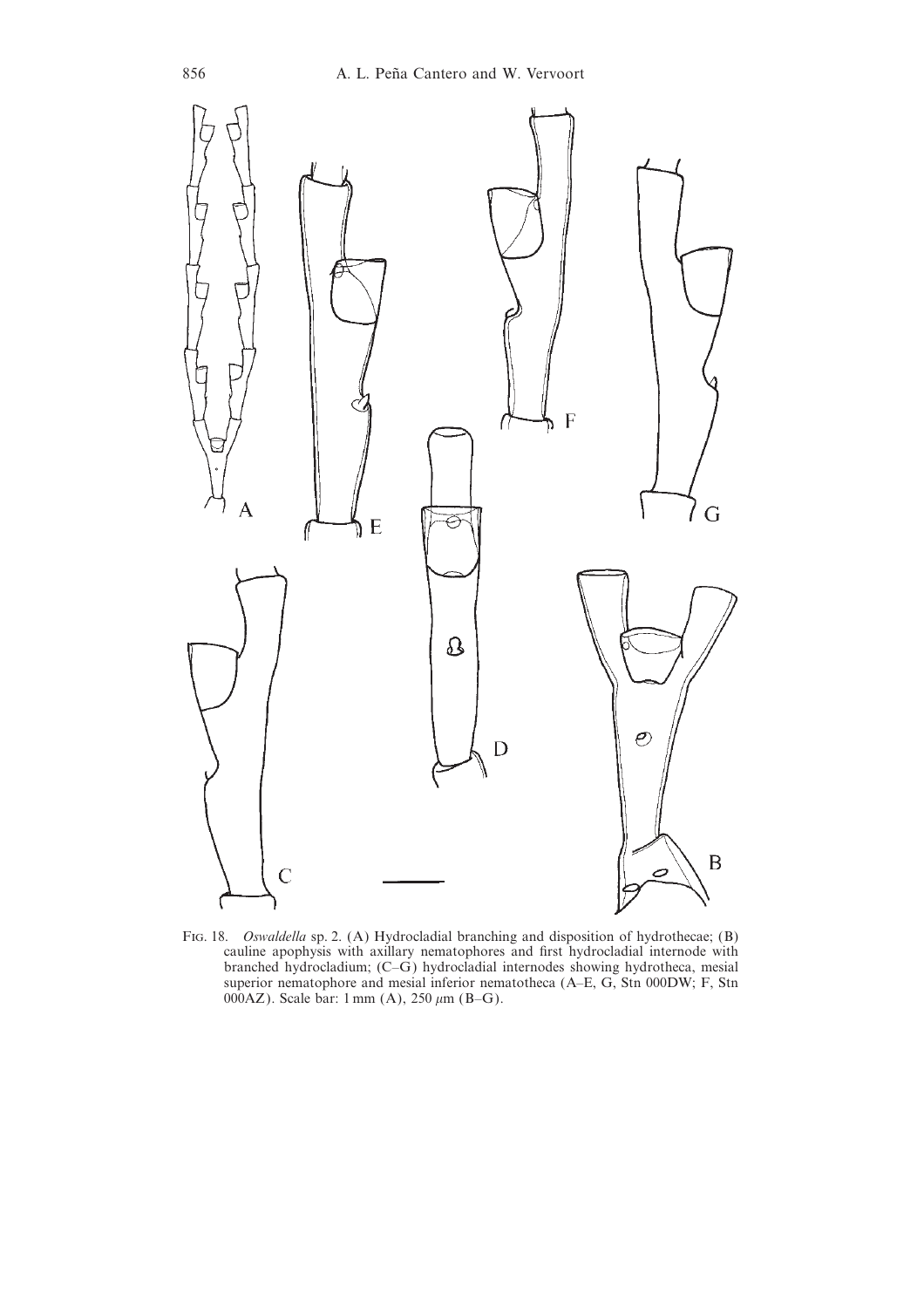

FIG. 19. Geographical distribution of the known Antarctic and sub-Antarctic species of *Oswaldella* Stechow, 1919. (a) *O. antarctica*; (b) *O. bifurca*; (c) *O. billardi*; (d) *O. blanconae*; (e) *O. crassa*; (f ) *O. curiosa*; (g) *O. delicata*; (h) *O. elongata*; (i) *O. encarnae*; (j) *O. erratum*; (k) *O. frigida* sp. nov.; (l ) *O. garciacarrascosai*; (m) *O. gracilis*; (n) *O. grandis*; (o) *O. herwigi*; (p) *O. incognita*; (q) *O. medeae* sp. nov.; (r) *O. monomammillata* sp. nov.; (s) *O. obscura*; (t) *O. rigida*; (u) *O. shetlandica*; (v) *O. stepanjantsae*; (w) *O. terranovae*; (x) *O. tottoni*; (y) *O. vervoorti*.

the Continental Antarctic Region (High Antarctica and Scotia Ridge). Only *Oswaldella herwigi*, with a Patagonian distribution, is found outside Antarctic waters, having been recorded from the Patagonian shelf and slope and from off the Falkland Islands.

Of the 24 Antarctic species, seven (*Oswaldella bifurca*, *O. billardi*, *O. blanconae*, *O. medeae* sp. nov., *O*. *rigida*, *O. stepanjantsae* and *O. tottoni*) are presently considered to have a circum-Antarctic distribution (i.e. present in both East and West Antarctica). *Oswaldella bifurca* has been found in the Bellingshausen Sea and off the south coast of the Weddell Sea, in West Antarctica, and in the Ross Sea and off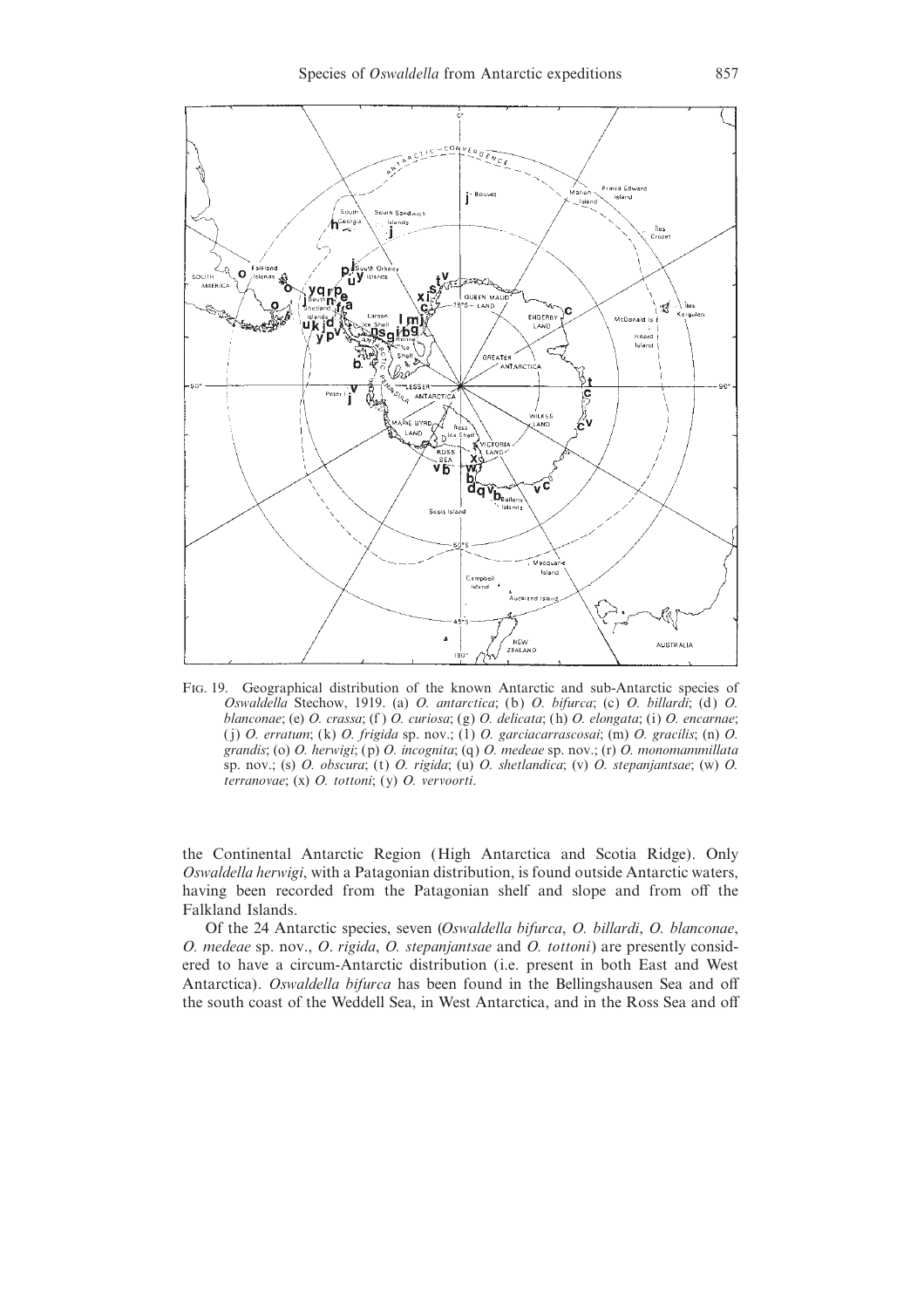Victoria Land, in East Antarctica. *Oswaldella billardi* has mainly been found in East Antarctica (in the Davis Sea and off Queen Mary Coast, Enderby Land, Adélie Coast and Wilkes Land), but it has also been found at the east coast of the Weddell Sea, in West Antarctica. *Oswaldella blanconae* is known only from off Low Island, in West Antarctica, and from east of Cape Hallett (Victoria Land), in East Antarctica. *Oswaldella medeae* sp. nov. has been collected from the Pennell Bank (Victoria Land), in East Antarctica, and at the north-east of Joinville Island (Antarctic Peninsula), in West Antarctica. *Oswaldella rigida* has been reported both in the Davis Sea and in the Weddell Sea. *Oswaldella stepanjantsae* has been found in the Ross Sea and off Adélie Coast and Wilkes Land, in East Antarctica, and in the Weddell Sea and off Peter I, Elephant, Joinville, d'Urville and Low islands, in West Antarctica. Finally, *O*. *tottoni* has been reported from the Ross Sea, in East Antarctica, and the Weddell Sea, in West Antarctica.

Of the remaining 17 species, only *O. terranovae* may be presently considered endemic to East Antarctica, being known only from the Ross Sea.

The remaining 16 species are endemic in West Antarctica. *Oswaldella erratum* has the widest distribution, being known from off the Antarctic Peninsula, Peter I, Elephant and Petermann islands, the South Orkney Islands, the South Sandwich Islands, the Weddell Sea, and even off Bouvet Island, at the limits of the Antarctic Region. *Oswaldella grandis* is known from both the Weddell Sea region and the Elephant/South Shetland Islands area. Five species (*Oswaldella delicata*, *O. encarnae*, *O. garciacarrascosai*, *O. gracilis* and *O. obscura*) are known only from the Weddell Sea. Nine species (*Oswaldella antarctica*, *O. crassa*, *O. curiosa*, *O. elongata*, *O. frigida* sp. nov., *O. incognita*, *O. monomammillata* sp. nov., *O. shetlandica* and *O. vervoorti*) have been found only in the area of the Antarctic Peninsula and Scotia Ridge islands: *O. antarctica* at Seymour Island; *O. crassa* and *O. curiosa* from Bransfield Strait; *O. frigida* sp. nov. at Low Island and Nelson Island; *O. incognita* off Palmer Archipelago, Low Island, the South Shetland Islands, Elephant Island and the South Orkney Islands; *O. monomammillata* sp. nov. off Elephant Island; *O. shetlandica* off Palmer Archipelago, Low Island, the South Shetland Islands and the South Orkney Islands; *O. vervoorti* off Palmer Archipelago, the South Shetland Islands, Antarctic Peninsula and the South Orkney Islands; finally, *O. elongata*, is known only from off South Georgia which is usually considered as a separate district of the Continental Antarctic Region.

As indicated by Peña Cantero and Vervoort (1998), *Oswaldella* is principally an Antarctic genus, with a single species (*O. herwigi*) found outside the Antarctic Region and having a Patagonian distribution. The present distribution suggests that *Oswaldella* is a genus originating from, or at least diversifying in, the Antarctic Region. Moreover, the distinct asymmetry between East and West Antarctica in the number of species (cf. figure 19) may also point to West Antarctica as the speciation centre for the genus.

Most of the Antarctic species of *Oswaldella* appear to be shelf species (cf. table 5). Though many have a wide bathymetrical range, their deepest records are either over or at the limit of the Antarctic continental shelf-break, which occurs much deeper than in other oceanic regions (at 800 m depth in the Ross Sea). Only *O. crassa* and *O. curiosa* seem to be bathyal species. *Oswaldella bifurca* is distributed in deep waters of the continental shelf and on bathyal bottoms. *Oswaldella incognita*, *O. shetlandica*, *O. stepanjantsae* and *O. vervoorti* may be considered eurybathic species; besides being widely distributed on the continental shelf, they are also widely spread on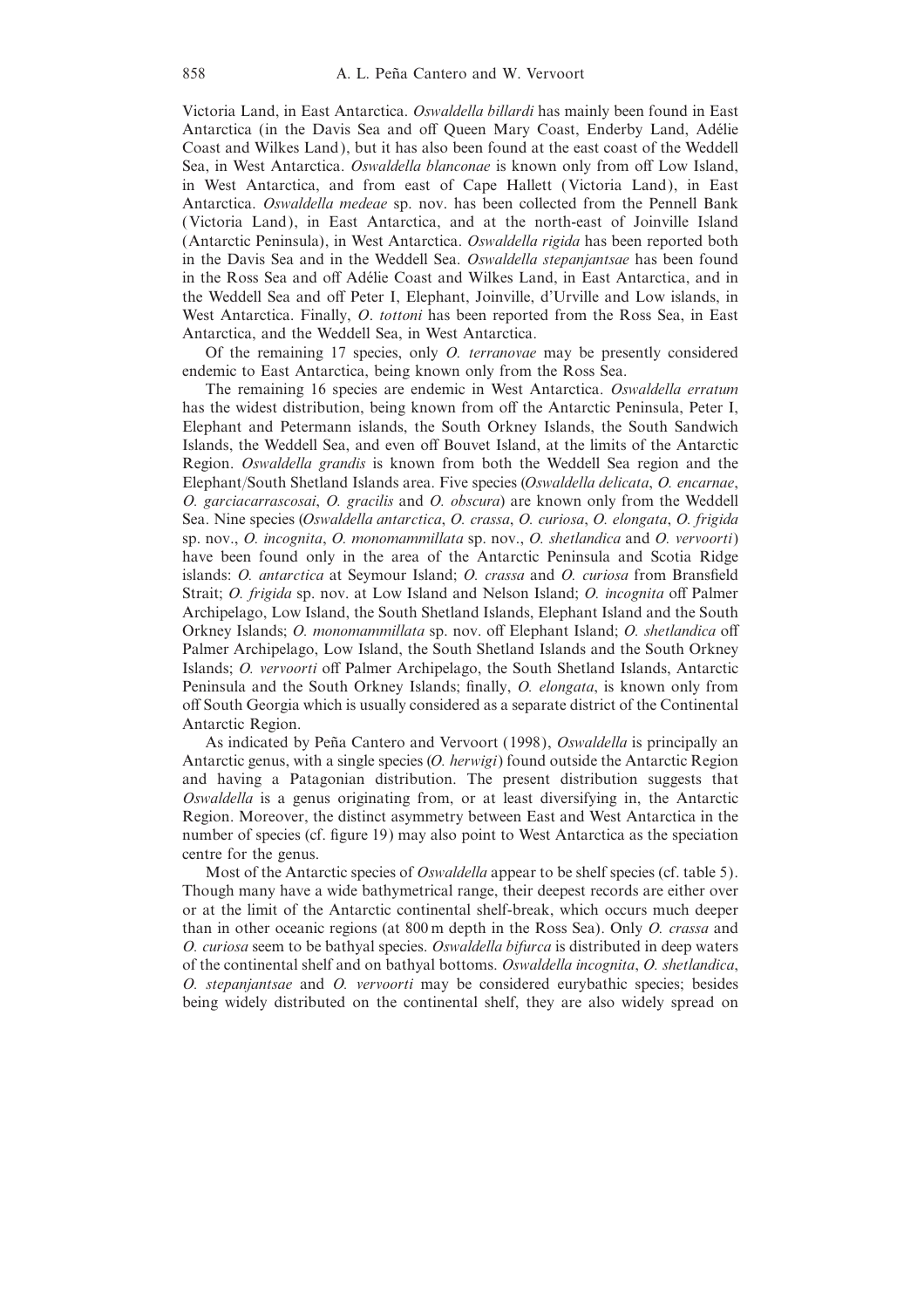|                             | $\overline{0}$ | 100 | 200 | 300 | 400 | 500 | 600 | 700 | 800 | 900 | 1000 | 1100 | $\ldots$ | 1600<br>$\cdots$ | 1900 |
|-----------------------------|----------------|-----|-----|-----|-----|-----|-----|-----|-----|-----|------|------|----------|------------------|------|
| O. antarctica               |                |     |     |     |     |     |     |     |     |     |      |      |          |                  |      |
| O. bifurca                  |                |     |     |     |     |     |     |     |     |     |      |      |          |                  |      |
| O. billardi                 |                |     |     |     |     |     |     |     |     |     |      |      |          |                  |      |
| O. blanconae                |                |     |     |     |     |     |     |     |     |     |      |      |          |                  |      |
| O. crassa                   |                |     |     |     |     |     |     |     |     |     |      |      |          |                  |      |
| O. curiosa                  |                |     |     |     |     |     |     |     |     |     |      |      |          |                  |      |
| O. delicata                 |                |     |     |     |     |     |     |     |     |     |      |      |          |                  |      |
| O. elongata                 |                |     |     |     |     |     |     |     |     |     |      |      |          |                  |      |
| O. encarnae                 |                |     |     |     |     |     |     |     |     |     |      |      |          |                  |      |
| O. erratum                  |                |     |     |     |     |     |     |     |     |     |      |      |          |                  |      |
| O. frigida sp. nov.         |                |     |     |     |     |     |     |     |     |     |      |      |          |                  |      |
| O. garciacarrascosai        |                |     |     |     |     |     |     |     |     |     |      |      |          |                  |      |
| O. gracilis                 |                |     |     |     |     |     |     |     |     |     |      |      |          |                  |      |
| O. grandis                  |                |     |     |     |     |     |     |     |     |     |      |      |          |                  |      |
| O. herwigi                  |                |     |     |     |     |     |     |     |     |     |      |      |          |                  |      |
| O. incognita                |                |     |     |     |     |     |     |     |     |     |      |      |          |                  |      |
| O. medeae sp. nov.          |                |     |     |     |     |     |     |     |     |     |      |      |          |                  |      |
| O. monomammillata sp. nov.  |                |     |     |     |     |     |     |     |     |     |      |      |          |                  |      |
| O. obscura                  |                |     |     |     |     |     |     |     |     |     |      |      |          |                  |      |
| O. rigida                   |                |     |     |     |     |     |     |     |     |     |      |      |          |                  |      |
| O. shetlandica              |                |     |     |     |     |     |     |     |     |     |      |      |          |                  |      |
| O. stepanjantsae            |                |     |     |     |     |     |     |     |     |     |      |      |          |                  |      |
| O. terranovae<br>O. tottoni |                |     |     |     |     |     |     |     |     |     |      |      |          |                  |      |
| O. vervoorti                |                |     |     |     |     |     |     |     |     |     |      |      |          |                  |      |
|                             |                |     |     |     |     |     |     |     |     |     |      |      |          |                  |      |

Table 5. Bathymetrical distribution of the known species of *Oswaldella* Stechow, 1919 (in metres).

Species of

Oswaldella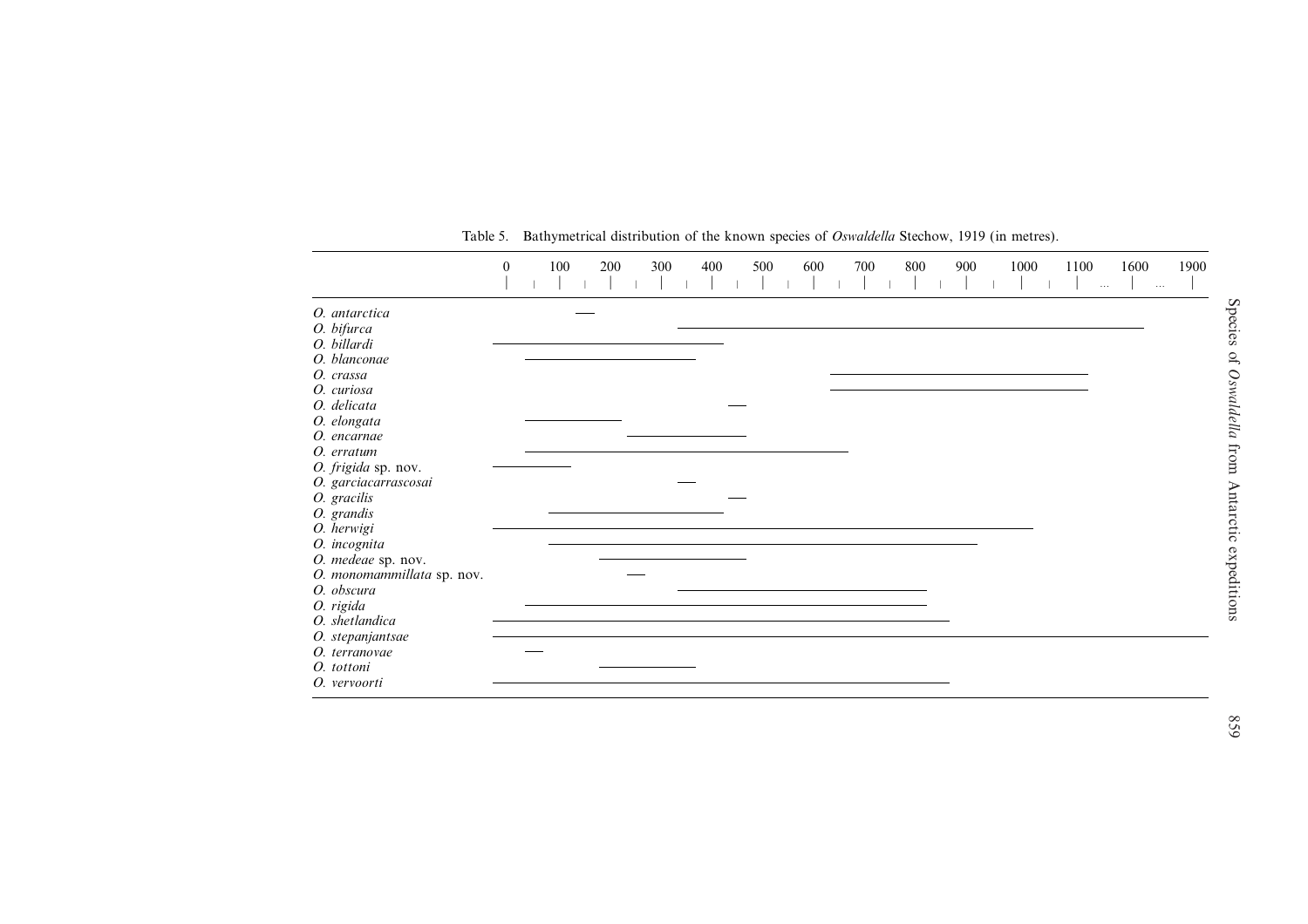bathyal bottoms. The Patagonian species, *Oswaldella herwigi*, is also a eurybathic species, being present both along the continental shelf and on bathyal bottoms.

The geographical and bathymetrical distributions as outlined above are evidently provisional and likely to be changed in the future, since they are based on fairly scarce data; there are currently many Antarctic areas from which the benthic hydroid fauna is either poorly known or completely unknown (cf. figure 19).

## **Acknowledgements**

This study was supported by a grant from the National Museum of Natural History, Department of Invertebrate Zoology, United States Antarctic Program funded by the National Science Foundation (OPP-9509761) and by a research contract funded by the Ministerio de Ciencia y Tecnología and the Universidad de Valencia, Spain (Ramón y Cajal Program).

#### **References**

- BILLARD, A., 1914, Hydroïdes, in *Deuxième Expédition Antarctique Francaise (1908–1910)*, *commande´e par le Dr Jean Charcot* (Paris), pp. 1–34.
- BLANCO, O. M., 1984, Contribución al conocimiento de hidrozoos antárticos y subantárticos, *Contribuciones del Instituto anta´rtico argentino*, **294**, 1–53, pls 1–47.
- BLANCO, O. M. and DE REDOLATTI, L. I. L., 1977, Gonangios en *Oswaldella billardi* Briggs, *Contribuciones del Instituto anta´rtico argentino*, **207**, 1–8, pls 1–4.
- BRIGGS, E. A., 1938, Hydroida, *Scientific Reports of the Australasian Antarctic Expedition 1911–1914*, (C) **9**(4), 1–46, pls 15–16.
- BROCH, H., 1948, Antarctic Hydroids, *Scientific Results of the Norwegian Antarctic Expeditions 1927–1928, et sqq.*, **28**, 1–23.
- EL BESHBEESHY, M., 1991, *Systematische, Morphologische und Zoogeographische Untersuchungen an den Thekaten Hydroiden des Patagonischen Schelfs*. PhD thesis, University of Hamburg, Germany, 390 pp., 102 figures, 80 tables.
- HARTLAUB, C., 1904, Hydroiden, *Résultats du voyage du S.Y. Belgica en 1897-1899 (Zoologie)*, **7**, 1–19, pls 1–4.
- JÄDERHOLM, E., 1904, Mitteilungen ueber einige von der Schwedischen Antarctic-Expedition 1901–1903 eingesammelte Hydroiden, *Archives de Zoologie Expérimentale et Générale*, (4) **3**(Notes et revue 1), 1–14.
- JÄDERHOLM, E., 1905, Hydroiden aus antarktischen und subantarktischen Meeren, gesammelt von der schwedischen Südpolarexpedition, Wissenschaftliche Ergebnisse der *Schwedischen Südpolar-Expedition 1901–1903*, **5**(8), 1–41, pls 1–14.
- JÄDERHOLM, E., 1926, Ueber einige antarktische und subantarktische Hydroiden, Arkiv för *Zoologi*, (A)**18**(14), 1–7.
- MILLARD, N. A. H., 1977, Hydroids from the Kerguelen and Crozet shelves, collected by the cruise MD.03 of the Marion-Dufresne, *Annals of the South African Museum*, **73**(1), 1–47.
- NAUMOV, D. V. and STEPAN'YANTS, S. D., 1962, Hydroida (Thecaphora) collected by the Soviet Antarctic Expedition on the M/V 'Ob' in antarctic and subantarctic waters, *Biological Results of the Soviet Antarctic Expedition, 1955–1958, 1, Issledovaniya Fauny Morei*, **1**(9), 68–106.
- NAUMOV, D. V. and STEPAN'YANTS, S. D., 1972, Marine invertebrates from Adélie Land collected by the XIIth and XVth French Antarctic Expeditions. 3. Hydroida, *Téthys Supple´ment*, **4**, 25–60.
- PEÑA CANTERO, A. L., 1991, *Hydrozoa Calyptoblastea del área del Arco de Escocia (Antártica)* recogidos durante la campaña 'Antártida 8611'. Unpublished Tesis de Licenciatura, University of Valencia, Spain, 233 pp., 69 pls.
- PEÑA CANTERO, A. L. and GARCÍA CARRASCOSA, A. M., 1994, Hidrozoos de la campaña 'Antártida 8611', in J. Castellví (ed.) *Actas del Cuarto Simposio Español de Estudios Anta´rticos* (Madrid: CICYT), pp. 117–140.